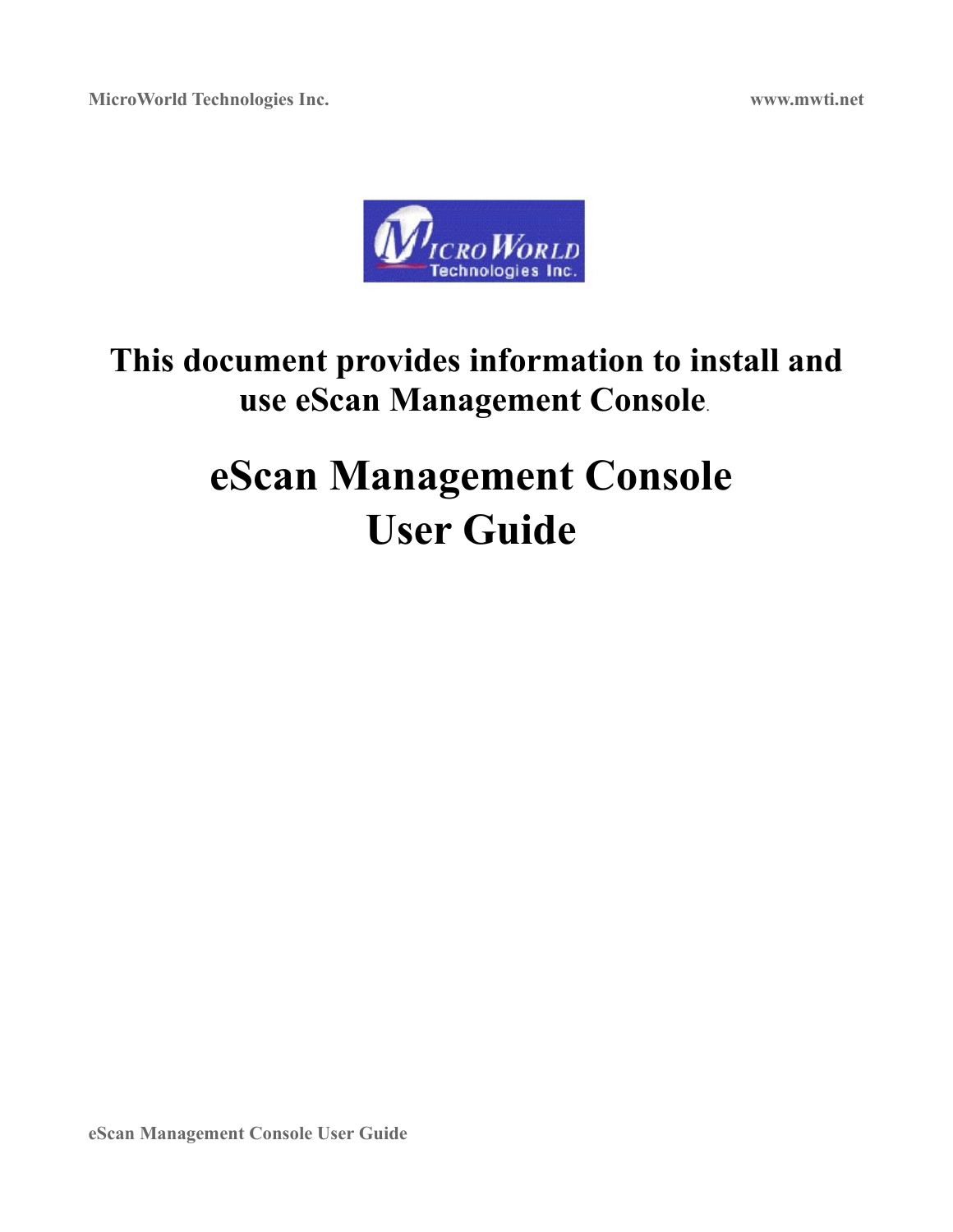### **eScan User Guide**

The software described in this book is furnished under a license agreement and may be used only in accordance with the terms of the agreement.

Document Number : 10ESERV/29.05.09

### **Copyright Notice**

Copyright (C) 2004. All rights Reserved.

Any technical documentation that is made available by MicroWorld is the copyrighted work of MicroWorld and is owned by MicroWorld.

NO WARRANTY. The technical documentation is being delivered to you AS-IS and MicroWorld makes no warranty as to its accuracy or use. Any use of the technical documentation or the information contained therein is at the risk of the user.

Documentation may include technical or other inaccuracies or typographical errors. MicroWorld reserves the right to make change without prior notice.

No part of this publication may be copied without the express written permission of MicroWorld.

### **Trademarks.**

MicroWorld, MicroWorld Logo, eScan, eScan logo, MWL, MailScan are trademarks of MicroWorld.

All product names referenced herein are trademarks or registered trademarks of their respective companies. MicroWorld Software Services Pvt. Ltd. (MicroWorld) disclaims proprietary interest in the marks and names of others. Although MicroWorld makes every effort to ensure that this information is accurate, MicroWorld will not be liable for any errors or omission of facts contained herein. MicroWorld Software Services Pvt. Ltd. reserves the right to modify specifications cited in this document without prior notice.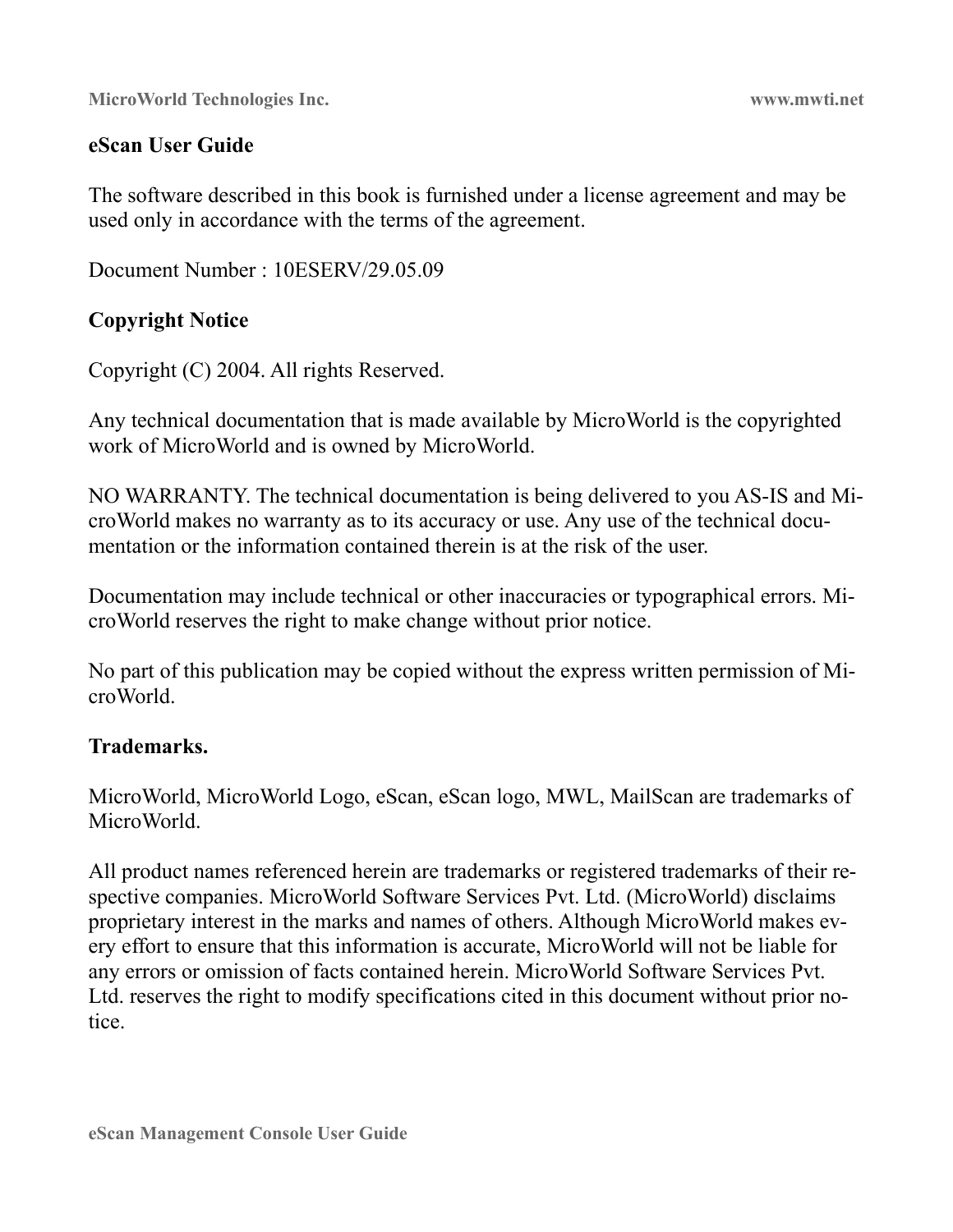Companies, names and data used in examples herein are fictitious unless otherwise noted.

No part of this document may be reproduced or transmitted in any form or by any means, electronic or mechanical, for any purpose, without the express written permission of MicroWorld Software Services Pvt. Ltd.

Other product names mentioned in this manual may be trademarks or registered trademarks of their respective companies and are hereby acknowledged.

| <b>Technical Support:</b> | support@mwti.net |
|---------------------------|------------------|
| Sales:                    | sales@mwti.net   |
| Publisher:                | MicroWorld       |
| May 2009                  |                  |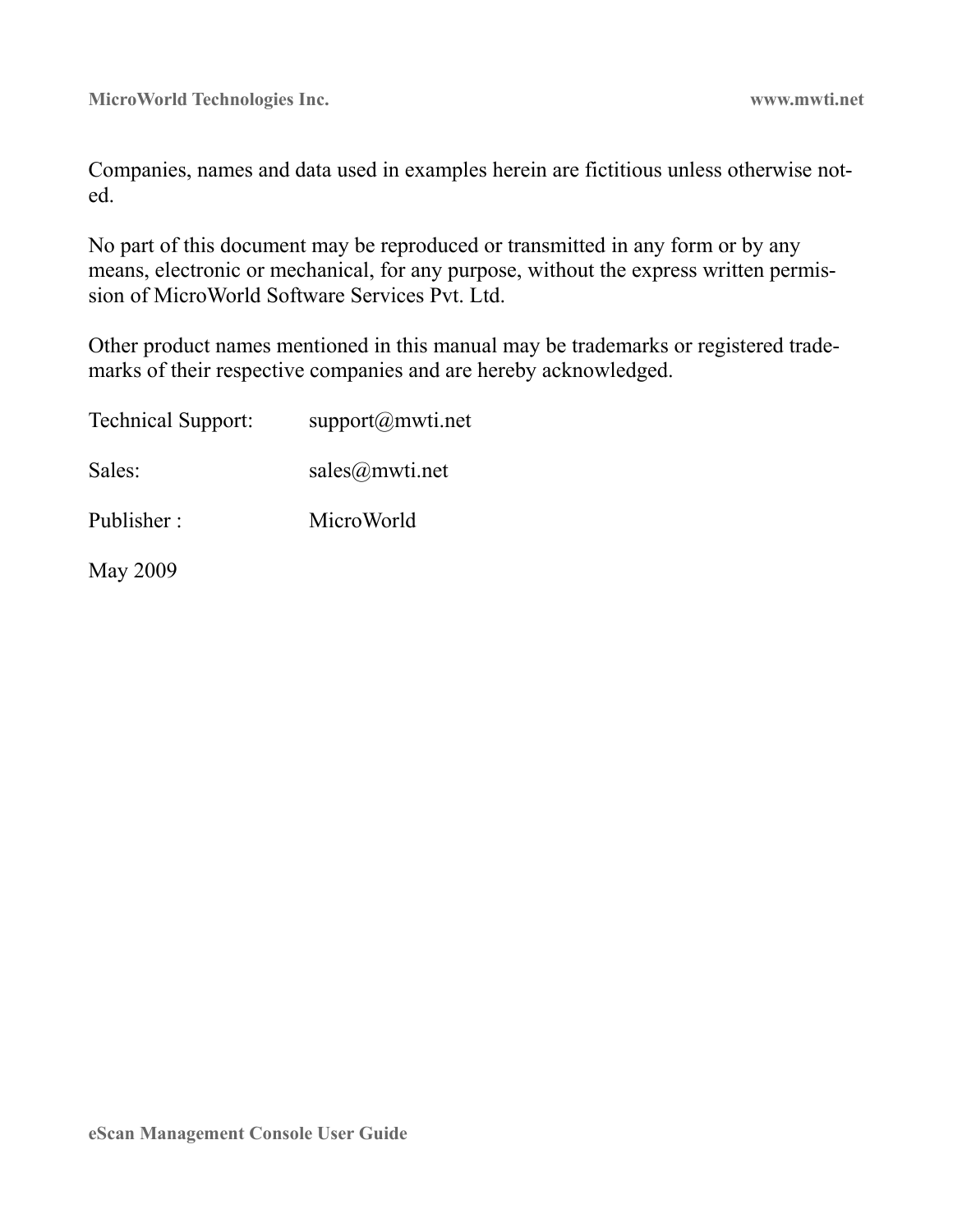### **List of Figures**

The following figures are included in this guide

Figure 10.1 Typical User Interface

Figure 10.3 Set Host Configuration

Figure 10.11 To Deploy License Key

Figure 10.14 Deploy Rule-Sets

Figure 10.15 Deploy Rule-Sets (New Policy)

Figure 10.16 Select User for Deployment

Figure 10.17 Reports Mail Configuration

Figure 10.18 Set Report Scheduler

**eScan Management Console User Guide**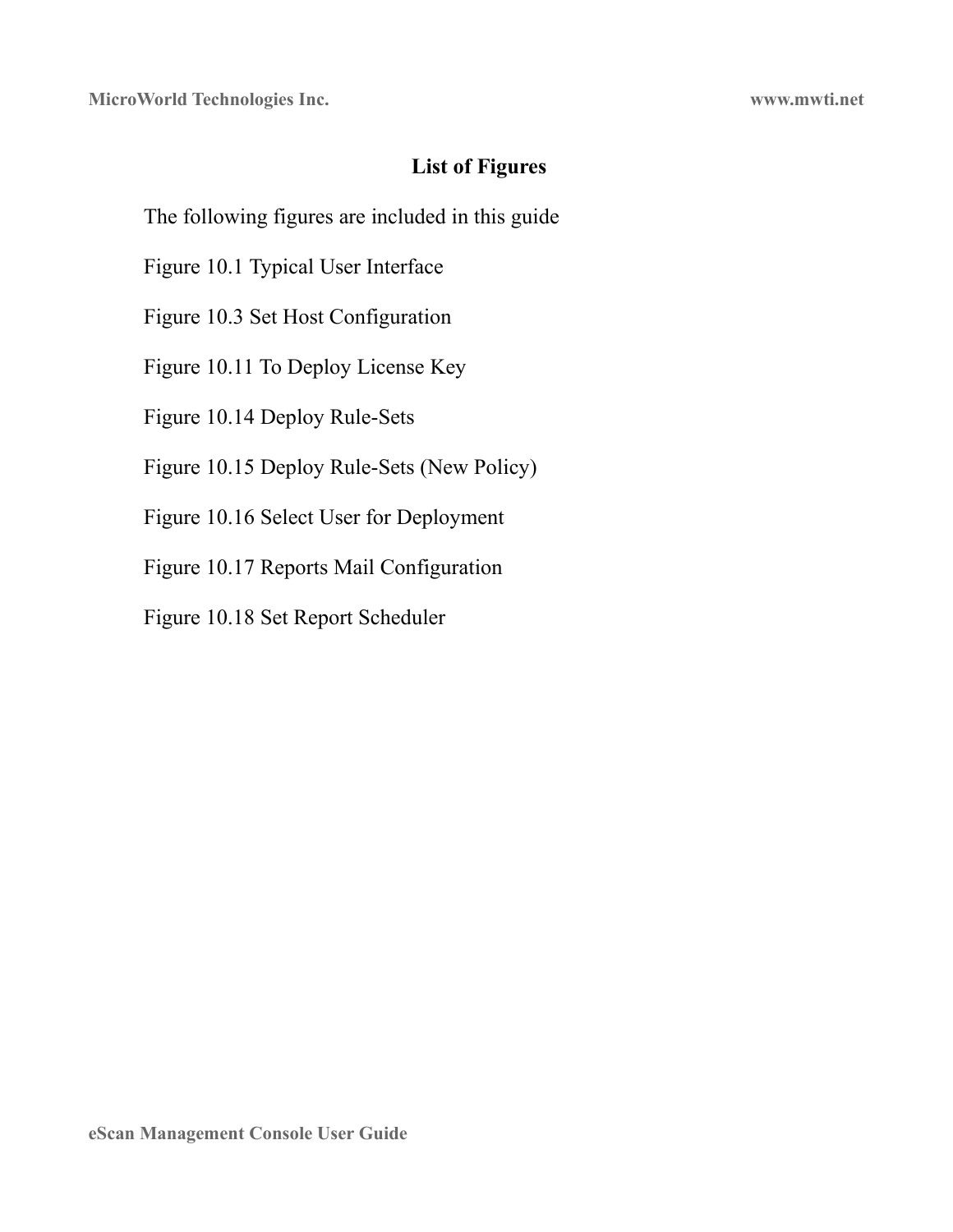# **Table of Contents**

| 46 |
|----|
|    |
|    |
|    |
|    |
|    |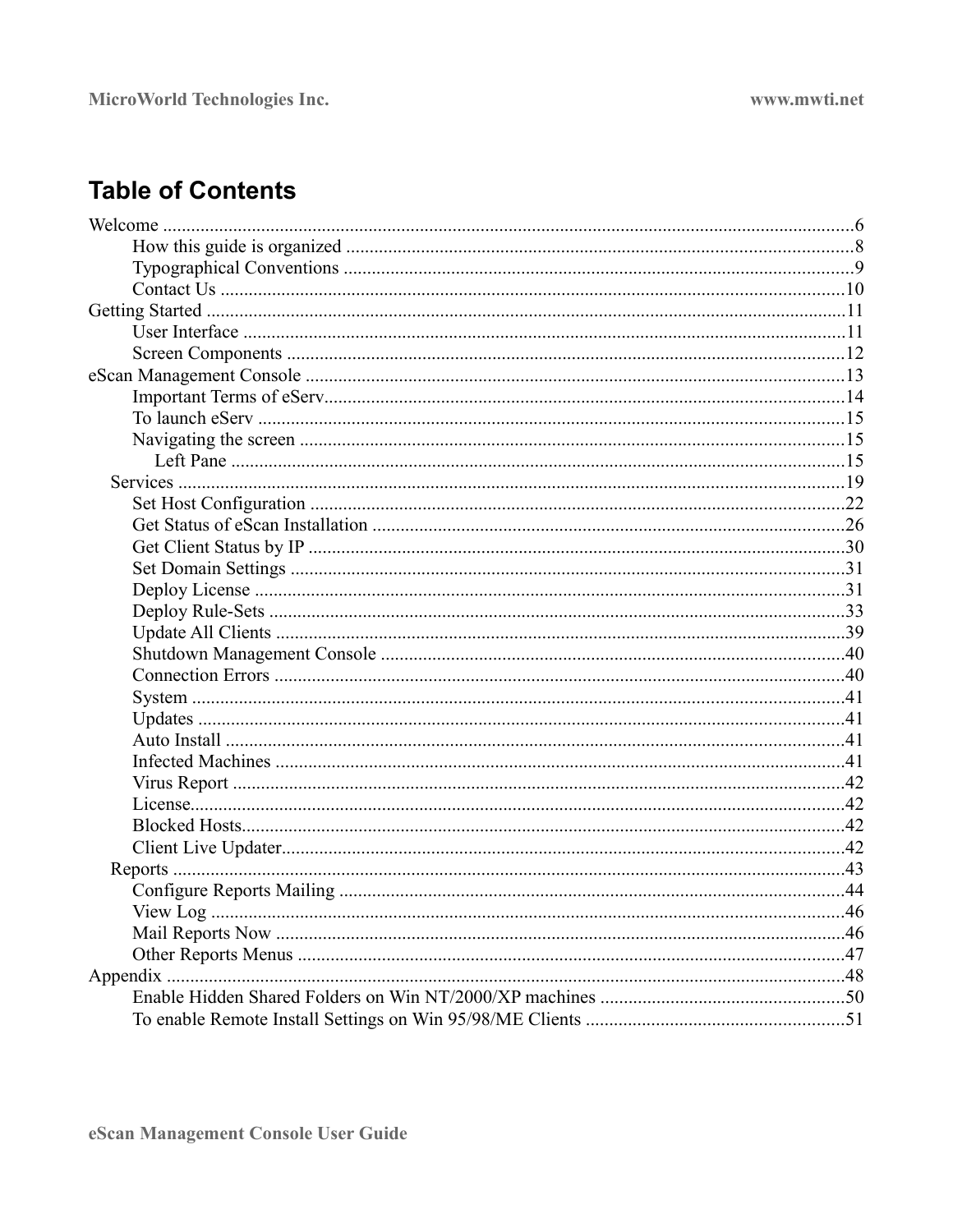# **Welcome**

eScan Management Console, functions as a centralized server that allows you to remote install, distribute updates and upgrades to multiple clients in your eScan network. In a large corporate network environment, you can significantly reduce the costs and the Internet traffic by setting up a centralized updating structure. You don't have to download updates, deploy license keys or assign security policies for individual machines but can create a central server and then effect deployment to individual machines.

MicroWorld Content Security and Anti-Virus products, provide a blanket, round-theclock security screen against viruses delivered into your PC or network. After the software is installed it is always active. You carry out your normal work, surf the net, exchange mails, download your favorite programs, run them and so on, secure in the knowledge that you are protected from virus attacks.

MicroWorld is one of the leading solution providers in the areas of content security and Anti-Virus products. With its corporate head quarters in New Jersey and development center in Mumbai, India, we offer round-the-clock support, through our regional offices and over 10,000 channel partners spread across the globe. This section provides information about eScan. Details about its features, how to use it; what to do when you have a virus etc is given.

eScan is a comprehensive Content Security and Traffic Scanning software package that checks the content in e-mails and its attachments for viruses. Checks are done for viruses, restricted words and phrases, embedded objects such as Java applets etc, before the e-mails reach you. It thus offers unprecedented "real-time" security at various levels in any organization, from the Internet Gateway to your desktop. It is also synchronized with the Internet to provide real-time security for your organization. It offers a Centralized Security Management System. This feature allows your network administrator to configure Global Security Policies for the organization from a single console.

eScan is also designed to understand different file types, data streams and compression formats. It can look inside data streams and identify complex file architecture. It has a user-friendly interface and you can automatically download Updates from our download site. This gives you the "ultimate convenience and confidence in computing".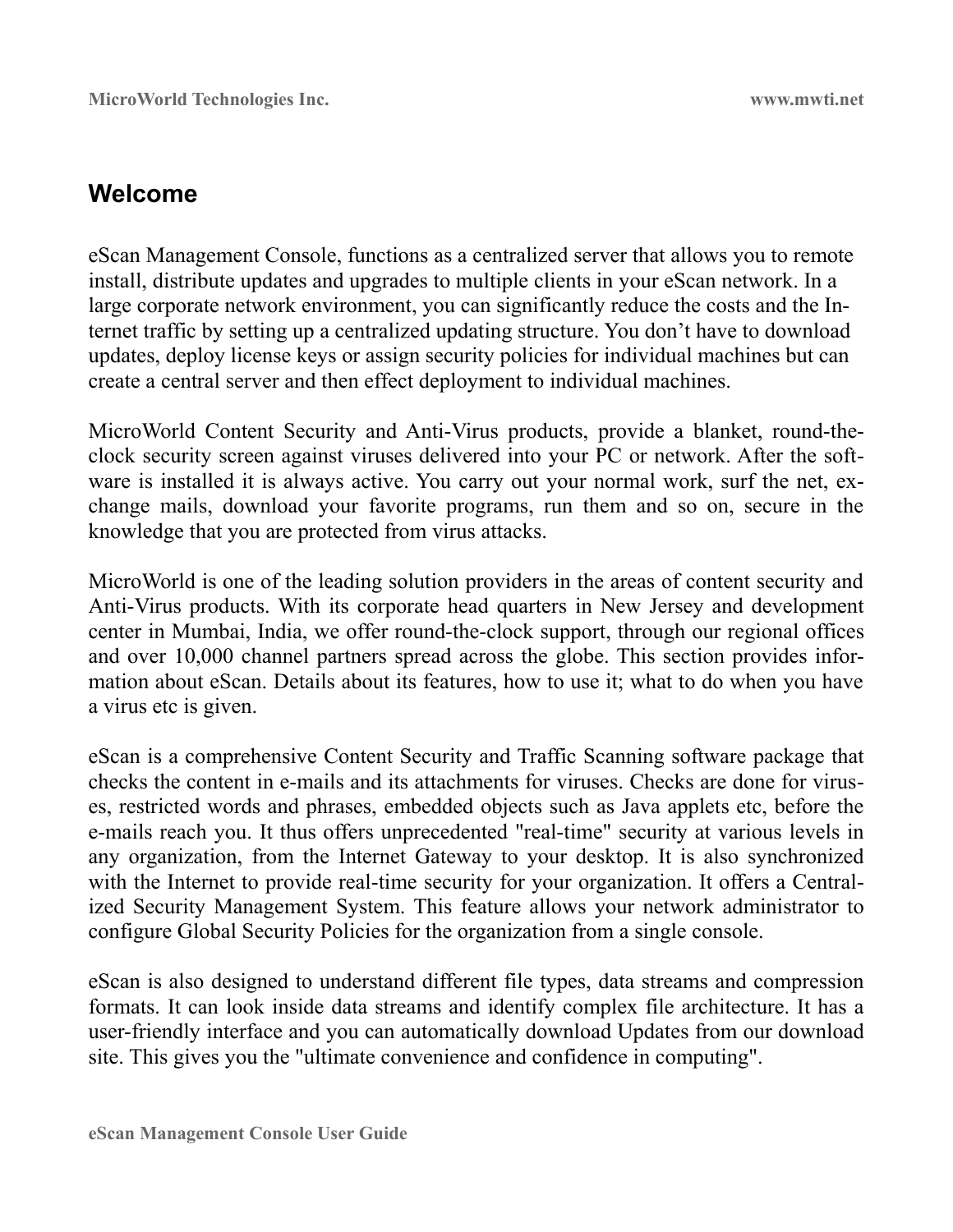eScan Content Security and Anti-Virus application is delivered in four modules:

**eScan for Windows**: Provides and Anti-Virus engine to scan and protect your system against virus and other threats. You can set a schedule for auto scan.

**eScan AV Monitor**: Provides a monitor to quickly scan your system for virus and other threats.

**eScan Updater**: Allows you to download updates to detect and remove new viruses.

**Content Administrator:** Allows you to set security policies to permit or prohibit specific type of content from bring accessed.

**eScan Management Console**. Allows you to remotely configure and administer the eScan network, installed on multiple clients.

Access to these modules depends on the version of eScan you are using. For more details, please refer to the section eScan Products.

# **About this Guide**

This chapter provides details about the following topics:

- **Audience**
- **How this guide is organized**
- **Typographical Conventions**
- **Contact Us**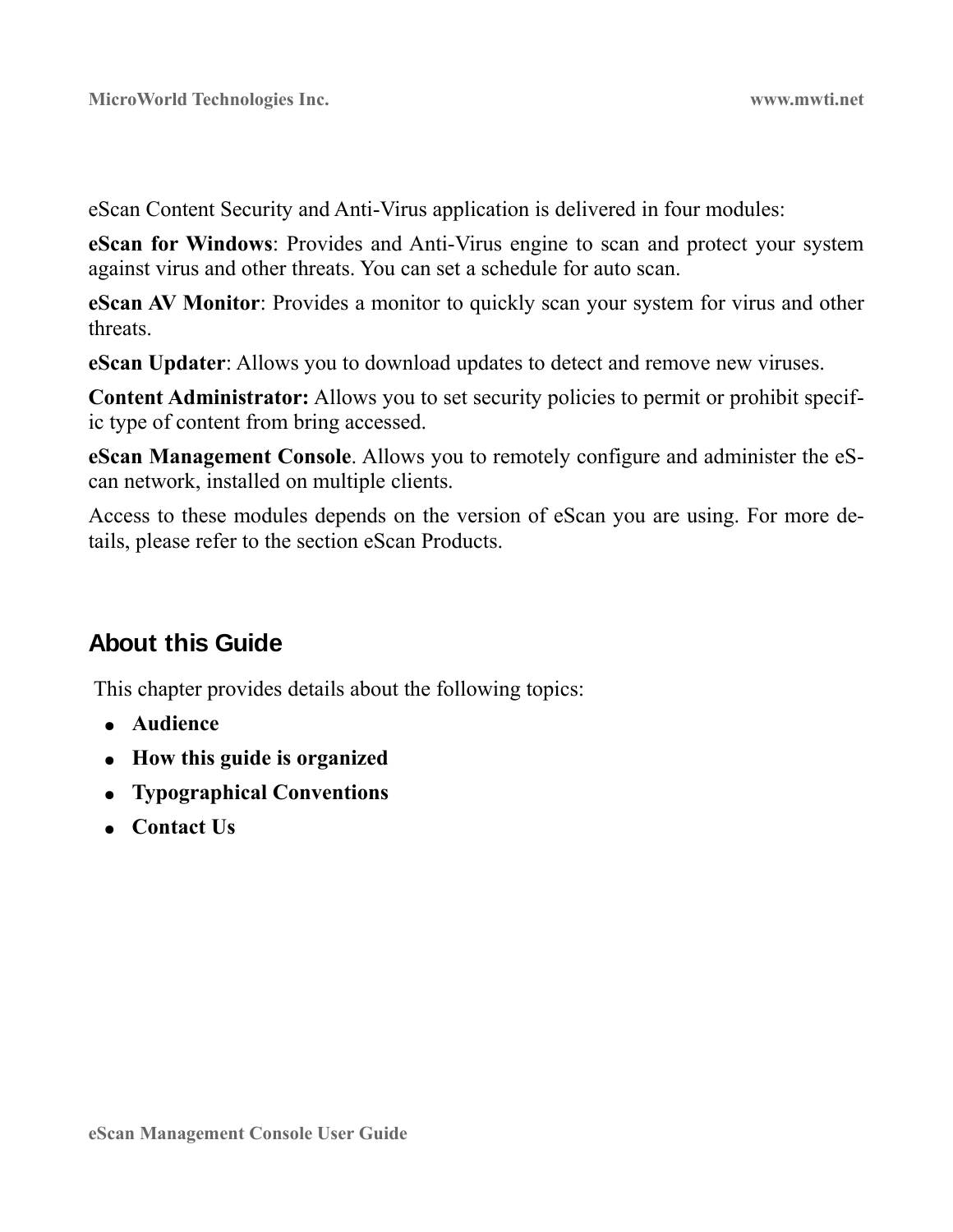# **Audience**

This Guide is for system administrators and users involved in installing and using the application.

### **How this guide is organized**

This guide is organized into separate books and chapters.

**Getting Started:** gives information about a typical screen, its components, types of fields, dialog boxes, tab pages and how to validate them.

**[eScan Management Console](#page-12-0)**:This feature provides a centralized server that allows remote installation of software, deploys upgrades, updates, security policy etc, across all clients running eScan. The chapter also provides details to configure e-mail of reports. The book name under which this chapter is covered is "**eScan Management Console**".

**Appendix:** Provides a brief write-up on various aspects involved in running and maintaining eScan.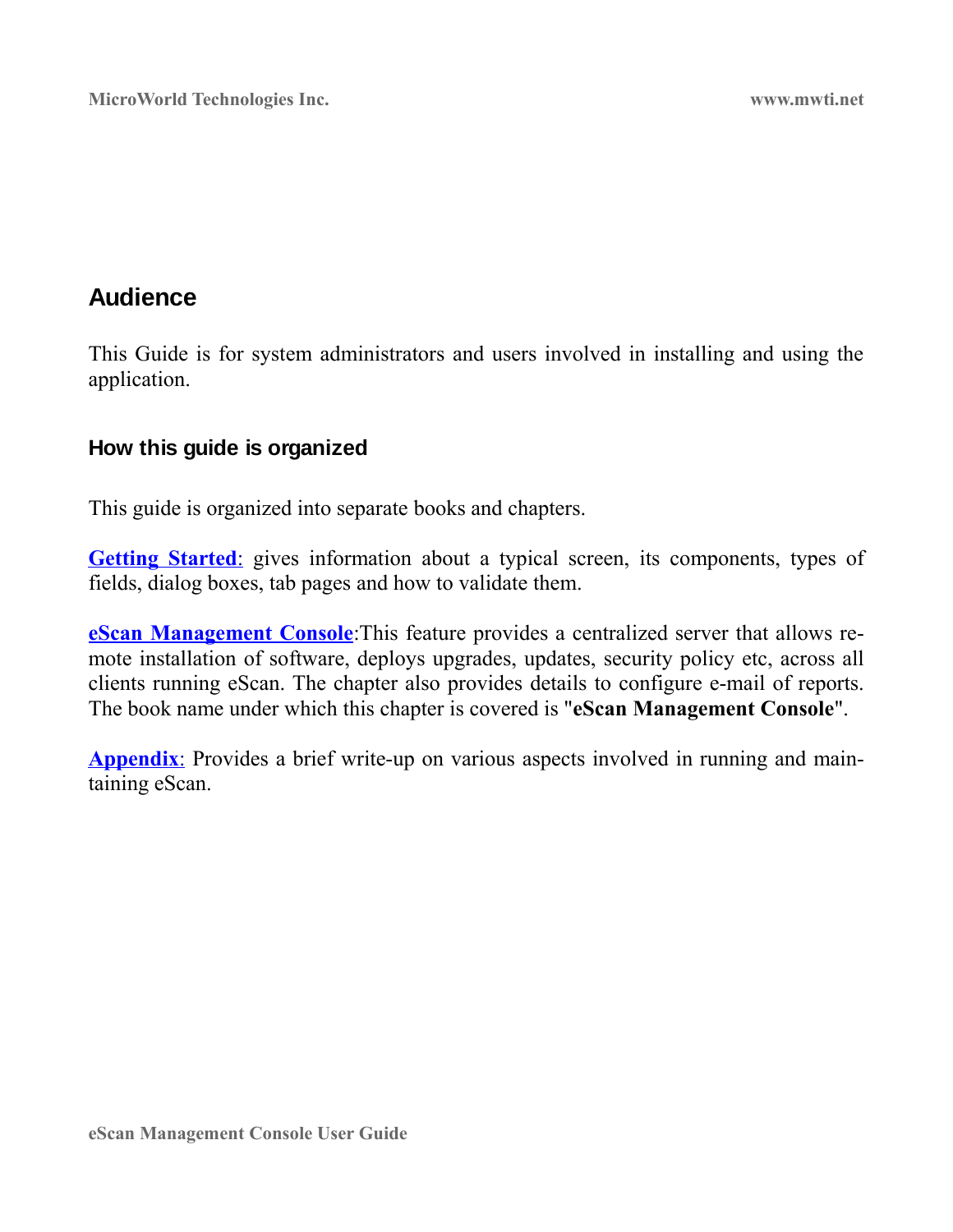# **Typographical Conventions**

The following typographical conventions are used in this guide.

| <b>This</b>       | <b>Represents</b>                                                                        |
|-------------------|------------------------------------------------------------------------------------------|
| <b>Bold</b>       | A Menu or a menu option. When enclosed in "", the name is as<br>displayed in the screen. |
| C                 | A long name is denoted by the first few words and  It is<br>enclosed in ''.              |
| <b>SMALL CAPS</b> | Buttons on dialog boxes/child windows.                                                   |
| Italics           | Entry Fields in dialog boxes/child windows.                                              |
| Type              | Information you need to enter.                                                           |
| <b>Hyperlink</b>  | Is a hyperlink. Click to access related topics.                                          |
| <b>Tasks</b>      | Represents a key task of feature.                                                        |

● When you have to navigate between menus the following convention is used: **menu** > **menu** >…

For e.g..... **eScan** > **Monitor** > **Settings**. Means: in eScan, **select** (click) the Monitor menu and **choose** (click) Settings..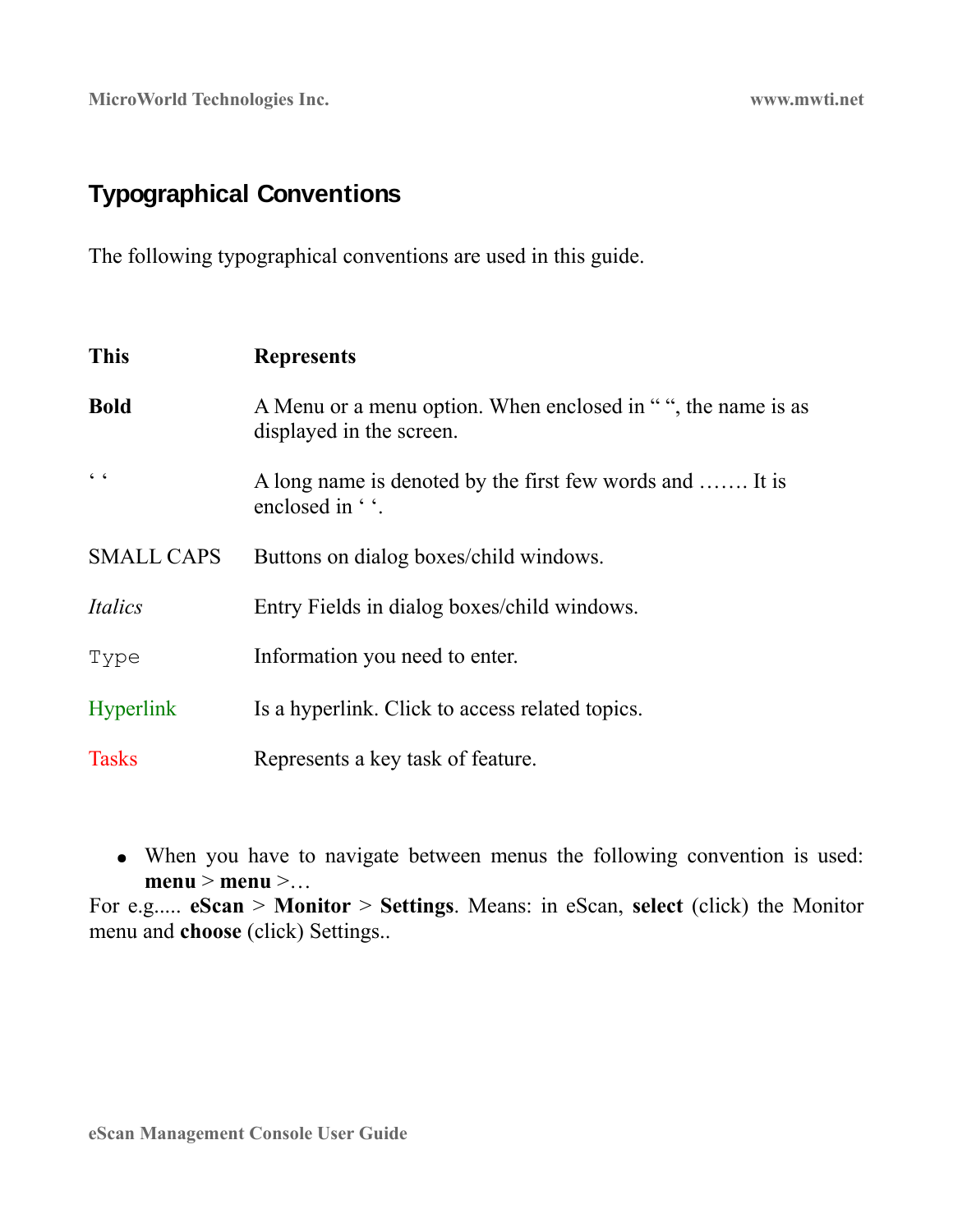# **Contact Us**

We offer 24x7 support to our customers through e-mail, telephone and Chat.

### **Chat Support**

● Chat with our support team at '**escanchat**' using: MSN or Yahoo messenger service.

### **E-Mail Support**

• If you have any queries about our products or have suggestions and comments about this guide, please send them to  $\frac{\text{support}(a) \text{multi.net}}{\text{output}(a)}$ 

| Head Office:                                                                                             | Asia Pacific:                                                                       |
|----------------------------------------------------------------------------------------------------------|-------------------------------------------------------------------------------------|
| MicroWorld Technologies Inc.<br>33045 Hamilton Court East, Suite 105<br>Farmington Hills, MI 48334-3385, | <b>MicroWorld Software Services Pvt</b><br>Ltd<br>Plot No 80, Road 15, MIDC, Marol, |
| USA.<br>Tel: (248) 848 9081/848 9084                                                                     | Andheri (E), Mumbai,<br><b>INDIA.</b><br>Tel (91) - 22 - 28265701 - 05              |
| Fax: (248) 848 9085                                                                                      | Fax (91) - 22-28304750                                                              |

For Technical Support, please write to: support  $\frac{\text{support}(a)}{\text{mwti.net}}$ For getting solutions to eScan related problems, please visit: [http://forums.mwti.net](http://forums.mwti.net/) For online-help, please visit: <http://www.mwti.net/wiki> For sales related queries, please write to: [sales@mwti.net](mailto:sales@mwti.net)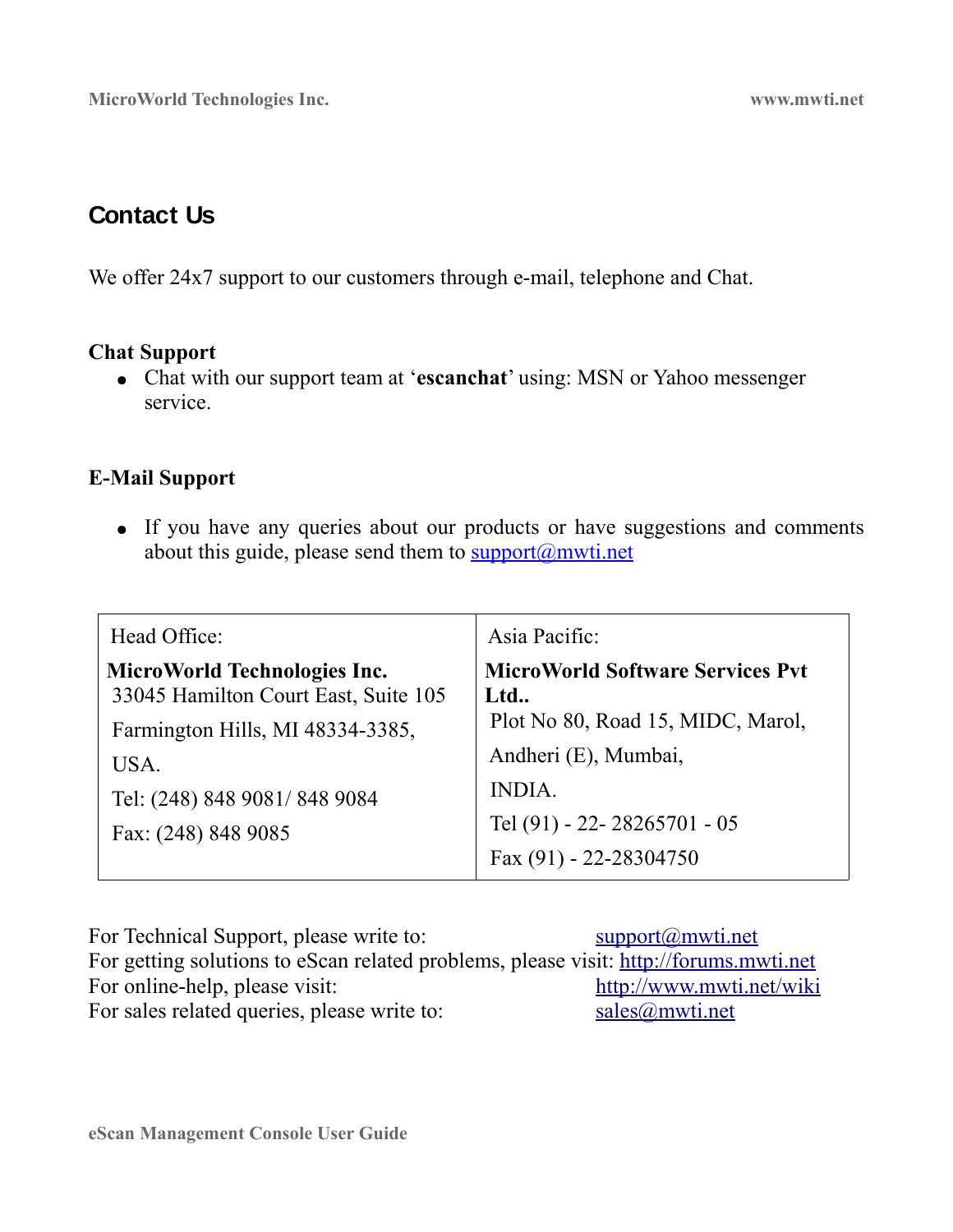# <span id="page-10-0"></span>**Getting Started**

This chapter gives details of standard conventions used in this guide. Also included are components of a typical user interface, how to navigate the screens, meanings of various symbols and buttons, types of fields and how to enter values in them.

# <span id="page-10-1"></span>**User Interface**

User interface is the front end of the software. The software is made of different screens. You carry out tasks, enter values, set preferences, etc., using screens. This section explains the components of a typical user interface.



Figure 10.1: Typical User Interface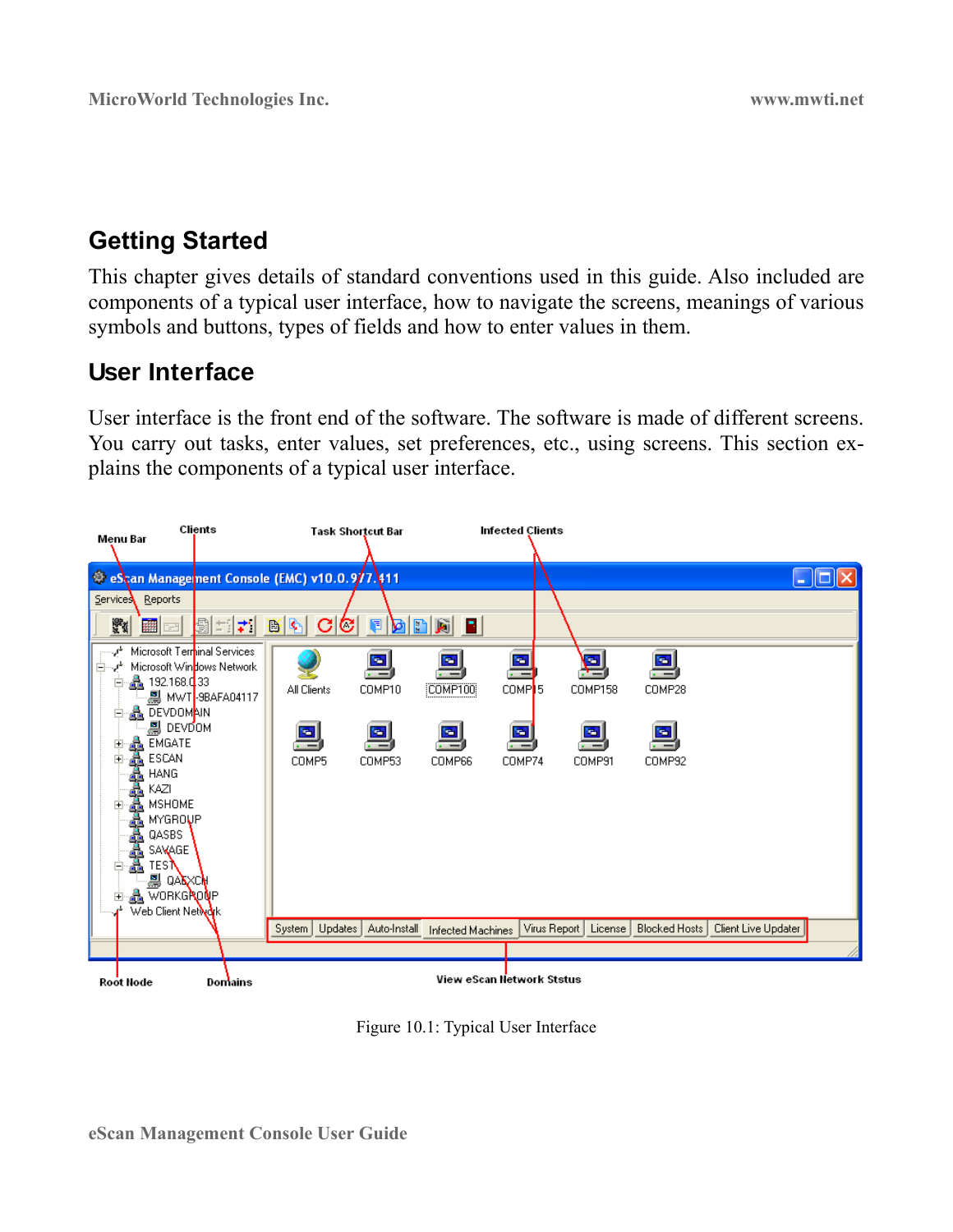# **Screen Components**

Typical screen components are explained below:

| <b>Screen Component</b>              | <b>Function</b>                                                                       |
|--------------------------------------|---------------------------------------------------------------------------------------|
| eScan Management Console<br>雍        | Launches the eScan Management Console (Available for eScan PRO<br>and Corporate only) |
| <b>Configure Report Mailing</b><br>뙗 | Configure settings to auto e-mail log reports of eServ                                |
| <b>Mail Reports Now</b>              | Immediately mail selected report in eServ                                             |
| <b>Delete</b><br>国                   | Delete user log reports                                                               |
| <b>Delete All User Logs</b>          | Delete all user logs                                                                  |
| <b>Deploy License</b><br>B.          | Deploy License keys to all clients using eServ                                        |
| <b>Refresh User</b><br>U             | View updated settings for a user                                                      |
| <b>Refresh All</b><br>CI             | View updated settings for all users                                                   |

**Shutdown Management Console** Shuts down eServ.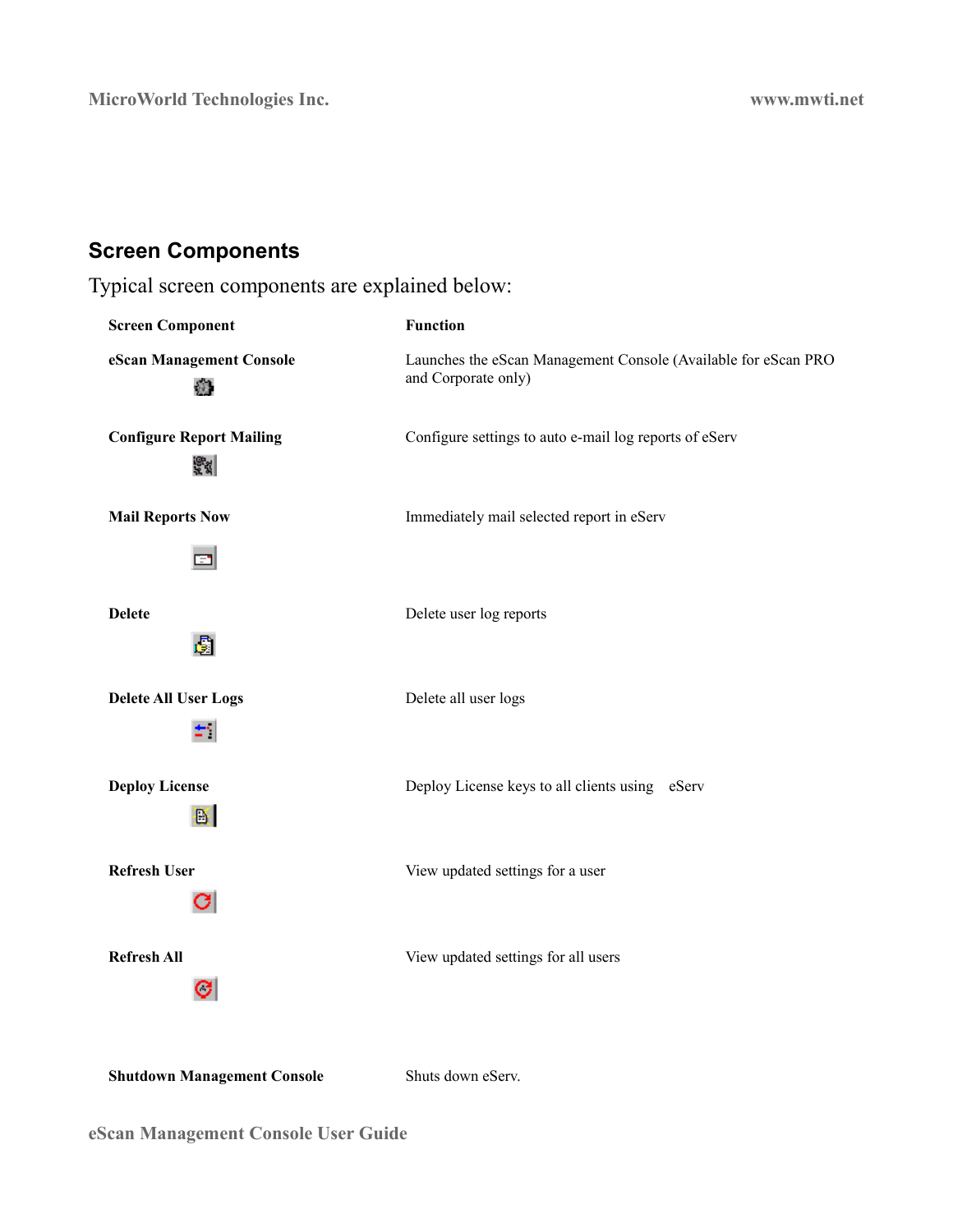в

**Options for the task** Displays tasks related to selected tasks

Action Buttons **Help** you perform and execute functions related to tasks. Refer to the Section "Action Buttons" for detailed explanation about different action buttons.

# <span id="page-12-0"></span>eScan Management Console

**eScan Management Console,** functions as a centralized server that allows you to remote install, distribute updates and upgrades to all machines in your network, using eScan products. In a large corporate network environment, you can significantly reduce the costs and the Internet traffic by setting up a centralized updating structure. You don't have to download updates, deploy license keys or assign security policies for individual machines but can assign a central server and then effect deployment to individual machines.

This module provides an answer to many problems faced in administering security solutions to multi machines in networks: installation; admin control; deployment of updates, upgrades, license keys, security policies, covering rogue machines, etc. The common feature of MicroWorld products - salability, is extended to eServ and it can be used effectively for small networks with a few machines as well as large networks with a few thousand machines

The eScan FTP server automatically downloads the updates at regular pre-defined intervals from the Internet and includes them in a dedicated directory on the hard disk of the system such as the file server that is accessible to all the network users. Security policies and license keys can be deployed globally to all machines. This ensures uniformity, consistency and removes human errors.

You can create multiple eScan servers on a LAN. If one eScan server is down, the updates can be pulled from another eScan server. The machine designated as the eScan server must have Internet connectivity. It need not be a dedicated machine. The eServ tasks run in the background while you carry out your normal work.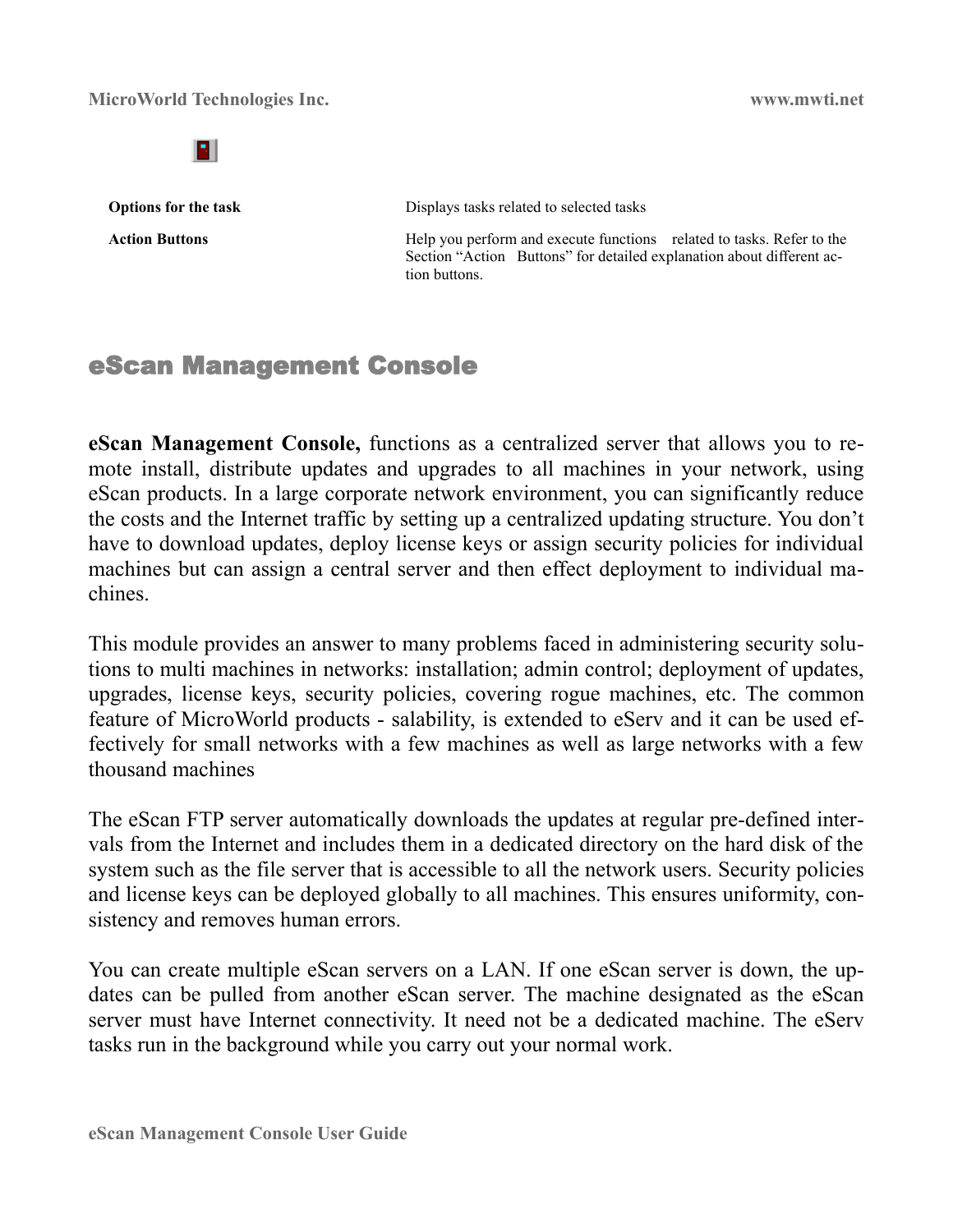In a network, it takes a single 'rogue' machine that has missed installation or not pulled and run an update, to spread infection across the network.

This chapter provides information to navigate to the relevant screens, validate fields and run the tasks. eScan Management Console feature is **only available in eScan for SMB / SME and eScan Corporate / Enterprise** products.

The chapter is for **system administrators** and other **qualified** personnel who manage the eScan network.

# **Important Terms of eServ**

**Announcement Mechanism** eScan server has an announcement mechanism that broadcasts to its clients that it is the eScan server on the network. This is done through User Datagram Protocol (UDP). The client has a **listening mechanism** that listens to the UDP broadcasts and updates its' information pertaining to the server's IP address.

If one machine is designated as an eScan announcement server and it does not have an Internet connection, you can have access through a proxy or a dial-up modem on another machine. The eScan announcement server will pull updates and distribute them to its clients.

**Centralized Reporting & Updating** Updates are pushed to eScan clients by the eScan Server. eScan Clients can also pull updates at scheduled time intervals.. eScan Server uses industry standard TCP/IP based HTTP and FTP for file transfer and general communication. eScan clients can automatically detect the eScan update servers.

**Comprehensive Activity Log** eScan Server maintains a comprehensive activity log of all the events on an eScan client. Logs include security violation events, the name of the machine, the date & time of the event, the action taken, etc. Activity log can be automatically pulled by the eScan Server at pre-defined intervals. eScan Server allows the Administrators to track down offending sources of violations.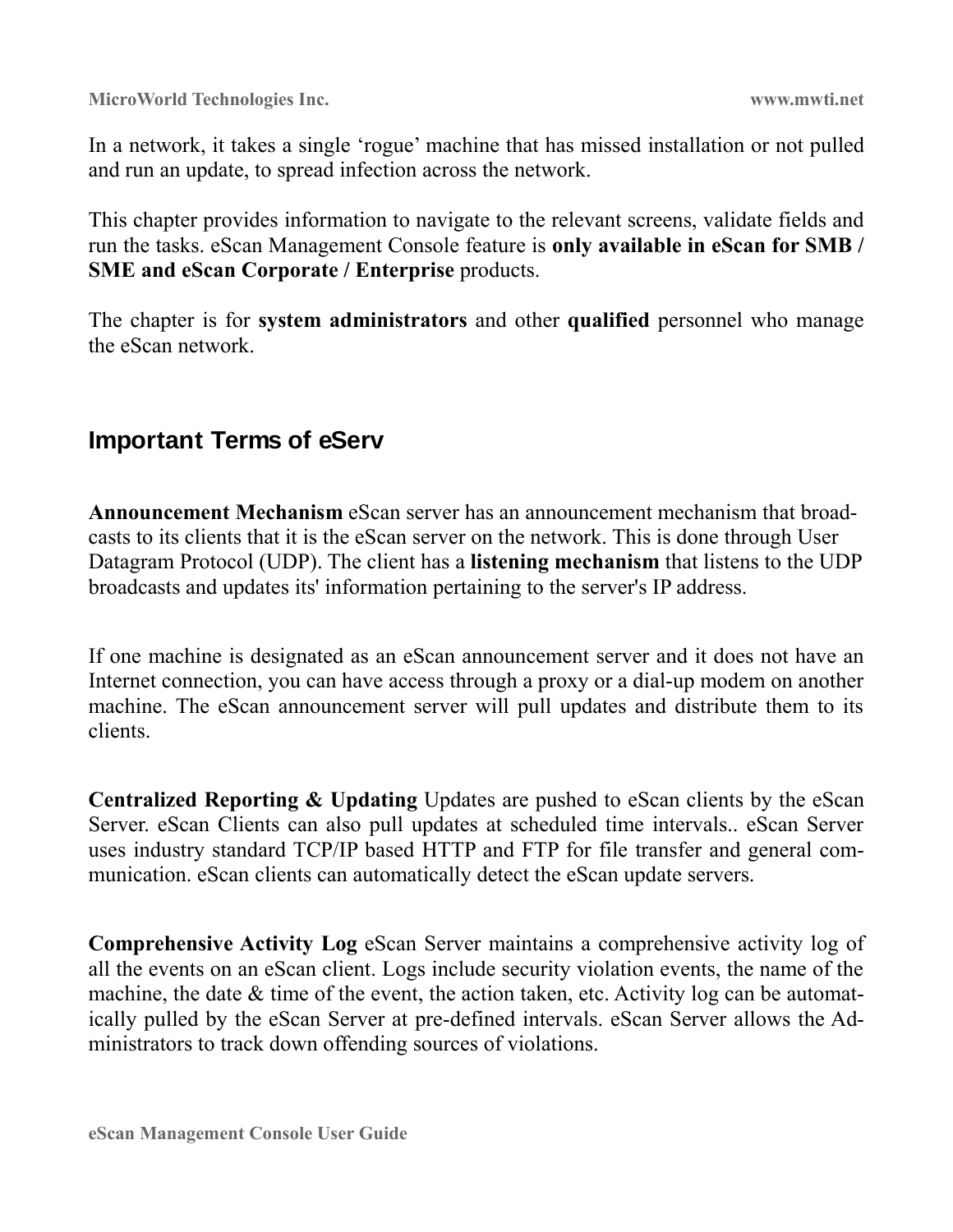**Deploy** Refers to distribution of resources like license keys, upgrades, rule-sets, etc., to many clients from a single server. Deployments are not 'pushed' to clients but are 'pulled' by them. eScan clients pull the updates and upgrades from the eScan Server.

**Remote Installation** For a client, you can remotely install and uninstall eScan and other software using this feature.

### **To launch eServ**

In the application tool bar, select the icon.

- Screen in [Figure 10.1](#page-10-1) is displayed. There are two panels in the screen.
- Right panel displays activity carried by the management console. Left panel displays client computers that are connected to the server as clients and pull updates from the server.

**Note**: Some of the icons in the tool bar are enabled only after settings in Reports or Services are activated. Click F5 to refresh the screen.

### **Navigating the screen**

Left Pane: A directory tree showing clients in the eScan network is shown in [Figure](#page-10-1) [10.1.](#page-10-1) All machines in the network are listed. They are grouped as per their domains. When you right click different objects in the left pane, you can perform additional tasks.

**Right Pane:** This is the area where eServ activity is displayed. When you run a task from the menu, the activity or the results are displayed in this area. At the bottom of the right pane, tabs are provided. These tabs allow you to run specific tasks and the results are displayed in the screen.

### *Left Pane*

The left pane shows a virtual map of your eScan network. In a typical network, there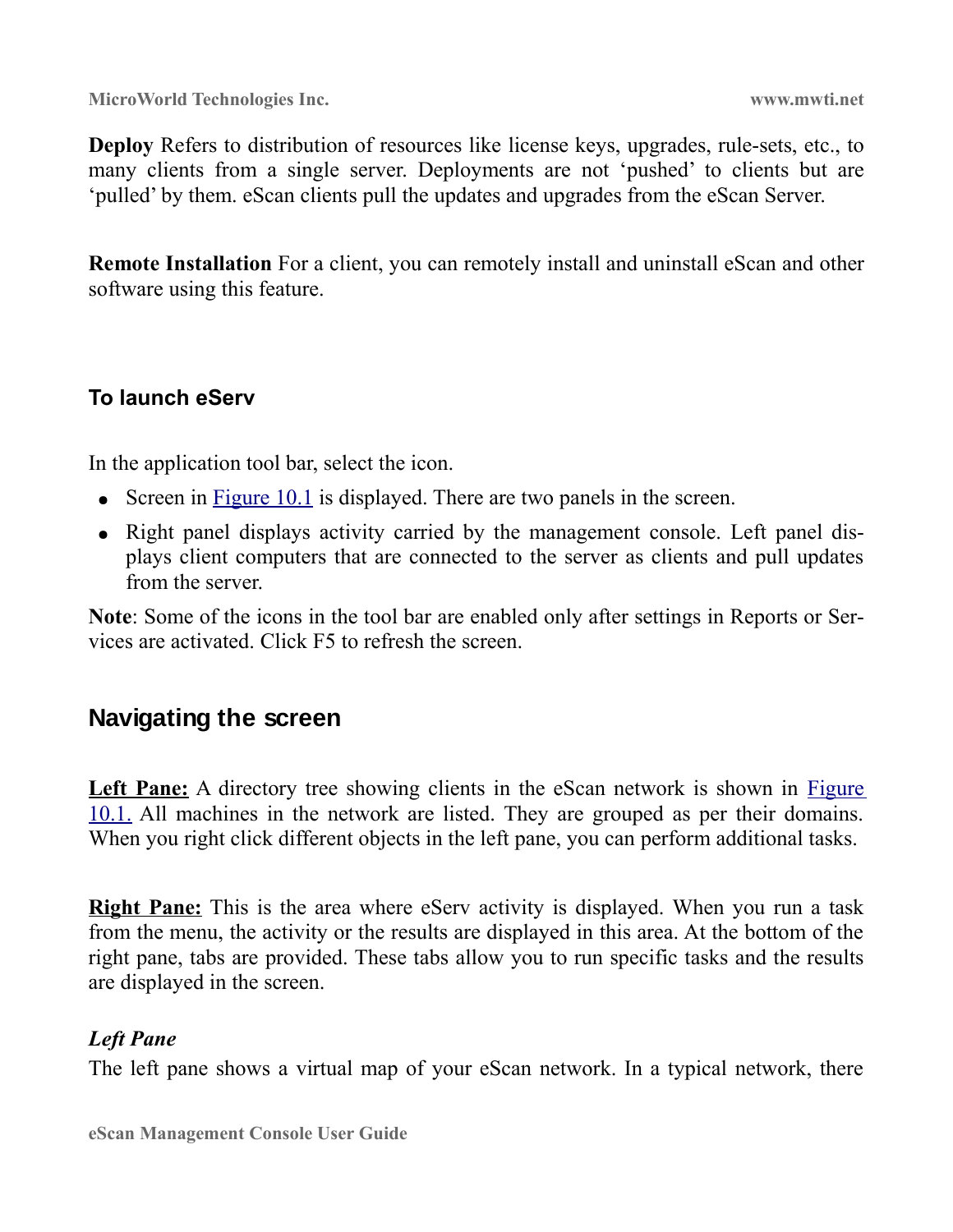will be multiple machines grouped in domains. Many domains make up the network. eServ allows you to remotely administer all these machines from a single server.

When you right click on nodes, domains or individual machines, you can perform tasks like host configuration, IP configure, remote install or deploy, etc.

When you right click on an object a popup is displayed. The popup provides links that allow you to run tasks. Following table provides a brief description of the tasks. Depending on the object you have right clicked on, only some of the links may be available.

| <b>Dropdown Menu Name</b>                   | <b>Description</b>                                                                                                                                                           |
|---------------------------------------------|------------------------------------------------------------------------------------------------------------------------------------------------------------------------------|
| <b>Refresh User Log</b>                     | Refreshed user log for the selected client is<br>displayed                                                                                                                   |
| <b>Find Computer</b>                        | Allows you to find a computer in the net-<br>work                                                                                                                            |
| <b>Get Status of eScan Installation</b>     | Status of eScan installation for the selected<br>client is displayed                                                                                                         |
| <b>Set Host Configuration</b>               | <b>Host Configuration Settings for the select-</b><br>ed client                                                                                                              |
| <b>Set Domain Settings</b>                  | Set Domain Settings for the selected do-<br>main                                                                                                                             |
| <b>Move Host/IP to another Domain</b>       | Allows you to move a host or IP from one<br>domain to another                                                                                                                |
| <b>Show System Information of this Host</b> | The Client System Information for the se-<br>lected host screen is displayed. There are<br>multiple tabs that provide information<br>about different features of the system. |
| <b>Add Domain</b>                           | Allows you to Add Domains                                                                                                                                                    |
| <b>Get Client Status by IP</b>              | Get Status by IP of clients in the selected<br>domain                                                                                                                        |

Based on the settings for Log Settings in EMC Settings menu you can select the number of days for which the log files are to be kept. For a client, a folder with a date is dis-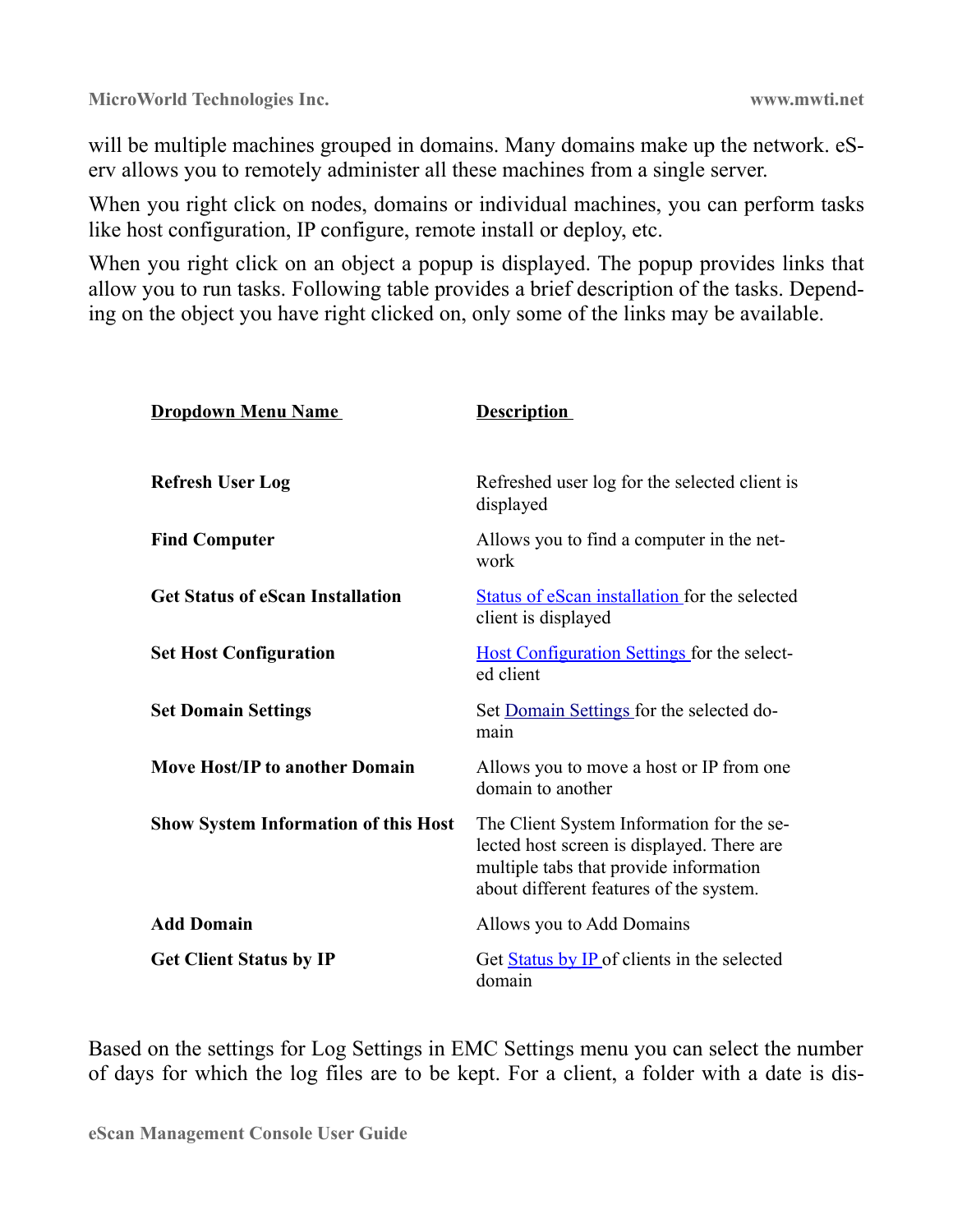played. The folder label shows the date since when the Log files are retained.

After choosing **one of the files**, when you right click, the following drop-down menu is displayed. Click on the links to view related information as explained below:

```
View log
Delete Log File
```
**View log file**: Displays details of selected log file.

**Delete Log File**: Deletes selected log file.

The pop is displayed only if log files have been generated.

• When you right click on a Client the following popup is displayed.

| Get Status of eScan Installation.<br>Set Host Configuration             |
|-------------------------------------------------------------------------|
| Refresh User Logs of selected Host(s)                                   |
| Show System Information of selected Host(s),<br>IP-Address 192.168.0.77 |
| Add Host / IP In the List of blocked hosts                              |

**Get Status of eScan Installation** Allows you to get the status of eScan Installation for the selected Client.

**Set Host Configuration** Allows you to set the **User Name** and **Password** to configure the Host**.** If you wish Remote Installation to be enabled for the host, select the check box for "**Enable Auto-Install".** You enter the preliminary information required for remote installation. Data entered here is used by eServ to obtain status of clients.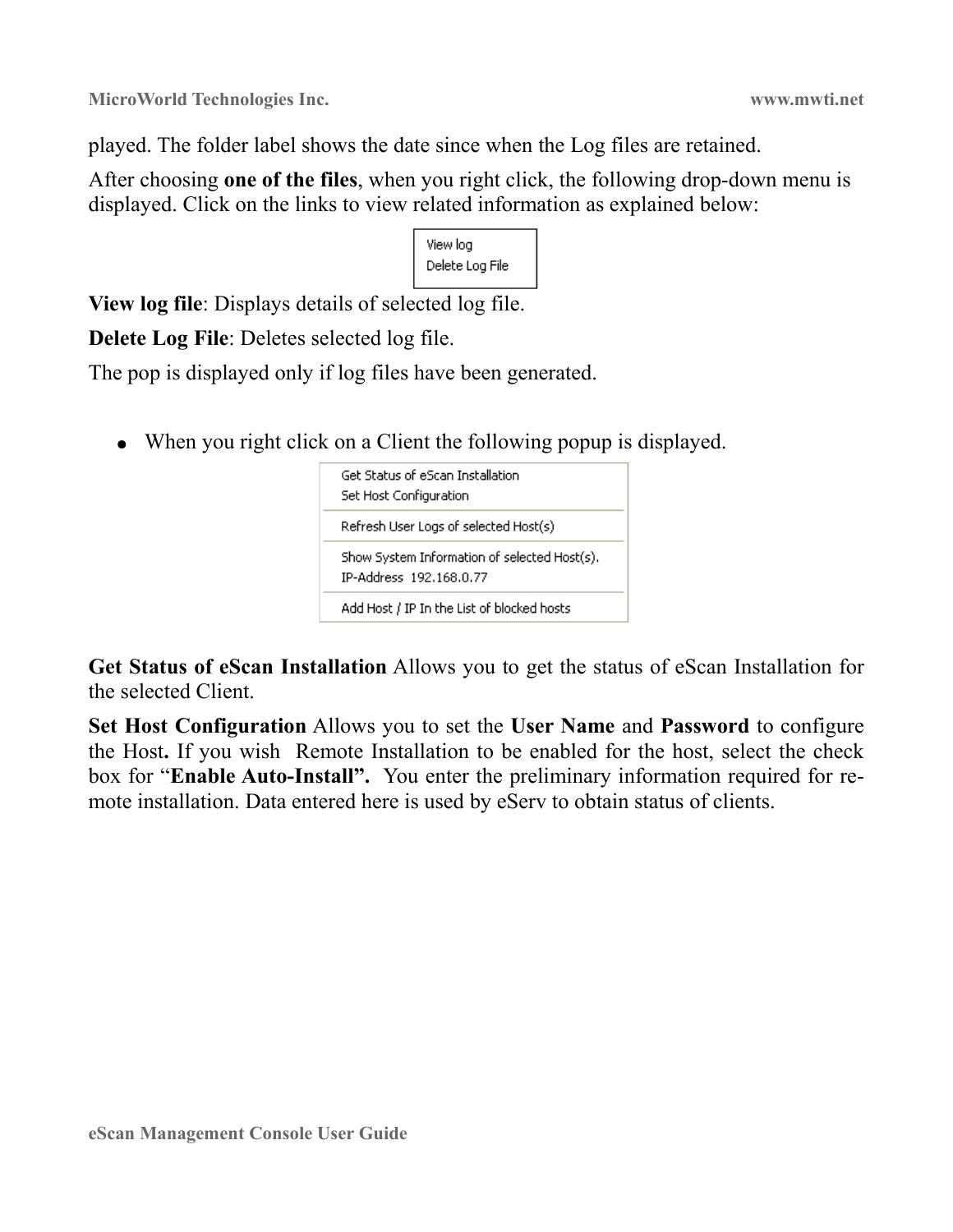| Set Host Configuration                                                                                                      |                      |  |  |  |
|-----------------------------------------------------------------------------------------------------------------------------|----------------------|--|--|--|
| Remarks<br>Host <b>/IP</b><br>COMP111                                                                                       |                      |  |  |  |
| Liser Name<br>Administrator                                                                                                 | Password<br>******** |  |  |  |
| F Enable Auto-Install<br>Note:<br>If hostname is part of NT domain, please<br>mention username as:<br>DOMAIN_NAME\USERNAME. |                      |  |  |  |
|                                                                                                                             | Cancel<br>Save       |  |  |  |

**Refresh User Logs of selected Host(s)** Displays updated and fresh information for the selected Client.

**Show System Information of Selected Host(s)** Displays the Client's System Information from the eServ. There are multiple tabs that provides information like Machine details, Operating System installed etc.

**IP-Address** Displays the IP Address of the selected hosts.

**Add Host / IP in the List of blocked hosts** Allows you to block the selected Host / IP from connecting the eScan Server and downloading the updates.

### **Right Pane**

- **Right Pane** Displays the task or activity that you have selected.
- Tabs at the bottom of the screen add more functionality and allow you to run tasks like: getting system information, getting Updates, auto install, finding out infected machines, generating detailed virus reports and deploying license.
- **Announcements of eServ.** Typically messages show date and time when a listed log event was performed. There are two columns: **Logged Event** gives a brief description of the logged event and **Date-Time**, gives the date and time when the logged event took place. Right click to view following box.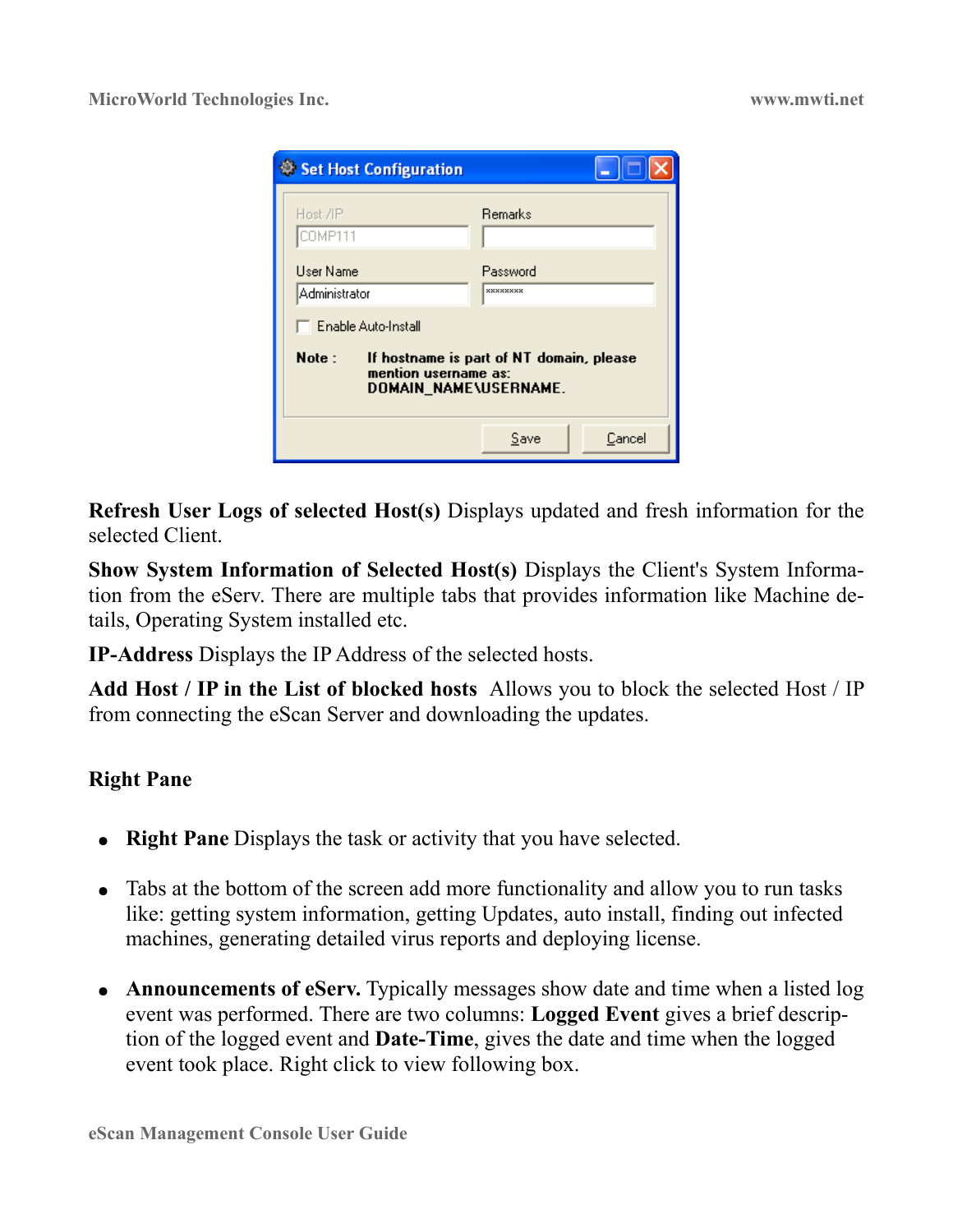| Select All (tri+A<br>Clear All |  |
|--------------------------------|--|
| Delete<br>Print                |  |

**Select All:** Selects all Clients

**Clear All**: Clears the display for all Clients.

**Delete**: Deletes logged events from the log file.

**Print**: Prints the logged event. Select the Client or all Clients and click Print. The events are displayed in a .text file. that can be printed.

### **Services**

**eScan Management Console,** functions as a centralized server that distributes updates and upgrades to all machines in your organization, using eScan products..

**Services** carries a group of tasks that help you configure and run eScan Management Console. The tasks include: Start/Stop announcements; deploy license and upgrades and deploy rule-sets. eScan Management console allows these tasks to be performed from a single server.

[Start Stop Announcement](#page-19-0)  [Network / Normal View](#page-19-2)  [EMC Settings](#page-19-1) [Set Host Configuration](#page-21-0)  [Deploy License](#page-30-1) [Deploy RuleSets](#page-32-0) [Update All Clients](#page-38-0) [Shutdown Management Console](#page-39-0) [Get status of eScan Installation](#page-25-0) [Get Client status by IP](#page-29-0)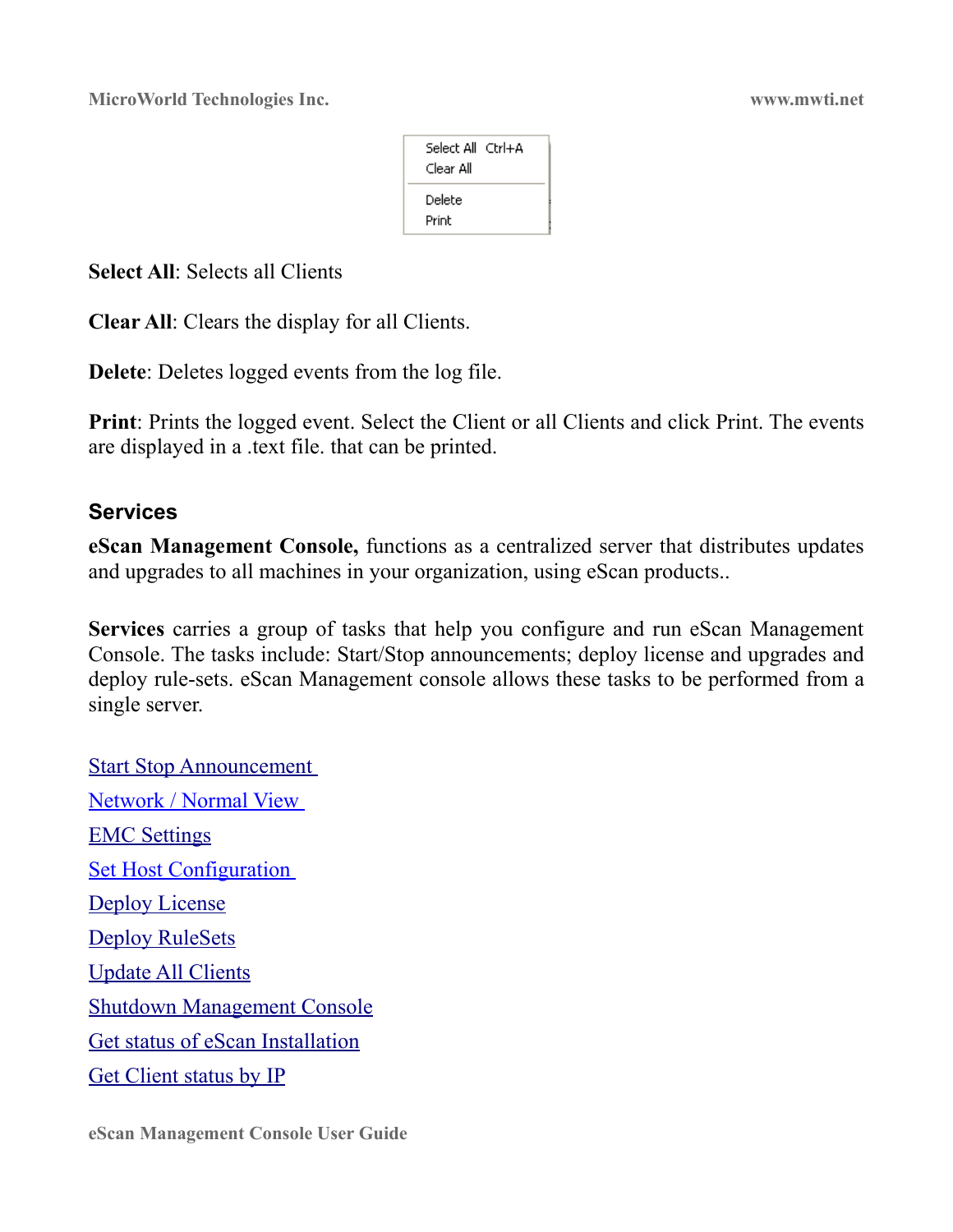### [Connection Errors](#page-39-1)

### <span id="page-19-0"></span>**Start/Stop Announcement**

eScan server has an announcement mechanism that broadcasts to its clients that it is the eScan server on the network. This is done through User Datagram Protocol (UDP). The client has a **listening mechanism** that listens to the UDP broadcasts and updates its' information pertaining to the server's IP address.

If one machine is designated as an eScan announcement server and it does not have an Internet connection, you can have access through a proxy or a dial-up modem on another machine. The eScan announcement server will pull updates and distribute them to its clients.

- In [Figure 10.1,](#page-10-1) select **Services** or in the Tool bar select  $\|\cdot\|$ . The drop-down list shows a list of tasks. The first task displayed is **Stop Announcement**.
- This signifies that the announcement mechanism **is active and running**. If you click on the menu, it stops the announcement mechanism and the menu changes to **Start Announcement**. When announcements are stopped, clients are not able to download updates.

### <span id="page-19-2"></span>**Network / Normal View**

eScan Management Console has two views: Network and Normal.

**Network**: In Network view, you will see all the domains on the left & can enumerate all the clients inside a domain.

**Normal View**: In Normal view, you can add your own domains & also clients. You can group clients using IP and drag-drop any IP or client to any domain.

### <span id="page-19-1"></span>**EMC Settings**

This screen allows you to set the settings for the local eServ server. If the server has multiple IPs, then you can select the IP to use for announcements. You can also set the maximum number of FTP clients that are allowed to upload files.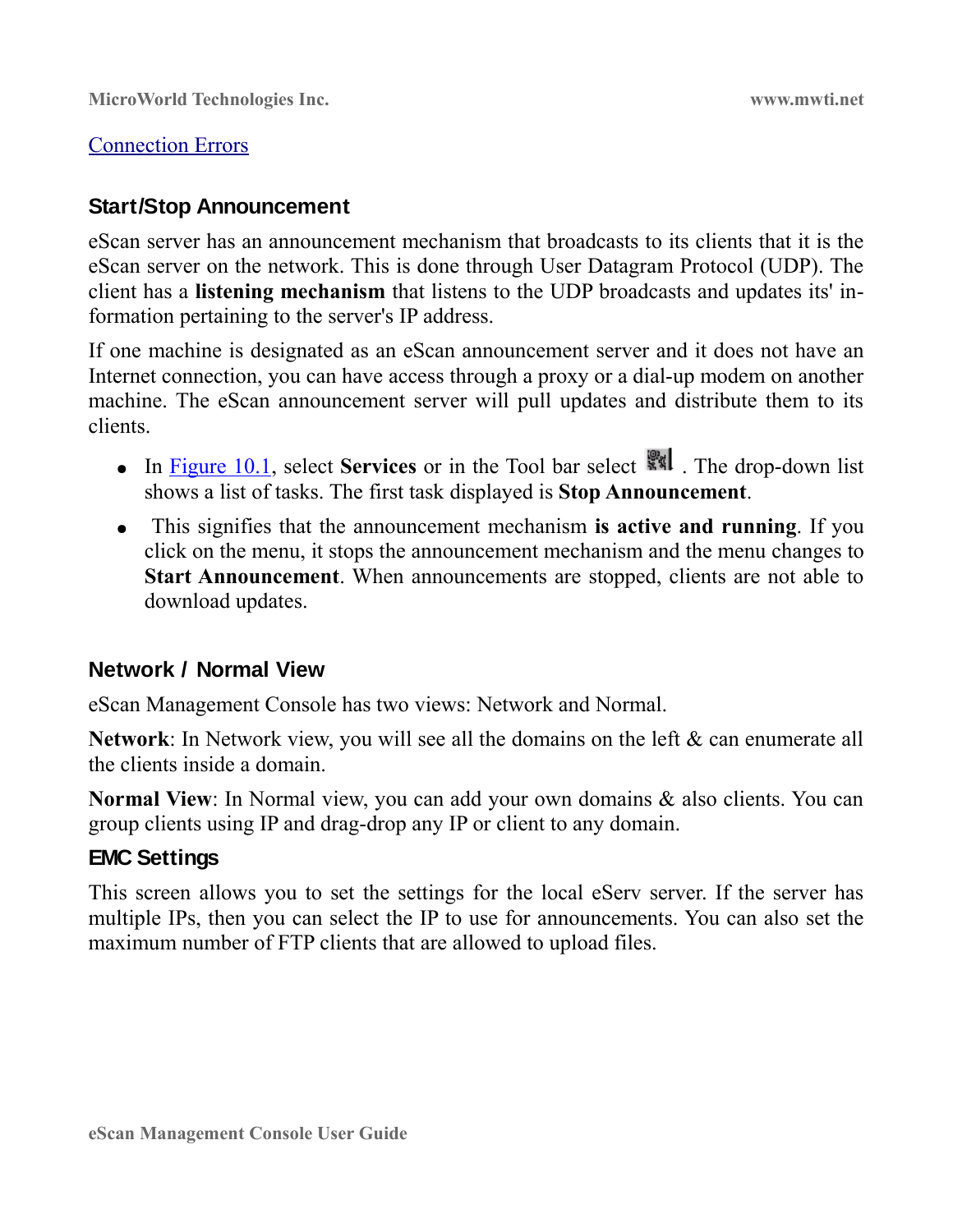| <b>EMC Settings</b>                                                                                                                                                       |  |
|---------------------------------------------------------------------------------------------------------------------------------------------------------------------------|--|
| ▽ Enable Advanced Settings in 'Deploy Rule - Sets' wizard<br>Start eScanRAD at eScan Management Console Startup<br>UDP Settings:<br>0.0.0.0<br><b>UDP Announcement IP</b> |  |
| FTP Settings:<br>☑ Allow Upload by Clients<br>$0 =$ Unlimited<br>10<br>Maximum FTP Clients allowed                                                                        |  |
| 'LOG Settings'<br>4<br>No of days Client logs should be kept                                                                                                              |  |
| Cancel<br>OΚ                                                                                                                                                              |  |

| <b>Field Name</b>                                                   | <b>Description</b>                                                                                                                                    |  |  |
|---------------------------------------------------------------------|-------------------------------------------------------------------------------------------------------------------------------------------------------|--|--|
| <b>Enable Advanced Settings in 'De-</b><br>ploy Rule – Sets' wizard | Allows you to enable settings to <u>De-</u><br>ploy Rulesets.                                                                                         |  |  |
| <b>Start eScanRAD at eScan Manage-</b><br>ment Console Startup      | Allows eScanRAD to be loaded on<br>startup of the system.                                                                                             |  |  |
| <b>UDP Announcement IP</b>                                          | Select the IP to be used for announce-<br>ments, from the drop-down list. If the<br>value $0,0,0,0$ is selected then eServ<br>finds the available IP. |  |  |
| <b>Allow Upload from Clients</b>                                    | Select the check box to allow FTP<br>clients to upload files.                                                                                         |  |  |
| <b>Maximum FTP Clients allowed</b>                                  | Select the number of FTP clients that<br>should be allowed to upload files, at<br>the same time. If you select 0, then<br>there is no limit.          |  |  |
| <b>No of Days Keep Logs</b>                                         | Select the number of days to keep logs                                                                                                                |  |  |
|                                                                     |                                                                                                                                                       |  |  |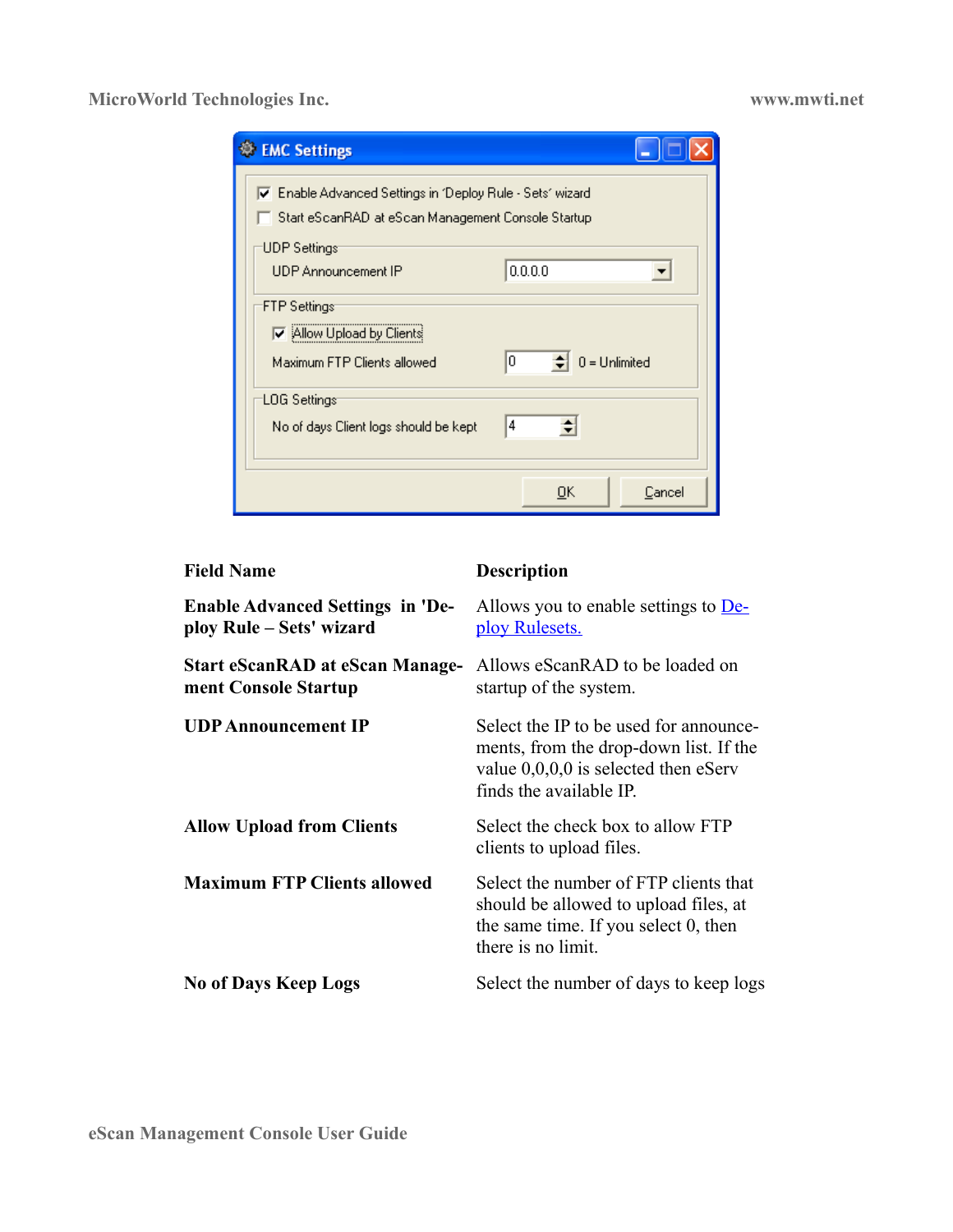### <span id="page-21-0"></span>**Set Host Configuration**

Hosts are machines or clients in a network for whom you wish install eScan. The menu allows you to add the IP address of a host and configure eScan remote install options for a host.

### **To launch Host Configuration**

- In [Figure 10.1,](#page-10-1) select Remote Install Settings or select  $\Box$  from the tool bar.
- Screen in Figure 10.3 is displayed.
- Existing host name, user name, flag denoting if Auto-Install is enabled and remarks are displayed in the non-editable display fields.

| Set Host Configuration                                                                                                                                           |                  |                                                                                                                                                                                      |         |                                                                                                                                                                                                                                |                                                                                                                                                                                       |                                                 |
|------------------------------------------------------------------------------------------------------------------------------------------------------------------|------------------|--------------------------------------------------------------------------------------------------------------------------------------------------------------------------------------|---------|--------------------------------------------------------------------------------------------------------------------------------------------------------------------------------------------------------------------------------|---------------------------------------------------------------------------------------------------------------------------------------------------------------------------------------|-------------------------------------------------|
| Host Name/IP-address<br>COMP10<br>COMP100<br>COMP11<br>COMP121<br>COMP15<br>COMP158<br>COMP28<br>COMP5<br>COMP53<br>COMP66<br>COMP74<br>COMP91<br>COMP92<br>QA68 | <b>User Name</b> | Auto-Install<br>Disabled<br>Disabled<br>Disabled<br>Disabled<br>Disabled<br>Disabled<br>Disabled<br>Disabled<br>Disabled<br>Disabled<br>Disabled<br>Disabled<br>Disabled<br>Disabled | Remarks | Last Update<br>05-28-2009<br>05-28-2009<br>05-28-2009<br>Not Available<br>05-27-2009<br>Not Available<br>Not Available<br>Not Available<br>05-28-2009<br>05-26-2009<br>05-27-2009<br>Not Available<br>05-27-2009<br>05-27-2009 | Status<br>Client<br>Client<br>Client<br>Not Available<br>Client<br>Not Available<br>Not Available<br>Not Available<br>Client<br>Client<br>Client<br>Not Available<br>Client<br>Client | Add Host/IP<br>Remove Host/IP<br>Modify Host/IP |
| IP-Range, eScan Auto-Install and Default Host Settings:<br>Settings                                                                                              |                  |                                                                                                                                                                                      |         |                                                                                                                                                                                                                                |                                                                                                                                                                                       |                                                 |
|                                                                                                                                                                  |                  |                                                                                                                                                                                      |         |                                                                                                                                                                                                                                |                                                                                                                                                                                       | Close                                           |

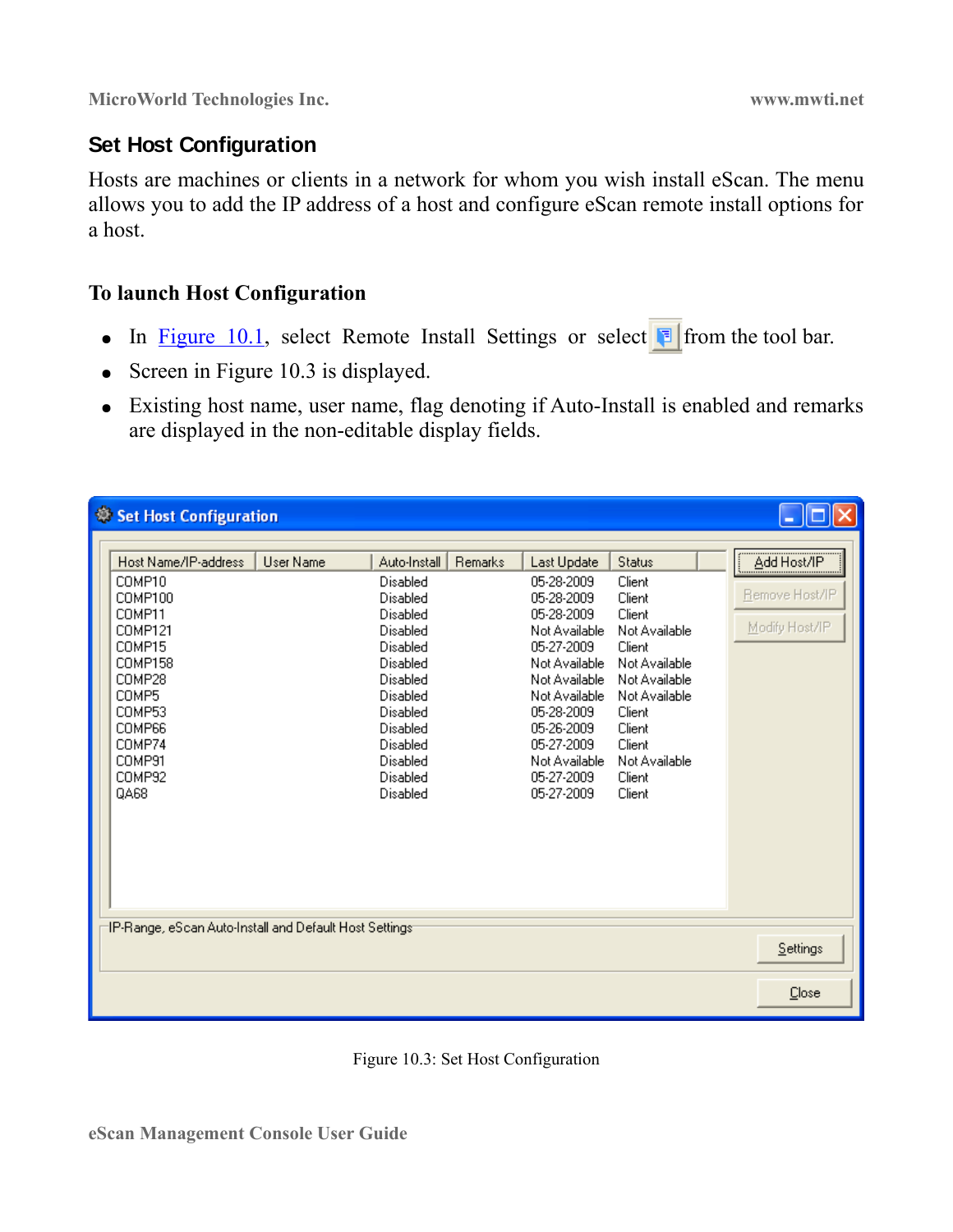### **Add IP Range**

Refer [Get Client Status by IP](#page-29-0) 

| <b>Tab Page Name</b>  | <b>Description</b>                                                                                                                                                                                                |                                                                                                                                                                                                                                                   |
|-----------------------|-------------------------------------------------------------------------------------------------------------------------------------------------------------------------------------------------------------------|---------------------------------------------------------------------------------------------------------------------------------------------------------------------------------------------------------------------------------------------------|
| <b>To Add Host/IP</b> | <b>To Add Host/IP</b>                                                                                                                                                                                             | <b>W</b> Add Host/IP                                                                                                                                                                                                                              |
|                       | Select the button to view<br><b>Host Configuration dialog</b><br>box. You can add a new host<br>to the eServ network.<br>Enter the computer name,<br>user name, the password and<br>your remarks and select Save. | Host /IP<br><b>Remarks</b><br>Comp116<br>User Name<br>Password<br>Administrator<br><b>REEXEEEE</b><br>Enable Auto-Install<br>Note:<br>If hostname is part of NT domain, please<br>mention username as:<br>DOMAIN NAME\USERNAME.<br>Save<br>Cancel |

**Remove Host/IP** The button allows you to remove a Host or IP from the list for hosts that have remote install enabled. Select the host and click the button. An alert appears warning you that user setting and log files for the host will be deleted. Select Yes or No.

**Host Settings** Allows you to Configure Host. You enter the preliminary information required for remote installation. Data entered here is used by eServ to obtain status of clients. Host can be the client or server in the eScan environment. The following dialog box is displayed:

| Set Host Configuration                                                                                                    |                          |  |  |
|---------------------------------------------------------------------------------------------------------------------------|--------------------------|--|--|
| Host /IP<br>COMP15                                                                                                        | <b>Remarks</b>           |  |  |
| Liser Name<br>Administrator                                                                                               | Password<br><b>xxxxx</b> |  |  |
| Enable Auto-Install<br>Note:<br>If hostname is part of NT domain, please<br>mention username as:<br>DOMAIN_NAME\USERNAME. |                          |  |  |
|                                                                                                                           | Cancel<br>Save           |  |  |

The selected host/client name and IP address is displayed in the Host/Name/IP non-editable display field. Enter the User Name and Password. If you wish Remote Installation to be enabled for the host, select the check box for "Enable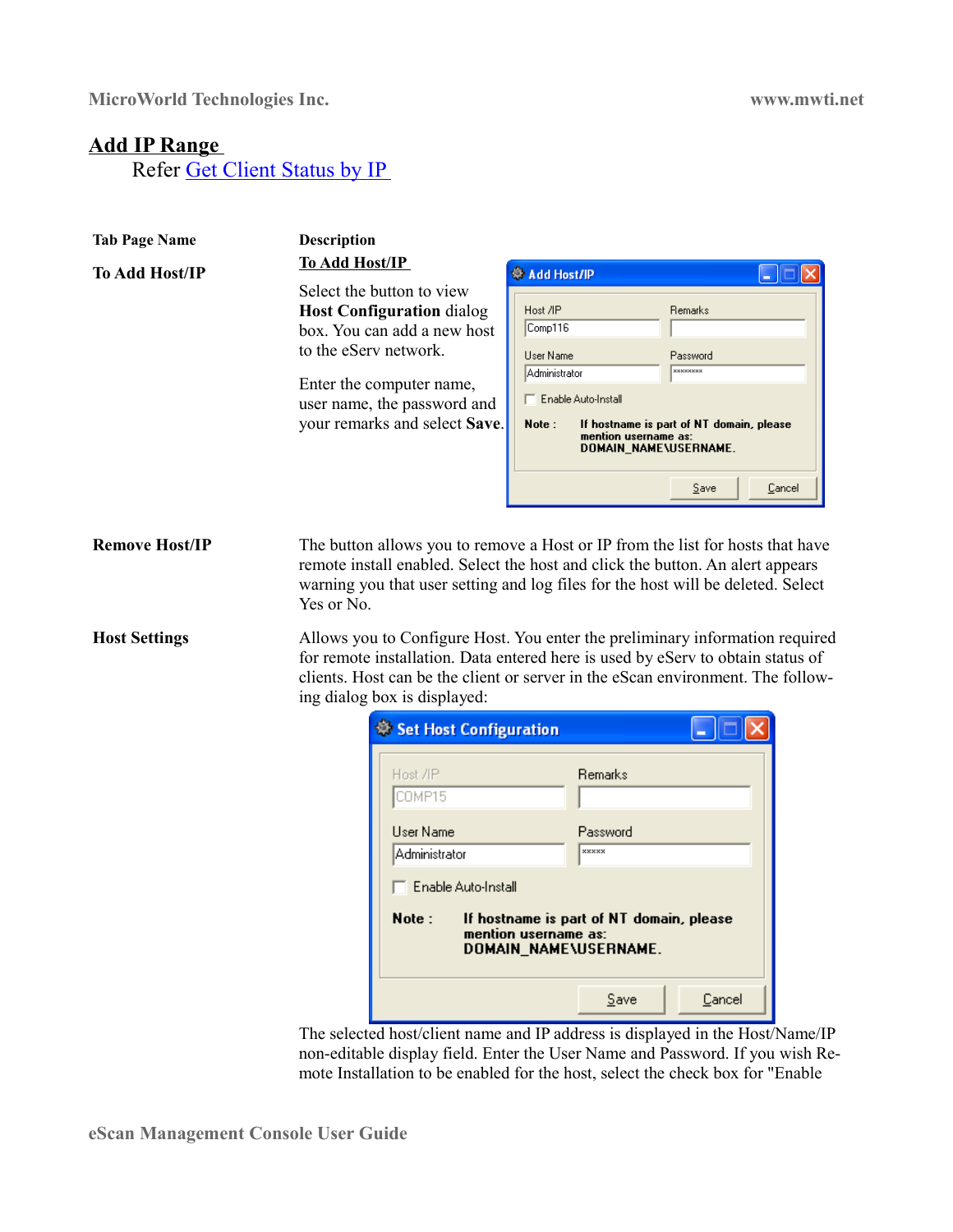Auto-Install." Select **Save**.

### **Settings To configure eScan install**

Select the button to view **Settings** dialog box shown below. You can: add host names to include them in the list for Auto Install; set the time interval after which auto install begins and set other eScan remote install options.

| Settings                                              |                       |
|-------------------------------------------------------|-----------------------|
| Default Host Configuration                            |                       |
| Default Username                                      | Default Password      |
|                                                       |                       |
| eScan Auto-Install Settings:<br>E Enable Auto-Install |                       |
| 60<br>Interval in Minutes                             | eScan Install Options |
| IP Range for Auto-install <sup>.</sup>                |                       |
| IP Range                                              | Auto-Install<br>Add   |
| 192.168.0.1-192.168.0.204                             | Enabled<br>Delete     |
|                                                       | Remove All            |
|                                                       | Exit<br>Save          |

| <b>Default Username:</b>    | Enter the default user name.                                                                                                                                                                                                                                                                                                                                                                    |
|-----------------------------|-------------------------------------------------------------------------------------------------------------------------------------------------------------------------------------------------------------------------------------------------------------------------------------------------------------------------------------------------------------------------------------------------|
| <b>Default Password:</b>    | Enter the default password.                                                                                                                                                                                                                                                                                                                                                                     |
| <b>Enable Auto-Install:</b> | Select the check box to allow remote install.                                                                                                                                                                                                                                                                                                                                                   |
| <b>Interval in Minutes:</b> | Remote install begins after the time interval you enter in this field.                                                                                                                                                                                                                                                                                                                          |
| <b>IP Range Settings:</b>   | Frame allows you to include a range of IP address for remote installation. The<br>existing range is displayed in the list box. To add a new range, select <b>Add</b> . A di-<br>alog box "Add IP Range" is displayed. Enter the range of IP addresses in the<br>fields. Select the check box for "Add this IP Range to Auto-Install" and select<br>Add. The range is displayed in the list box. |
| <b>Add IP Range</b>         | Enter the range of IP addresses in the fields. Select the check box for "Add this<br>IP Range to Auto-Install" and select Add.                                                                                                                                                                                                                                                                  |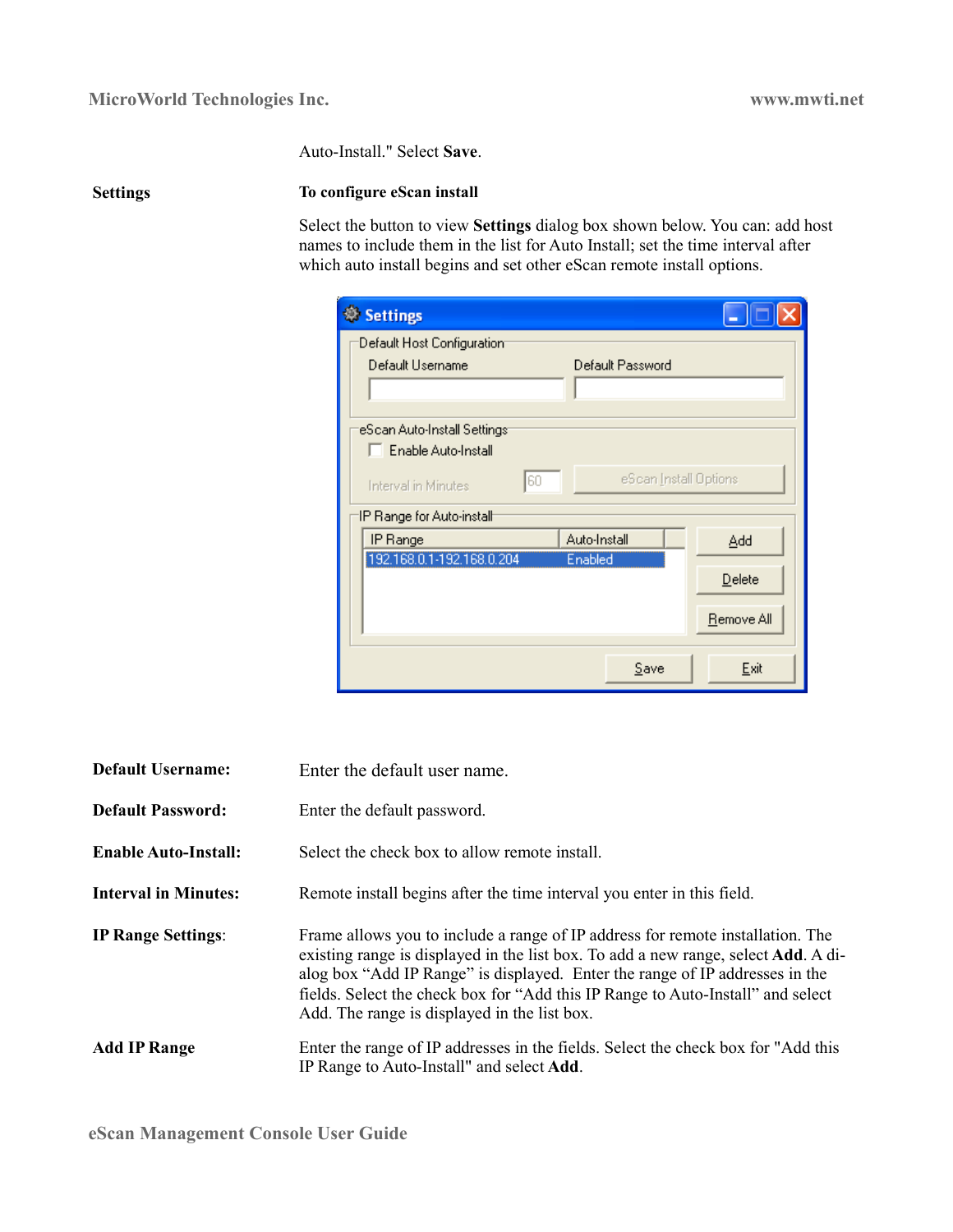| <b>Add IP Range</b>                   |                                    |
|---------------------------------------|------------------------------------|
| IP Range - Start<br>192.168.0.1       | IP Range - End<br>254<br>192.168.0 |
| Enable Auto-install for this IP-range |                                    |
|                                       | Cancel<br>Add                      |

**eScan Install Options** Select the button to view **Install Options** dialog box shown below. The box allows you to configure other settings for remote installation. Button is enabled only when "Enable Auto-Install" check box is selected.

| <b>eScan Install Options</b>                      |          |        |
|---------------------------------------------------|----------|--------|
| Install eScan Asi<br>$\odot$ Client               | C Server |        |
| Auto Reboot after Install<br><b>Update Server</b> |          |        |
| <auto-detect></auto-detect>                       |          |        |
| Setup Folder                                      |          |        |
| <default></default>                               |          |        |
|                                                   |          |        |
|                                                   | ПΚ       | Cancel |

| <b>Client/Server:</b> | You can choose to install eScan as a Client or Server for the range of IPs, se-<br>lected earlier. If you have a large number of clients in the network, this feature<br>allows you to install eScan as multiple servers. If the number of machines is<br>smaller, then install as Client. |
|-----------------------|--------------------------------------------------------------------------------------------------------------------------------------------------------------------------------------------------------------------------------------------------------------------------------------------|
| <b>Update Server:</b> | If you have selected "Client" as the mode, then this drop-down is enabled. It al-<br>lows you to select the server from whom updates, upgrades, etc. are pulled.                                                                                                                           |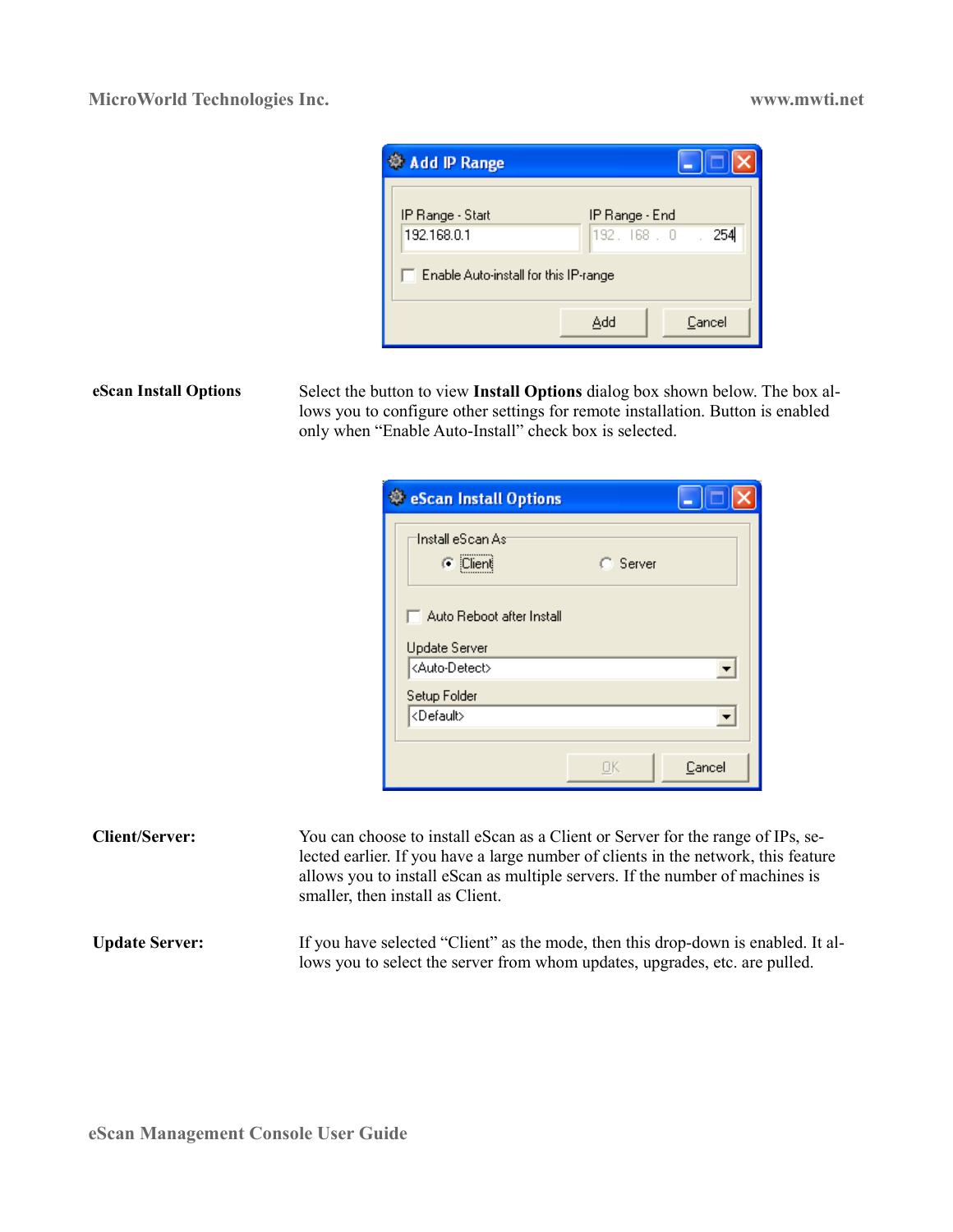### <span id="page-25-0"></span>**Get Status of eScan Installation**

Provides information about eScan installation details for a client.

### **To Launch Get Status of eScan Installation**

- In [Figure 10.1,](#page-10-1) select the client from the left pane and choose  $\boxed{\Box}$  from the tool bar.
- The dialog box shown below is displayed. For the selected hosts, it provides details of eScan software, version details , status of connections, etc. Use the scroll bar to view all the details.

| Status of eScan Installation on Selected Host(s)             |           |            |                           |              |              |                            |
|--------------------------------------------------------------|-----------|------------|---------------------------|--------------|--------------|----------------------------|
|                                                              |           |            |                           |              |              |                            |
| Host Name/IP                                                 | User Name | Connection | eScan Status              | Version      | Service Pack | <b>Installed Directory</b> |
| COMP15                                                       |           | Successful | <b>Installed (Client)</b> | 10.0.959.353 | 353          | C:\Program Files\eScan'    |
|                                                              |           |            |                           |              |              |                            |
|                                                              |           |            |                           |              |              |                            |
|                                                              |           |            |                           |              |              |                            |
|                                                              |           |            |                           |              |              |                            |
|                                                              |           |            |                           |              |              |                            |
|                                                              |           |            |                           |              |              |                            |
|                                                              |           |            |                           |              |              |                            |
|                                                              |           |            |                           |              |              |                            |
|                                                              |           |            |                           |              |              |                            |
|                                                              |           |            |                           |              |              |                            |
|                                                              |           |            |                           |              |              |                            |
|                                                              |           |            |                           |              |              |                            |
|                                                              |           |            |                           |              |              |                            |
|                                                              |           |            |                           |              |              |                            |
|                                                              |           |            |                           |              |              |                            |
|                                                              |           |            |                           |              |              |                            |
|                                                              |           |            |                           |              |              |                            |
|                                                              |           |            |                           |              |              |                            |
| $\left\vert \cdot \right\vert$<br>$\rightarrow$<br>$\rm HII$ |           |            |                           |              |              |                            |
|                                                              |           |            |                           |              |              |                            |
|                                                              |           |            |                           |              |              |                            |
|                                                              |           |            |                           |              |              | Close                      |
|                                                              |           |            |                           |              |              |                            |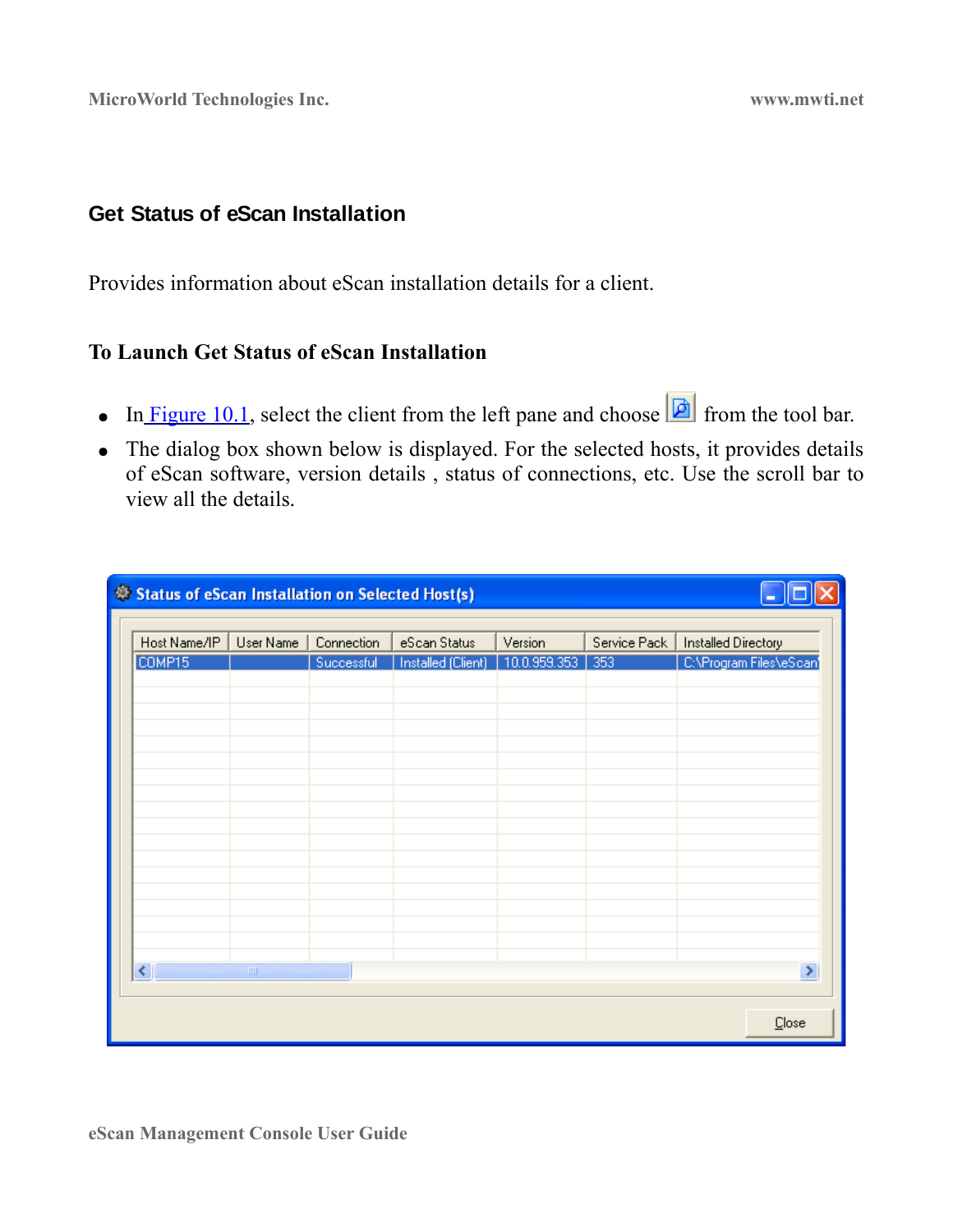- If you double click on a client, a dialog box that allows you to configure the host, is displayed.
	- In the above figure, when you right click on a client, the following popup is displayed. It allows you to run the following tasks:



| <b>Field Name</b>                          | <b>Description</b>                                                                                                                                                          |  |
|--------------------------------------------|-----------------------------------------------------------------------------------------------------------------------------------------------------------------------------|--|
| <b>Edit Host Configuration</b>             | Opens the dialog box for <b>Host Configuration</b> . Edit the<br>values and select Save.                                                                                    |  |
| <b>Refresh Details of selected host(s)</b> | Displays updated information about the selected host.                                                                                                                       |  |
| Remote Install/Uninstall/Upgrade Software  | The button displays the following Remote<br>Install/Uninstall/Upgrade Software dialog box. It al-<br>lows you to configure settings for remote installation<br>of software. |  |
|                                            | <b>Install eScan:</b> Select the button if you are installing<br>eScan. All fields except the buttons in the bottommost<br>frame are now disabled.                          |  |
|                                            | eScan Install Options: Opens the dialog box ex-<br>plained in eScan Install Options. Make the selections and<br>select Start.                                               |  |
|                                            | Install other Software: Select the button if you wish<br>to install other software. The following fields are en-                                                            |  |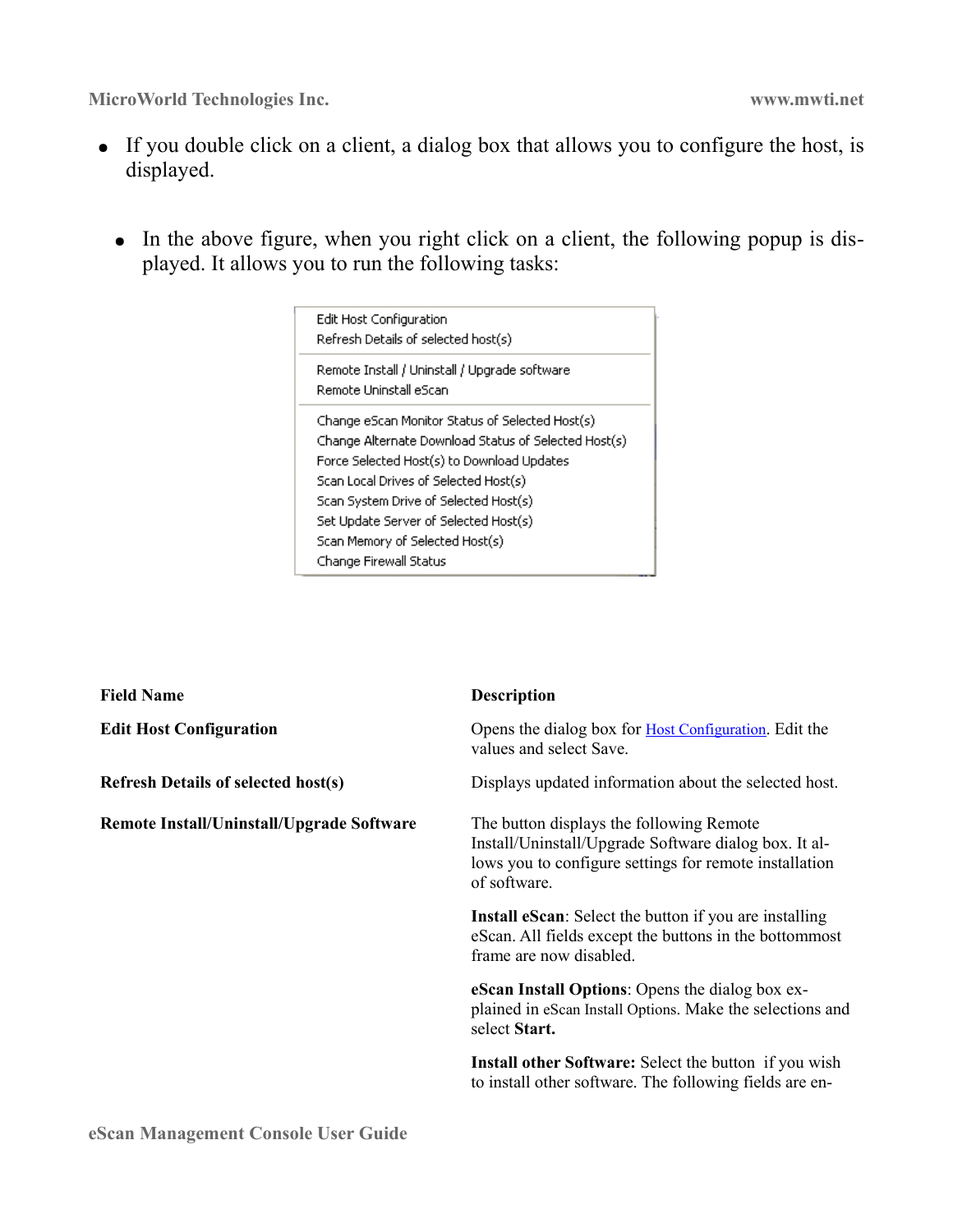| Remote Install / Uninstall / Upgrade eScan<br>G.      |                                   |
|-------------------------------------------------------|-----------------------------------|
| Install/Upgrade eScan<br>Install Other Software       | <b>C</b> Uninstall Other Software |
| Required Files for Installation.                      |                                   |
| C:\PROGRA^^1\eScan\Setup\Launchit.Exe,C:\PROGRA^^1\eS | <b>Browse</b>                     |
| File to Execute                                       |                                   |
| Launchit.exe                                          |                                   |
| Command-line Parameters                               |                                   |
| /Setupfile=Setup.exe /LANG=ENGLISH                    |                                   |
| Uninstall Other Software                              |                                   |
|                                                       |                                   |
|                                                       |                                   |
| eScan Install Options                                 | View Script<br>Start<br>Close     |



abled that allow you to: **Browse** your system for **Required files for installation,** select the **Files to Execute** and enter the **Command-line** parameters.

**Edit Script**: Allows you to edit a script file used for the installation.

**Start**: After the above selections are completed, select the **Start** button. The following status box is displayed that gives the status. Select **Close** to close the box.

**Remote Uninstall eScan Software <b>Select** the button to uninstall eScan software on the selected client.

**Change eScan Monitor Status of Selected Host(s)** Select the link to view the following dialog box. You can enable or disable Monitor on the selected client.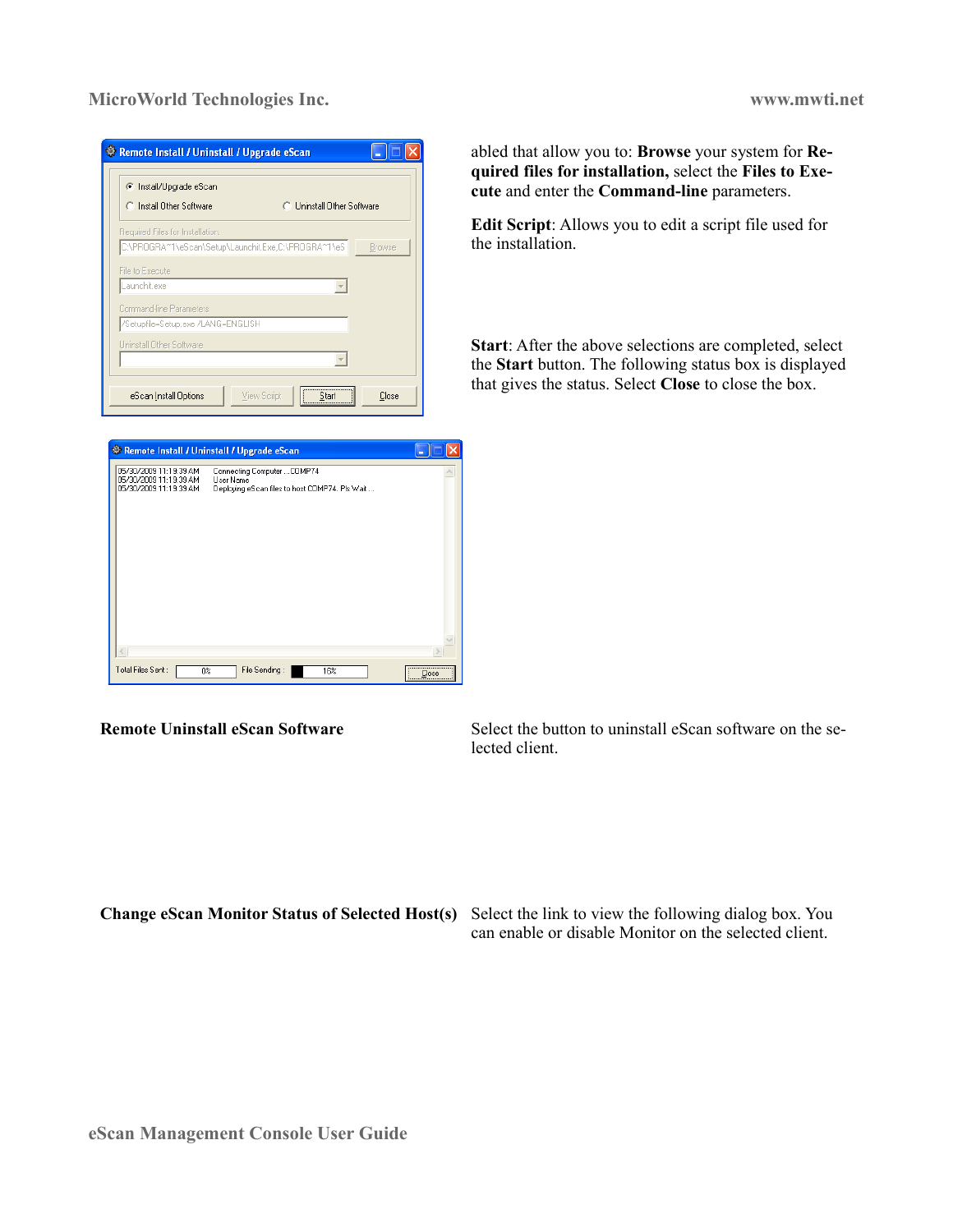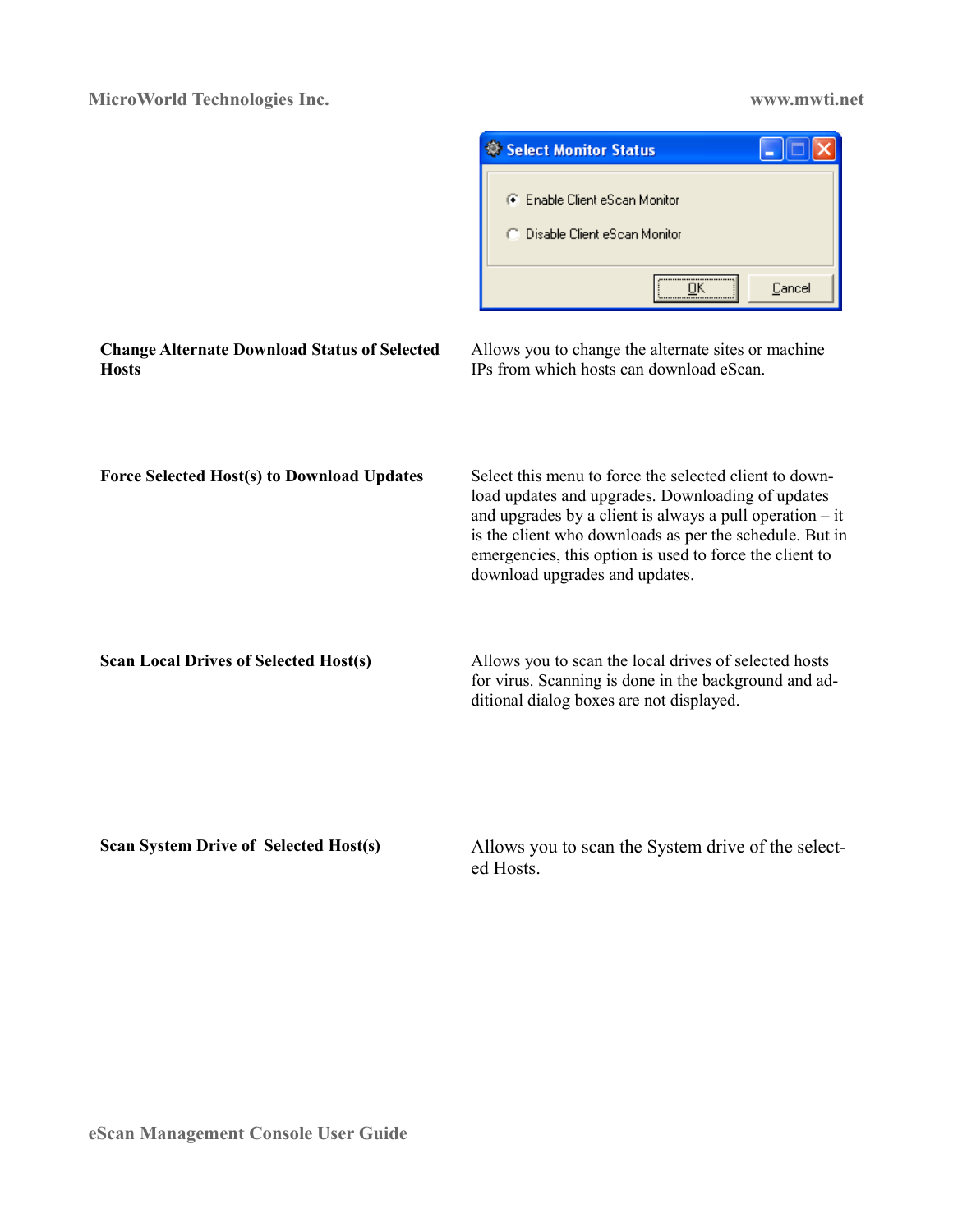**Set Update Server of Selected Host(s)** Select the link to view the following dialog box. The box allows you to specify IP address of server from which the host can download updates.

| <b>Set Update Server</b>          |    |        |
|-----------------------------------|----|--------|
| Update Server IP<br>192.168.0.204 |    |        |
|                                   | OΚ | Cancel |

**Scan Memory of Selected Host(s)** Allows you to scan the Memory of the selected Hosts.

| <b>Firewall Status</b>                                                |    |        |
|-----------------------------------------------------------------------|----|--------|
| C Allow All<br><b>C</b> Limited Filter<br><b>C</b> Interactive Filter |    |        |
|                                                                       | QK | Cancel |

**Change Firewall Status 3.2.3. Allows you to change the status of Firewall either to** Allow All / Limited Filter / Interactive Filter of the selected Hosts.

### <span id="page-29-0"></span>**Get Client Status by IP**

The feature allows you to select a client for a range of IP addresses and obtain their eScan software installation and other details

• In **Figure 10.1**, select the client from the left pane and choose  $\left[\begin{array}{c} \blacksquare \end{array}\right]$  from the tool bar.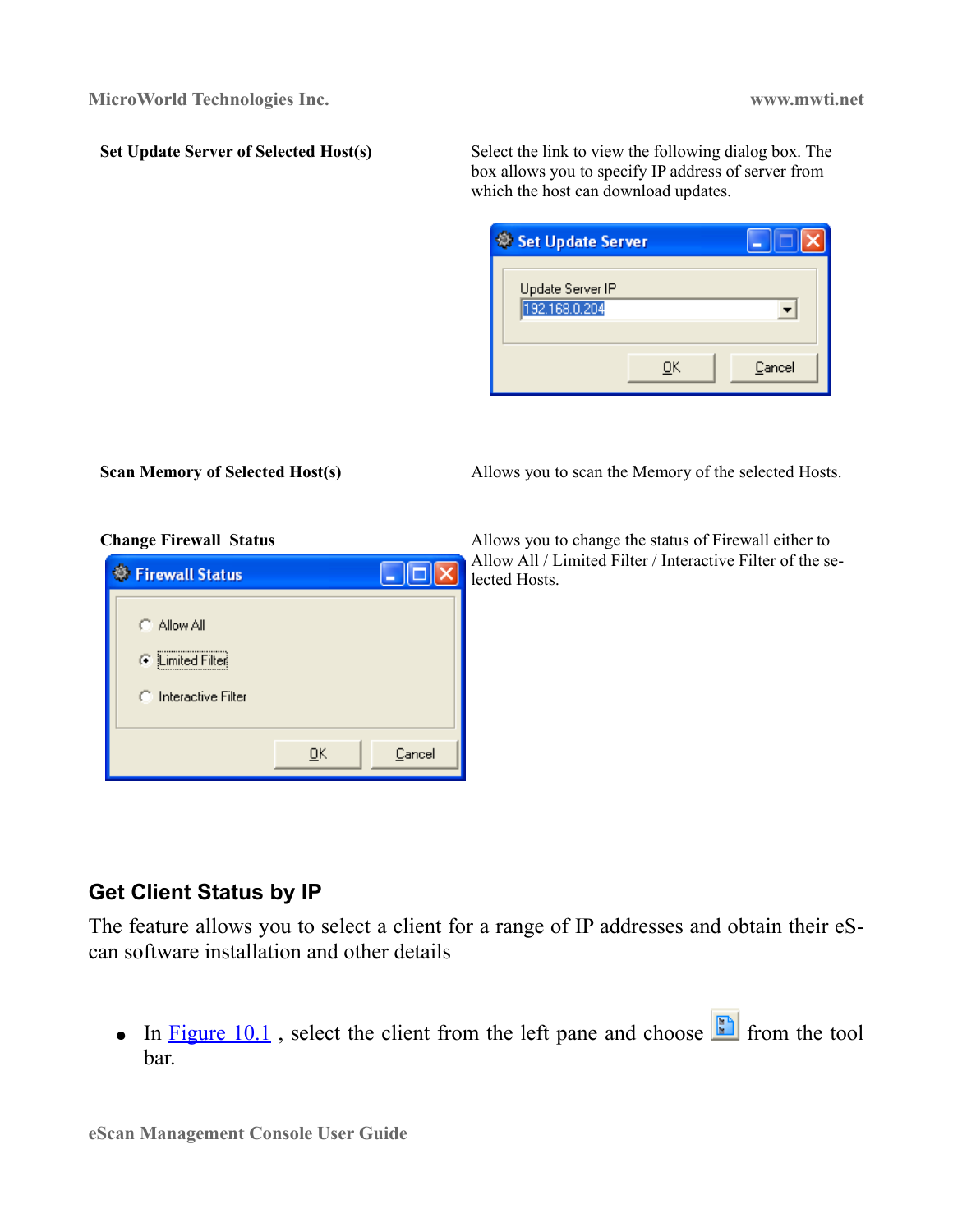● Get Client Status by IP : The "**Client Status by IP**" dialog box is displayed. The box allows you to find clients for a range of IP address. Enter the first and the last IP address in the two fields and select **Next >>**.

| <b>Host Status by IP</b>        |                                 |
|---------------------------------|---------------------------------|
| IP Range - Start<br>192.168.0.1 | IP Range - End<br>192.168.0.254 |
| Searching IP-addresses          |                                 |
| 72%                             |                                 |
|                                 | Next >><br>Cancel               |

• eServ searches for clients whose IP is in the entered range. Progress bar displays the status. The next screen allows you to view details on eScan Installation. Refer [Get Status of eScan Installation.](#page-25-0)

### <span id="page-30-0"></span>**Set Domain Settings**

Screen allows you to select a domain and specify the user name and assign a password. This feature is useful when the administrator needs to connect to a domain."When you click the menu, Add Domain Settings" screen is displayed.

Domain name is displayed in the non-editable field. Enter the user name and password and click Save.

### <span id="page-30-1"></span>**Deploy License**

License keys are required to register the software. If you are currently running a trial version, you can use it for 30 days, after which it stops running. You have to then purchase the License keys. This feature allows you to deploy keys to all clients from a single server. License keys can be deployed simultaneously on all clients.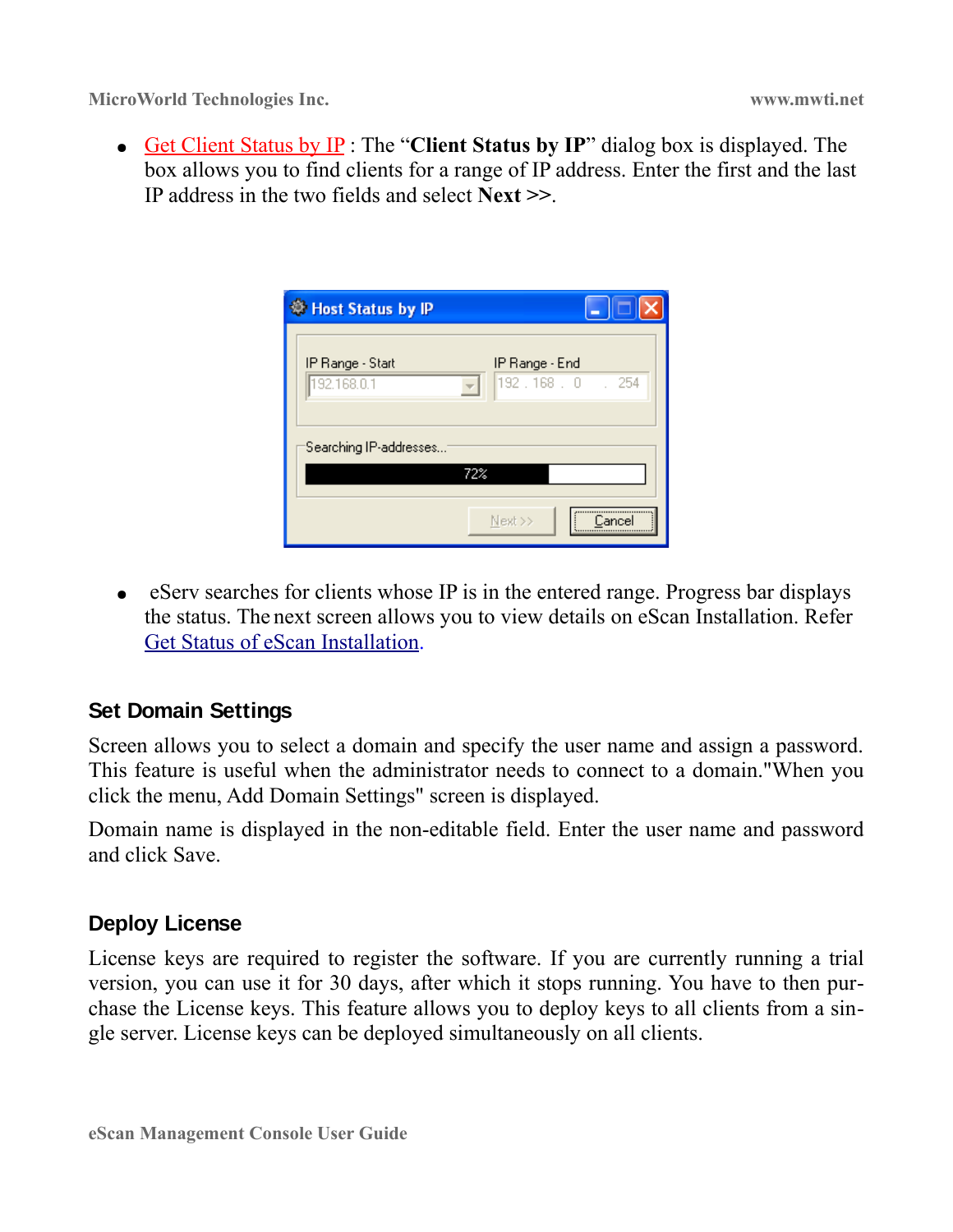### **To Launch Deploy License**

- In **Figure 10.1** select **Deploy License** or click  $\mathbb{B}$  from the tool bar..
- Screen in Figure 10.11 is displayed.

| <b>Confirmation</b>                    |                                         |
|----------------------------------------|-----------------------------------------|
|                                        | Do you want to deploy the License File? |
| 'e Scan™                               |                                         |
| www.mwti.net<br>Copyright @ MicroWorld | <br>$\underline{\mathsf{N}}$ o<br>Yes   |

Figure 10.11: To Deploy License Key

- Click on Yes to confirm the license to be deployed on eScan Client.
- The license file will be queued for deployment and eScan clients will download the license as and when they are connected to the eScan server. The below figure shows the confirmation of the license being deployed. Click on OK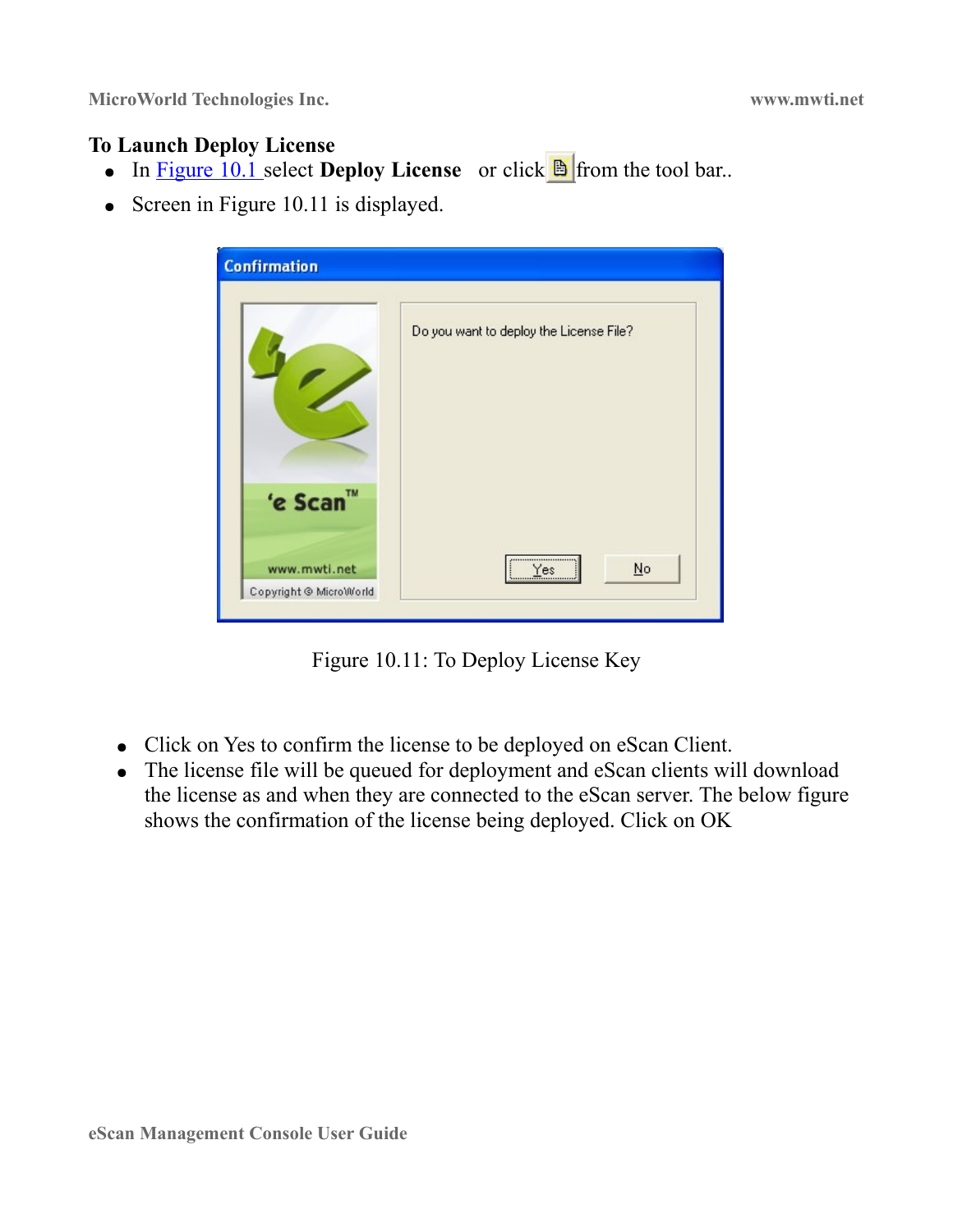

### <span id="page-32-0"></span>**Deploy Rule-Sets**

Rule-Sets are security policies assigned to govern Internet use in your organization. They are created using the Content Administrator module. eScan Management Console allows you to deploy these uniform global rule-sets to all clients from the server. Rule - Sets can be deployed simultaneously on all clients.

### **To Launch Deploy Rule Sets**

- Figure 10.1, select Deploy Rule sets or select from  $\Phi$  the tool bar.
- Screen in Figure 10.14 is displayed. This window will display the list of policy previously deployed.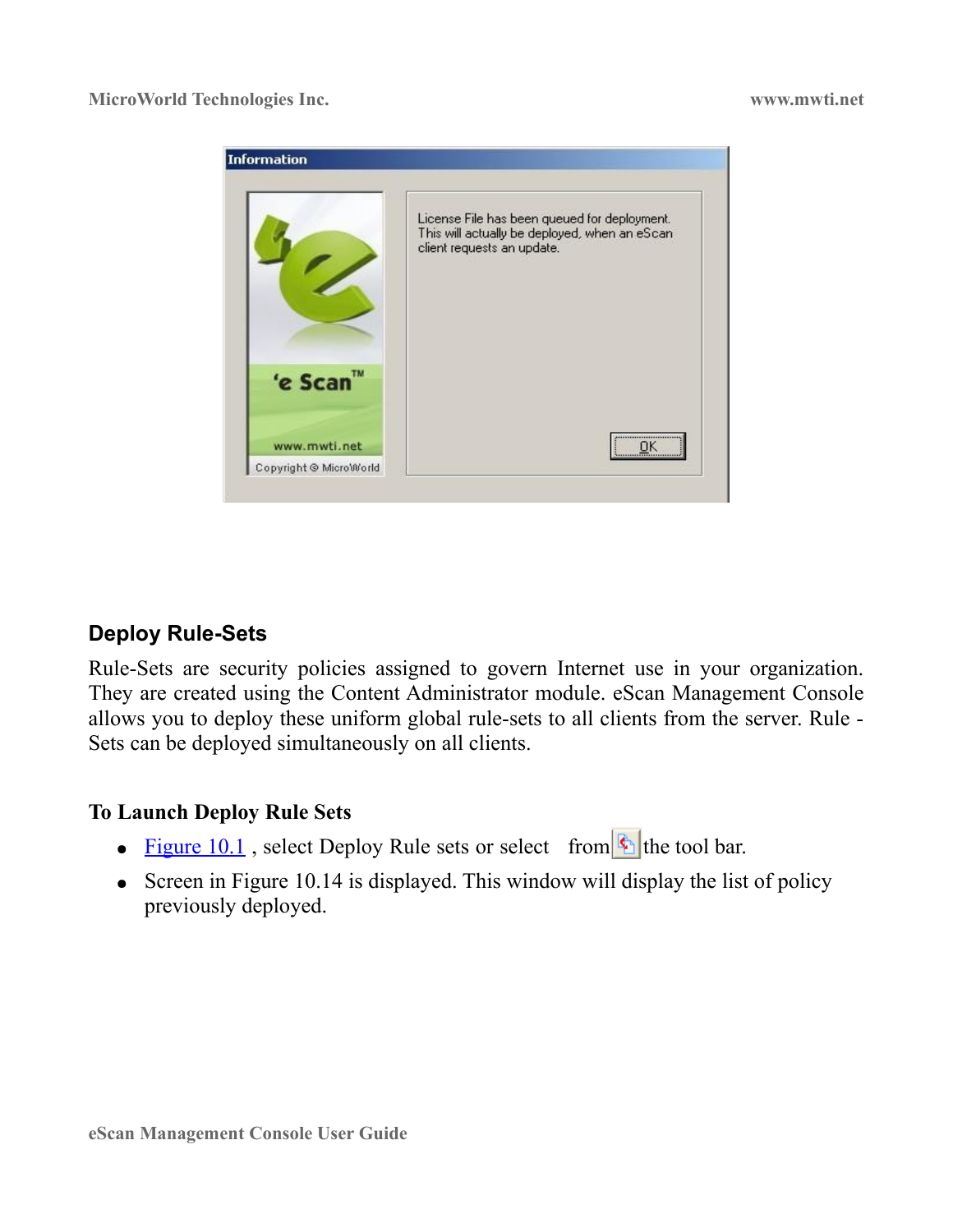| Deploy Rule-Sets |                          |                                          |
|------------------|--------------------------|------------------------------------------|
|                  | <b>Deployment Policy</b> |                                          |
|                  |                          | <b>Create New Policy</b>                 |
| Name of Policy   | Last Deployed            | Last Deployed To Whom                    |
| AntiSpam         | May 30 2009 12:12:58 PM  | <b>QA68</b>                              |
|                  |                          |                                          |
|                  |                          | Double Click to view Deployment Details. |
|                  |                          |                                          |
|                  |                          |                                          |
|                  |                          |                                          |
|                  |                          |                                          |
|                  |                          |                                          |
|                  |                          |                                          |
|                  |                          |                                          |
|                  |                          |                                          |
|                  |                          |                                          |
|                  |                          |                                          |
|                  |                          |                                          |
|                  |                          |                                          |
|                  |                          | $N$ ext >><br>Close                      |

Figure 10.14 : Deploy Rule-Sets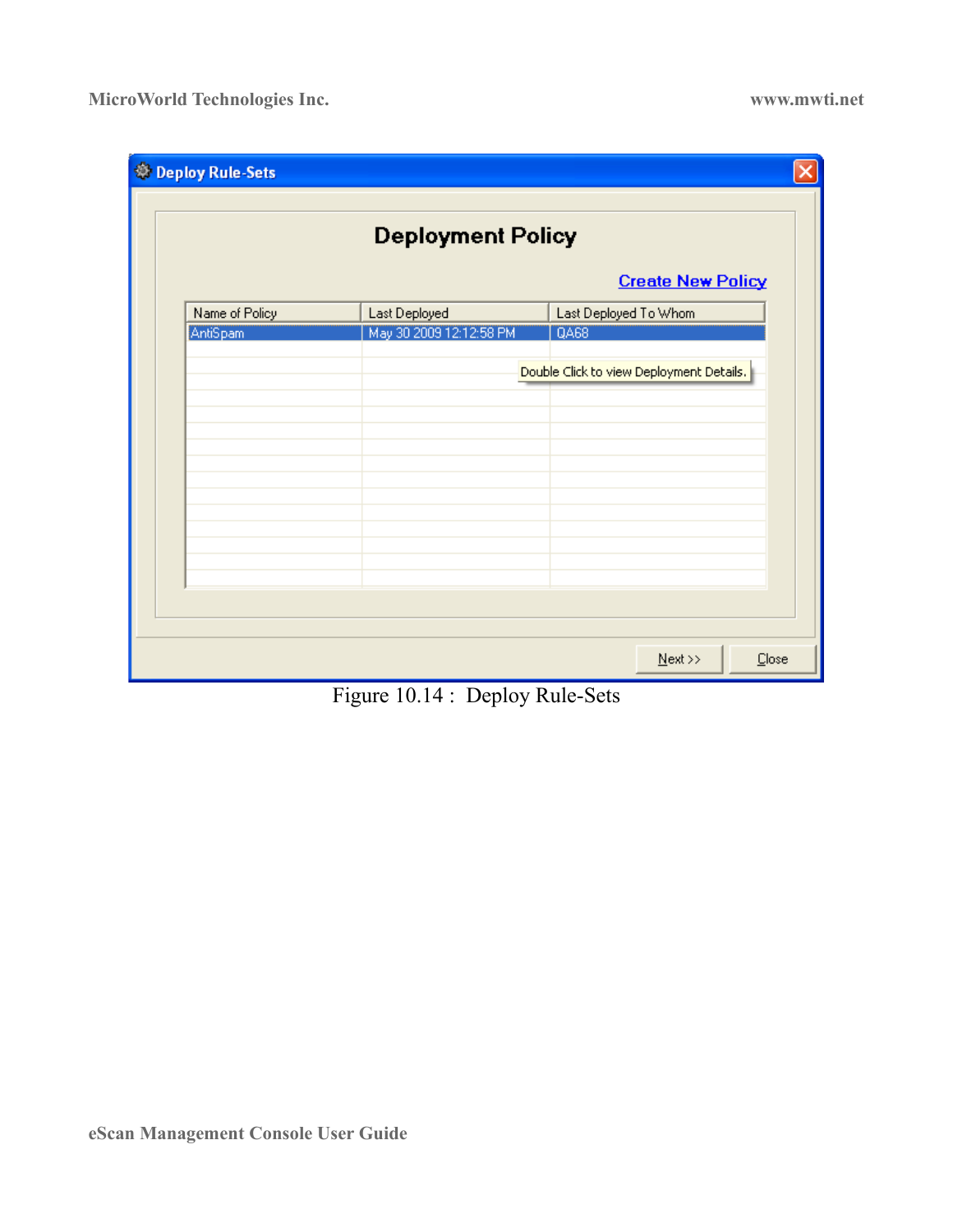● To deploy a new policy click on **Create New Policy** link (screen in Figure 10.15 is displayed)

|                           |                      | <b>Select Rule-Sets For Policy</b> |                      |
|---------------------------|----------------------|------------------------------------|----------------------|
| <b>Enter Policy Name:</b> |                      |                                    |                      |
| Rule-Sets                 |                      |                                    |                      |
| Anti-Spam                 | $\sim$ $\sim$ $\sim$ | File Anti-Virus                    | $\sim$ - $\sim$      |
| Administrator Password    | $\sim$               | ODS/Schedule Scan                  | $\sim$ $\sim$        |
| MWL Inclusion List        | $\sim$ $\sim$ $\sim$ | MWL Exclusion List                 | $\sim$ $\sim$        |
| Privacy Control           | $\sim$ $\sim$ $\sim$ | $\Box$ Web Protection              | $\sim$ - $\sim$      |
| Mail Anti-Virus           | $\sim$ $-$           | Notifications                      | $\sim$ - $\sim$      |
| <b>EndPoint Security</b>  | $\sim$ $\sim$ $\sim$ | $\Box$ FireWall                    | $\sim$ $\sim$ $\sim$ |
|                           |                      |                                    |                      |
|                           |                      |                                    |                      |

Figure 10.15 : Deploy Rule-Sets (New Policy)

● Field meanings are given in the following table. List of features available in Content Administrator are displayed. To deploy the rule set for the associated feature, select the check box and click . The related screen from content administrator is displayed. Make the required changes and select **Deploy**.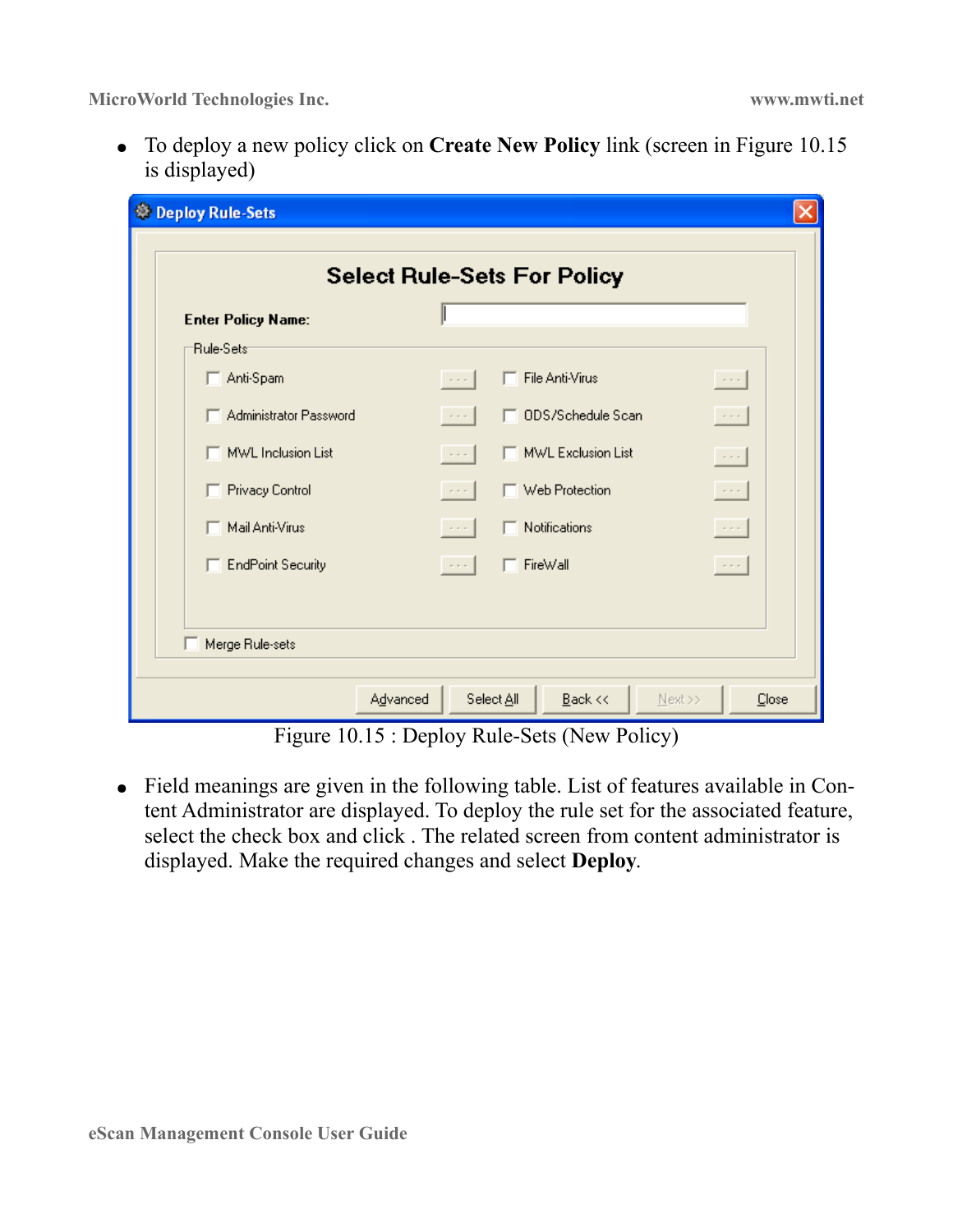| <b>Field Name</b>                 | <b>Description</b>                                                                                                                                                                                                                                    |
|-----------------------------------|-------------------------------------------------------------------------------------------------------------------------------------------------------------------------------------------------------------------------------------------------------|
| Anti-Spam                         | Select the check box to deploy Anti-Spam Rule-Sets. These in-<br>clude banned words and phrases in e-mails and actions run for<br>them when such e-mails are detected.                                                                                |
| <b>Administrator Password</b>     | Select the check box to deploy eScan Protection Center password<br>to the eScan clients. After an eScan client downloads this rule-set,<br>and open eScan Protection Center, a password is requested.                                                 |
|                                   | The check box is enabled if new password is entered in eScan<br>Content Administrator refer To Change Password.                                                                                                                                       |
| <b>MWL Inclusion List</b>         | If you want to include only some files from MWL-Binding (and<br>exclude all others), you can edit the INCLUDEX.DAT file in the<br>eScan folder & add the necessary files to INCLUDEX.DAT. Click<br>on the button to see the include dat file.         |
| <b>MWL Exclusion List</b>         | Due to compatibility problems if any, it is possible that the MWL<br>layer may not scan some files. Such files are grouped in the MWL<br>exclusion list. Select the check box to associate the list with eServ.<br>Button opens the exclude.dat file. |
| <b>File Anti-Virus</b>            | Select the check box to deploy eScan Monitor settings on its<br>clients.                                                                                                                                                                              |
| <b>ODS/Schedule Scan Settings</b> | Select the check box to deploy eScan ODS (On-Demand Scanner)<br>settings and the Scan Scheduler settings.                                                                                                                                             |
| <b>Privacy Control</b>            | Select the check box to deploy Privacy control rule set like<br>Browser Cleanup for the clients.                                                                                                                                                      |
| <b>Web Protection</b>             | Select the check box to deploy Web Protection rule set for Web-<br>Page Scanning for the clients.                                                                                                                                                     |
| <b>Mail Anti-Virus</b>            | Select the check box to deploy policies like eMail Attachment<br>Control for the clients.                                                                                                                                                             |
| <b>Notifications</b>              | Select the check box to deploy eScan Notification on the eScan<br>client systems.                                                                                                                                                                     |
| <b>EndPoint Security</b>          | Select the check box to deploy Endpoint Security on eScan client sys-<br>tems                                                                                                                                                                         |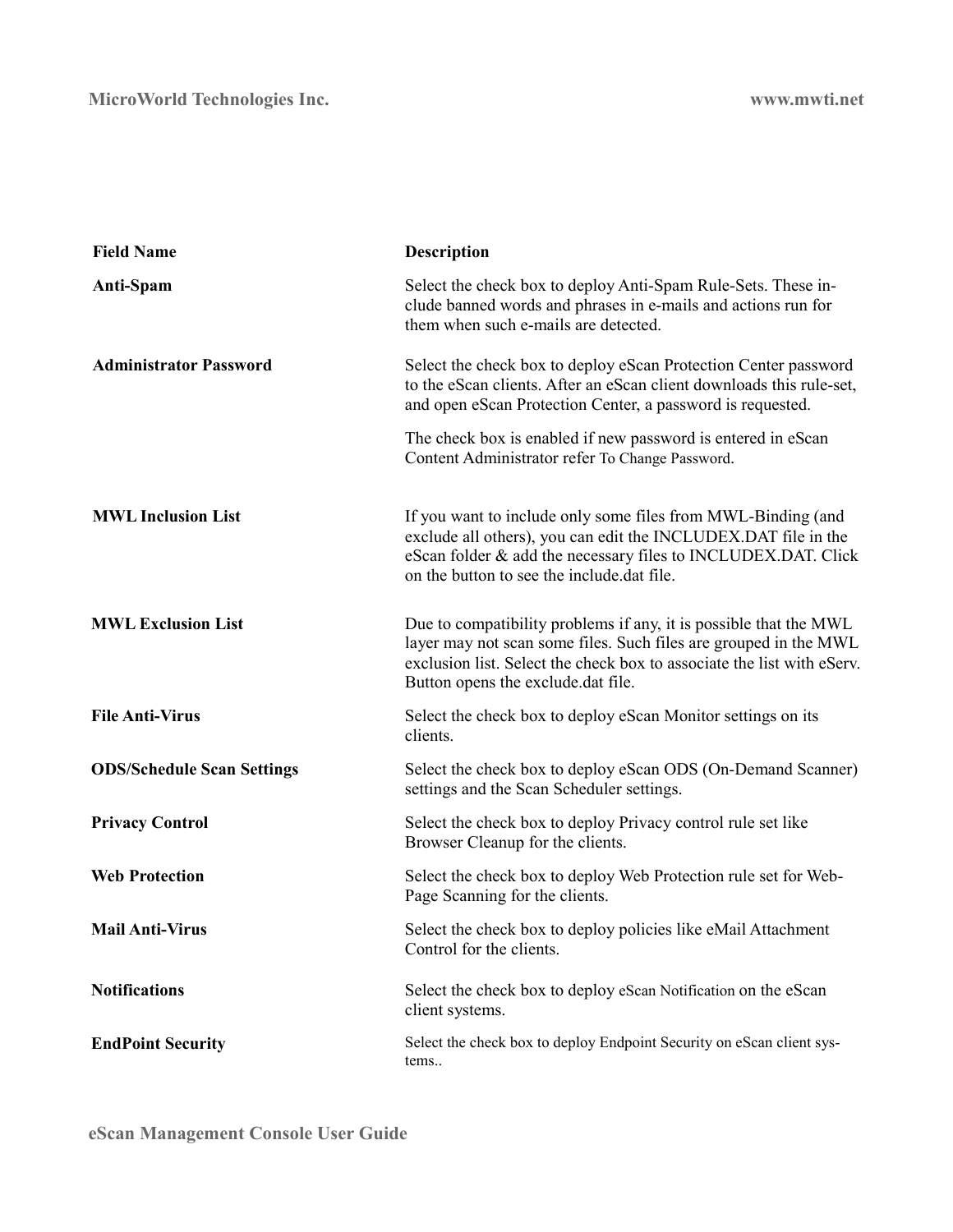**FireWall** Select the check box to deploy Firewall policy on eScan client systems.

**Merge Rule-sets** While assigning rule sets, you can merge the new list with old list on the client machine. The list has names related to eScan configuration like blocked/allow sites, restricted words, registry settings, etc. If the button is not selected, then the old list on the client machine is overwritten.

Advanced Allows you to deploy eScan or MailScan Lite rule sets. Select the button to view the Advanced Settings box.

| <b>Advanced Settings</b>      |      |
|-------------------------------|------|
| MailScan-Lite Settings        | Edit |
| □ eScan Auto-Updater Settings | Edit |
| Cancel<br>OΚ                  |      |

Click **Edit** to edit the settings for eScan and MailScan. The dialog box that is displayed allows you to configure settings for eScan or MailScan. If you select edit for MailScan Lite Settings, then the mailscan.ini box is displayed. If you select eScan, then eupdate.ini box is displayed.



If you have configured settings earlier, they are displayed in the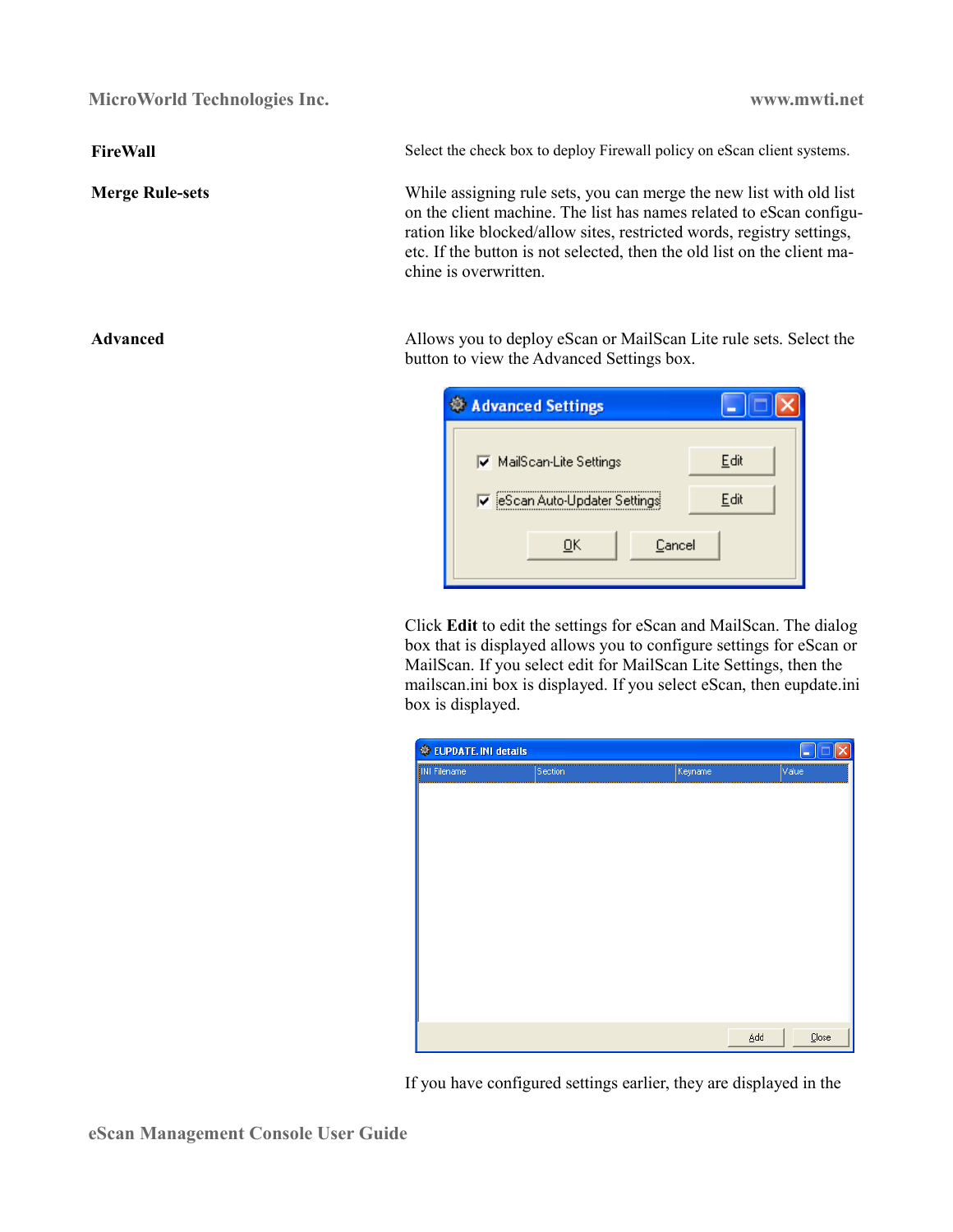box under the appropriate columns. Select Add. The Add dialog box that is displayed, allows you to assign values for key names.

 eScan has different sections like HTTP, FTP, Config, etc. These are displayed in the drop-down for Section. You need to select a section. Each section has key fields or names displayed in the drop-down for Keyname. For a Keyname, you can either accept the default values that are displayed in the field, Value or enter new values.

| <b>Add</b>                                           |                      |
|------------------------------------------------------|----------------------|
| <b>INI Filename</b><br>eupdate.ini                   |                      |
| Section<br><b>DefaultSettings</b>                    | Keyname<br>SourceURL |
| Value<br>http://www.microworldsystems.com/pub/update |                      |
| Add                                                  | Close                |

| <b>Back / Next Butto</b>       | This buttons will take to previous or the next window.                                                                                                                                       |
|--------------------------------|----------------------------------------------------------------------------------------------------------------------------------------------------------------------------------------------|
| <b>Select All/Unselect All</b> | Select All button allows you to select all the check boxes. After<br>this option is used, the button label changes to Unselect All and in<br>this mode you can unselect all the check boxes. |
| <b>Deploy</b>                  | Select the button to deploy with the above settings.                                                                                                                                         |
| <b>Select All/Unselect All</b> | Select All button allows you to select all the check boxes. After<br>this option is used, the button label changes to Unselect All and in<br>this mode you can unselect all the check boxes. |

**NOTE: For more detailed information of eScan features, click on [Online Help on eScan Features.](http://download1.mwti.net/wiki/index.php/EPC) Click here for** [Online Help on eScan Features in other Langauages.](http://download1.mwti.net/wiki/index.php/Langauge)

### **Selecting User for Deployment**

- After configuring the Rule-sets to be deployed, click the Next Button
- Screen in Figure 10.16 is displayed. This frame allows you to deploy rule-sets for either selected users or all users. This feature allows you to selectively allow users to access and set content the control options.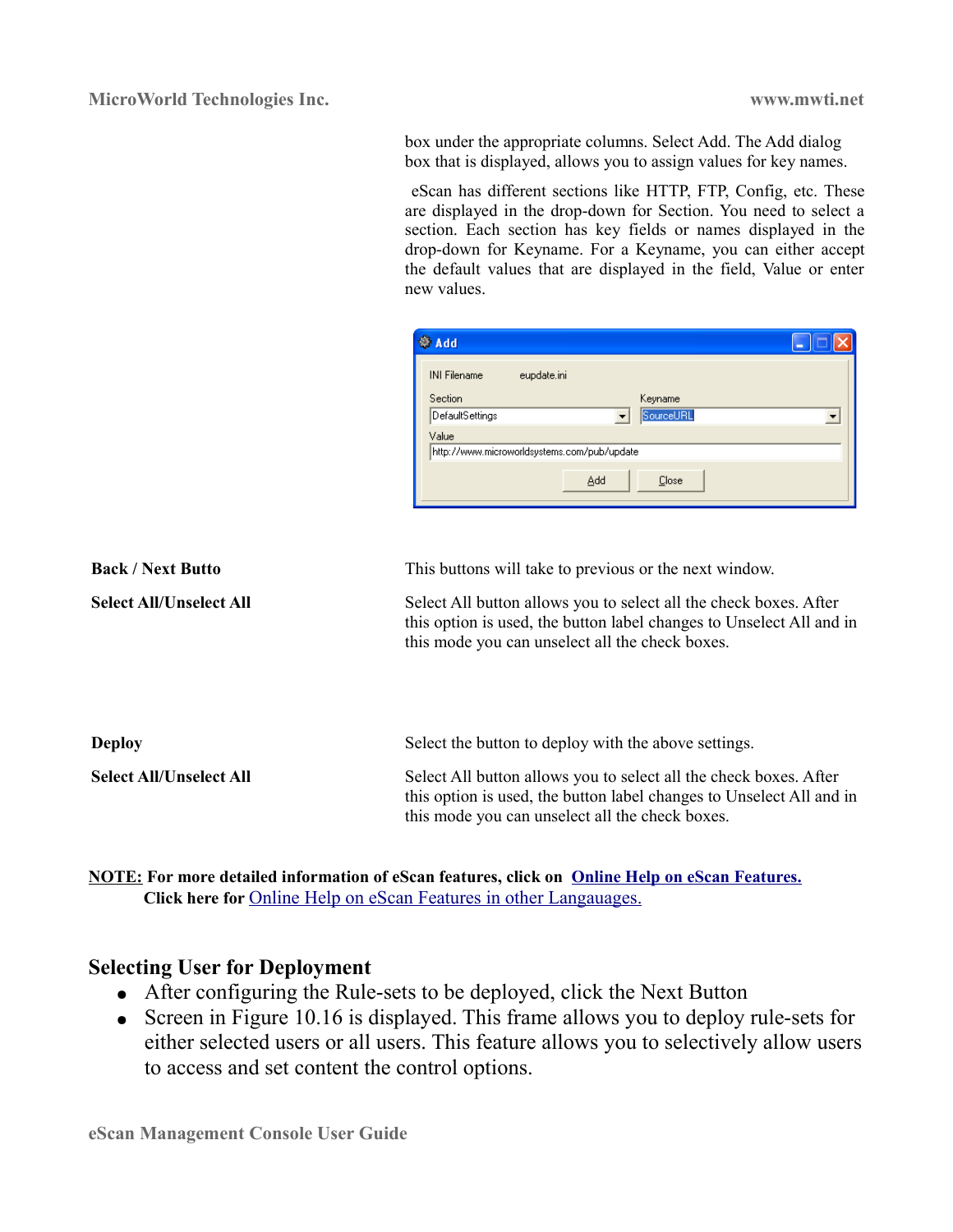| Deploy Rule-Sets                                                                                                             |                                                                                                                             |
|------------------------------------------------------------------------------------------------------------------------------|-----------------------------------------------------------------------------------------------------------------------------|
| <b>Current Policy Name: RuleSet</b>                                                                                          | <b>Select User For Deployment</b>                                                                                           |
| C All Clients                                                                                                                | <b>C</b> User Defined                                                                                                       |
| <b>Available Clients</b><br>COMP10<br>COMP100<br>COMP15<br>COMP158<br>COMP28<br>Ісомев<br><b>Available Groups</b><br>Default | <b>Deploy following Clients only</b><br>COMP11<br><b>COMP121</b><br>$\overline{\mathbb{R}}$<br>Deploy following Groups only |
|                                                                                                                              |                                                                                                                             |
|                                                                                                                              | $\underline{B}$ ack <<<br>$D$ eploy<br>Close                                                                                |

Figure 10.16: Select User for Deployment

**All Clients**: Deploy rule sets for all clients on the network. **User Defined**: Select individual users for whom rule sets can be deployed.

### <span id="page-38-0"></span>**Update All Clients**

You can update all clients in the eScan network with the latest Anti-virus signatures that are auto downloaded. This ensures that no client is left uncovered.

When you click on this link, process of updating all clients begins. A progress bar displays the the percentage of clients that are updated.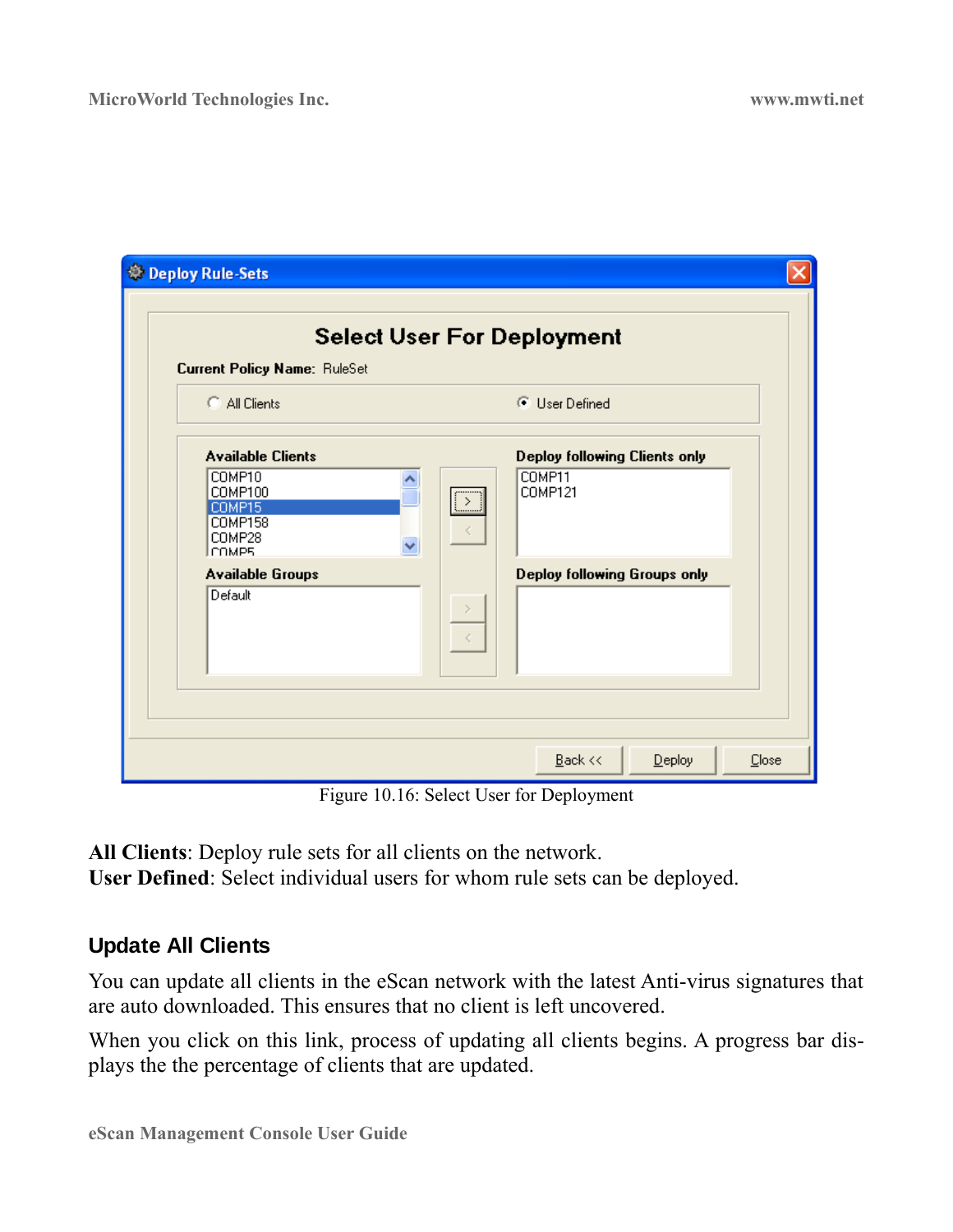### <span id="page-39-0"></span>**Shutdown Management Console**

This feature allows you to shutdown eServ.

- In [Figure 10.1,](#page-10-1) select  $\blacksquare$ .
- eServ asks you if you wish to shutdown eScan Management Console. Select **Yes**.

### <span id="page-39-1"></span>**Connection Errors**

This section provides a list of solutions to errors you might face while using eServ.

| <b>Error Name/Number</b>  | <b>Error Message</b>             | <b>Solution</b>                                                                                                                                                                                                                                                                                                                                                   |  |
|---------------------------|----------------------------------|-------------------------------------------------------------------------------------------------------------------------------------------------------------------------------------------------------------------------------------------------------------------------------------------------------------------------------------------------------------------|--|
| Error 4000                | Unsupported OS                   | You can deploy Softwares from a ma-<br>chine having NT or above Operating<br>System to Clients running on Win<br>95/98/Me/NT/2000/XP/ME. But, if<br>you try to install from a Win<br>95/98/Me machine to a Client run-<br>ning Win NT/2000/XP/ME, then you<br>get an error 4000. To solve the prob-<br>lem, install/deploy from a Win NT or<br>higher OS machine. |  |
| <b>Logon Failure/1326</b> | Unknown username or bad password | If you get the error while deploying to ma-<br>chines running NT $\&$ above OS, verify the<br>Administrator password of the machines. In<br>case you get this error while deploying to 9x<br>machines, verify that the remote-administra-<br>tion password is correct.                                                                                            |  |
| Error <sub>67</sub>       | Network name cannot be found     | If you are remote deploying to machines run-<br>ning Win NT/2000/XP, then you need To en-<br>able hidden shared folders on Win NT/2000/<br><b>XP Clients</b>                                                                                                                                                                                                      |  |
| Error 86                  | Specified Password is invalid    | If you are remote installing on Clients run-<br>ning on Win 95/98/ME, then you need to To<br>enable Remote Install Settings on Win 95/98/<br><b>ME</b> Clients                                                                                                                                                                                                    |  |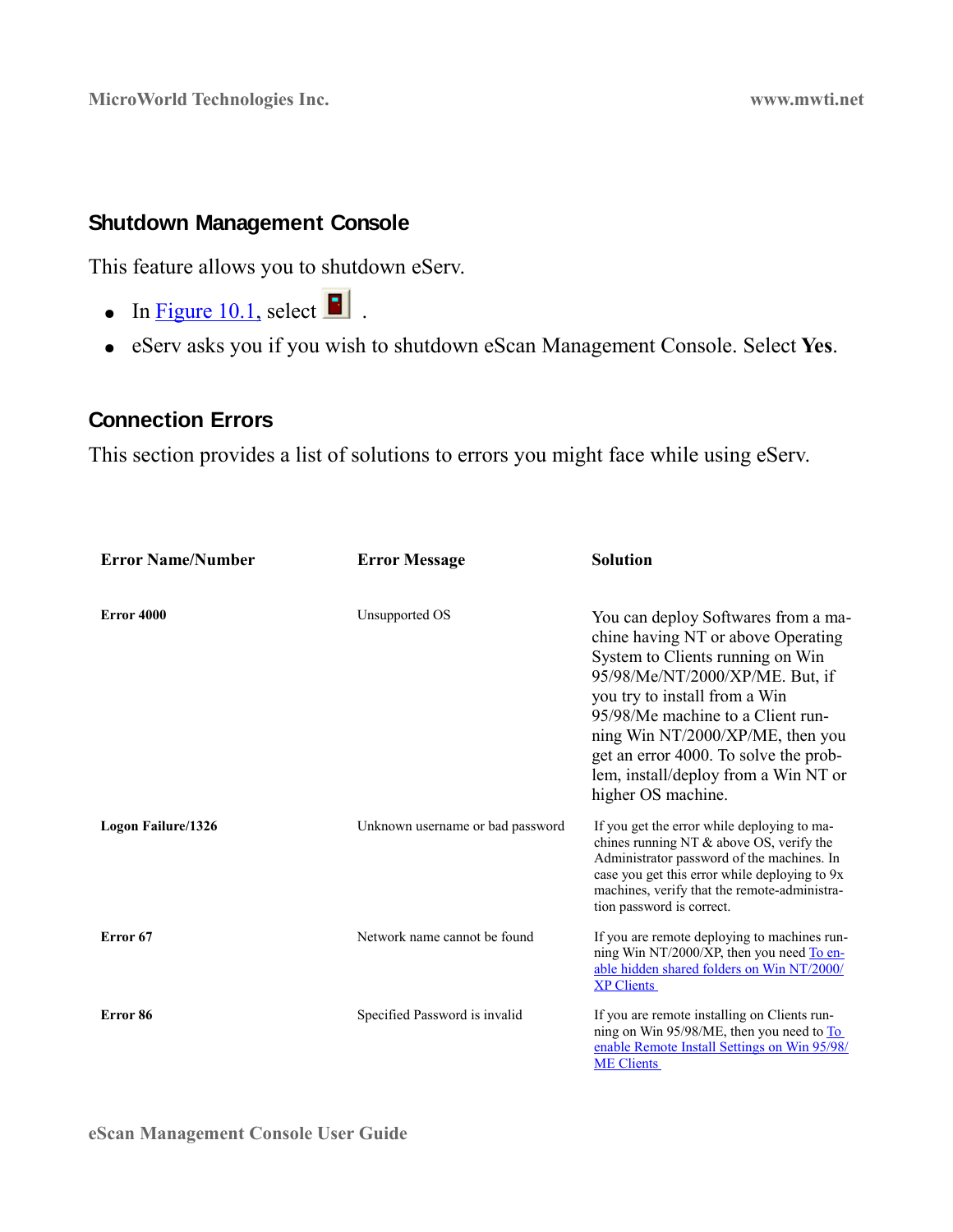### **System**

Displays the default screen of eServ. Refer [Figure 10.1](#page-10-1) for details.

### **Updates**

Displays a list date and time when an event was logged. You can right click and choose to clear/delete all or print the list.

### **Auto Install**

Displays logged events of auto install. Press CTRL+T to set up Host Configuration.

### **Infected Machines**

You can see a list of infected machines in the network. Right Click on the screen and select Refresh. Network machine names are displayed. Right click on the screen and select View. Double click on a machines to see the virus report for the machine.

The machine name/IP, name of the detected virus and the location in the machine where it was found and the action taken are given.

You can generate graphs that show number of infections, number of viruses, etc. Click Graph and select one of the options that allow you to generate graphs by number of infected computers, number of viruses, by date and by action.

The default graph is displayed as a pop-up. You can choose the type of graph like Bar, Stacked, Pie, etc. Scroll buttons on the tool bar allow you to scroll left, right, up and down the screen. Select an area of the graph and zoom in or out.

The graph can be saved as an image or printed.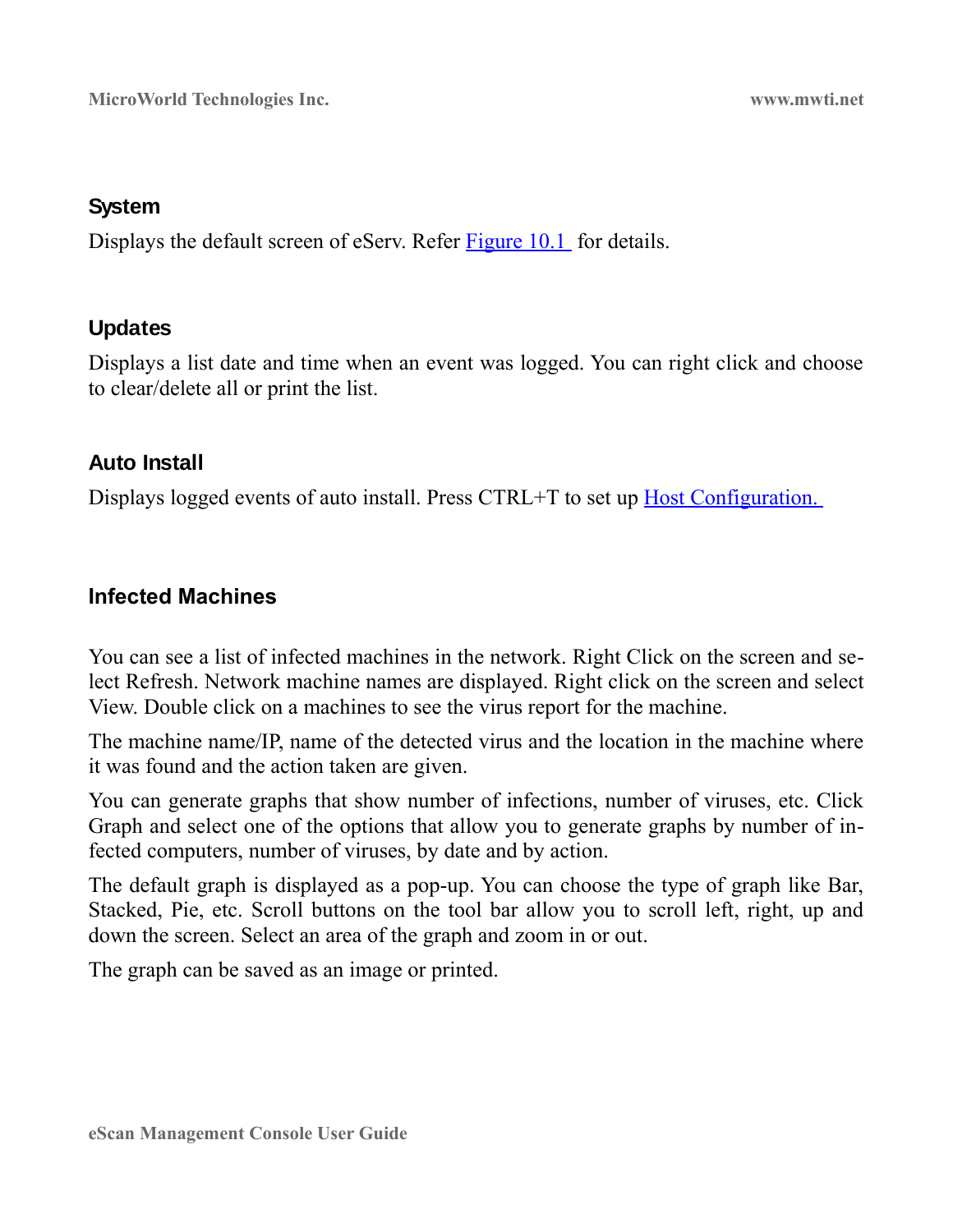### **Virus Report**

The screen allows you to generate a variety of virus activity reports. You can select to generate reports for All Computers or a range of IPs. The report can be generated daily, weekly, monthly, annually or since eServ was installed. You can also create Custom report by specifying the Starting and Ending dates.

You can generate graphs that show number of infections, number of viruses, etc. Click Graph and select one of the options that allow you to generate graphs by number of infected computers, number of viruses, by date and by action.

The default graph is displayed as a pop-up. You can choose the type of graph like Bar, Stacked, Pie, etc. Scroll buttons on the tool bar allow you to scroll left, right, up and down the screen. Select an area of the graph and zoom in or out.

The graph can be saved as an image or printed.

### **License**

The screen displays the License version and information like License size and number of days remaining for Renewal.

### **Blocked Hosts**

The screen displays the ip address or range of ip address which is blocked from connecting to the eScan server and downloading the updates. Right click on the screen and select **Add IP Range in the List of blocked hosts** to add clients from connecting to the eScan server.

To remove the IP range from the Blocked list, select the IP address and right click and then select **Remove From the List of blocked Hosts.** 

### **Client Live Updater**

The screen displays the online status of all the eScan clients connected to the eScan server. It will display the online processes running on the eScan clients systems.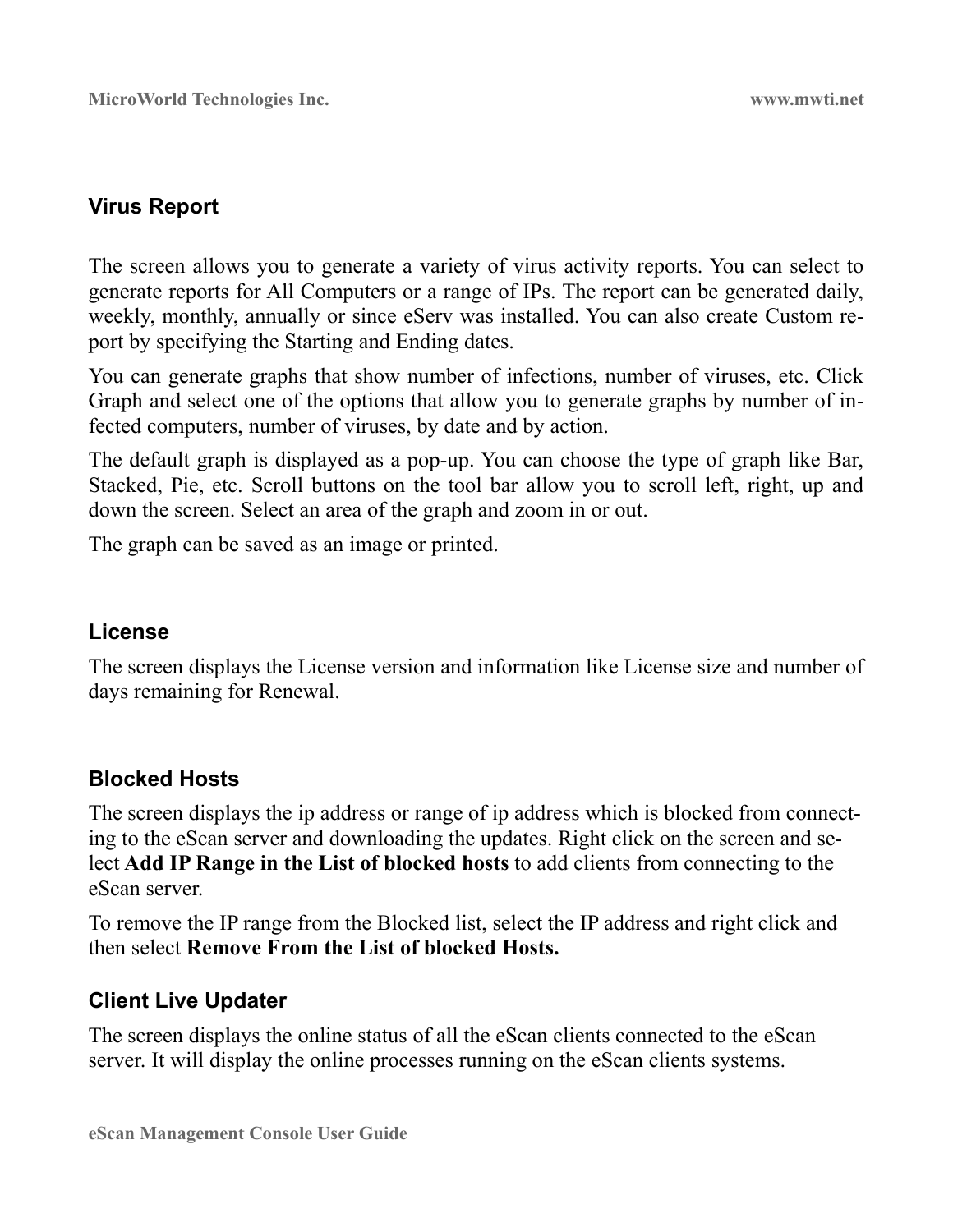### **Reports**

**eScan Management Console,** functions as a centralized server that distributes updates and upgrades to all machines in your organization, using eScan products.. In a large corporate network environment, you can significantly reduce the costs and the Internet traffic by setting up a centralized updating structure. You don't have to download updates, deploy license keys or assign security policies for individual machines.

The eScan FTP server automatically downloads the updates at regular pre-defined intervals from the Internet and includes them in a dedicated directory on the hard disk of the system such as the file server that is accessible to all the network users. Security policies and license keys can be deployed globally to all machines. This ensures uniformity, consistency and removes human errors.

You can create multiple eScan servers on a LAN. If one eScan server is down, the updates can be pulled from another eScan server. The machine designated as the eScan server must have Internet connectivity. It need not be a dedicated machine. The eServ tasks run in the background while you carry out your normal work.

**Reports** feature allows automatic mailing of reports from clients to system administrator. The report typically displays activity details like files downloaded, virus detected, etc.

Process of mailing reports: In the eScan Management Console, select **Reports** > **Configure Report Mailing** (Set Configure Mailing and Schedule) > **View Reports** > **Mail Reports Now** 

- Configure Reports Mailing
- ● [View Log](#page-45-1)
- Mail Reports Now
- Other Reports Menu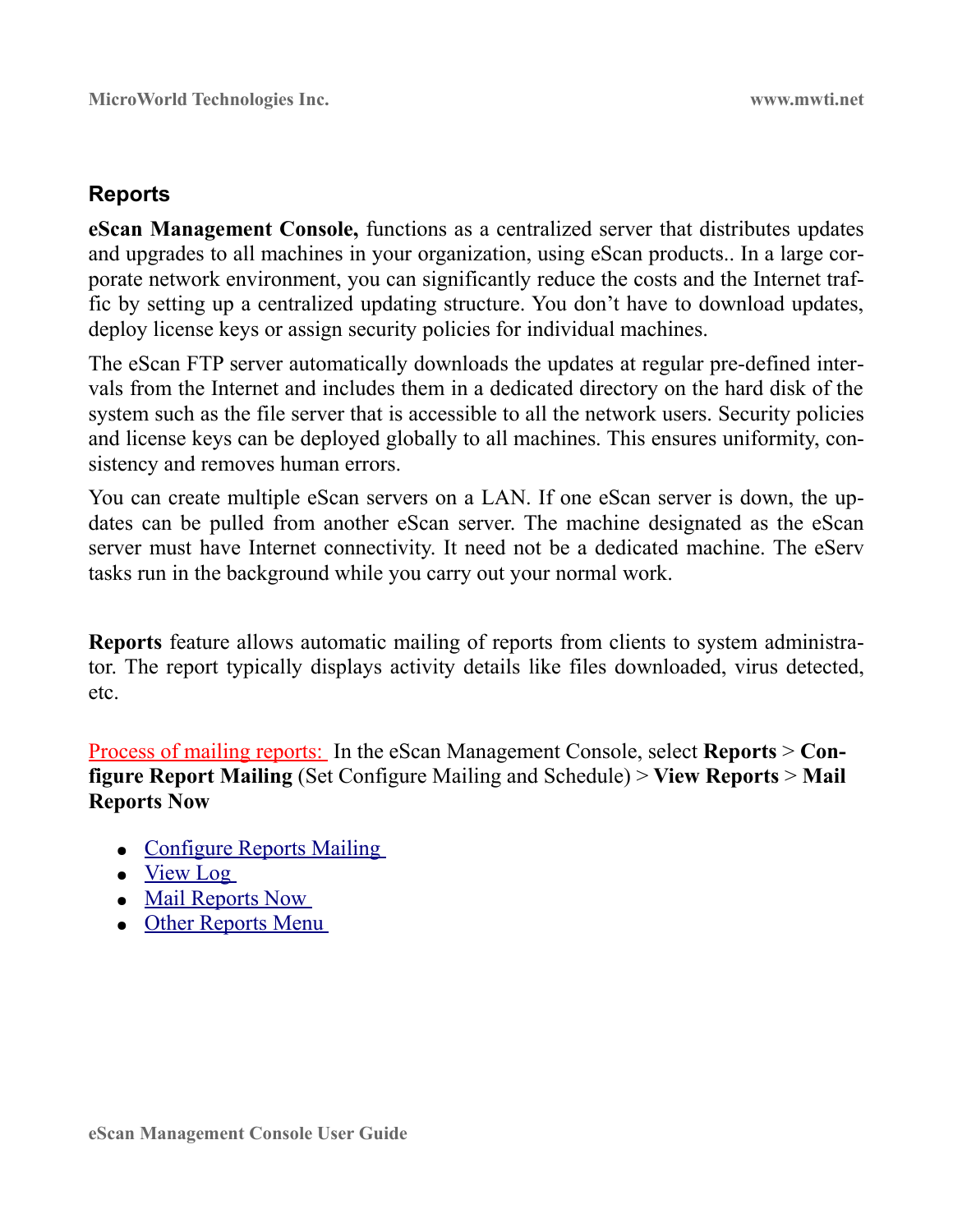### <span id="page-43-0"></span>**Configure Reports Mailing**

The first step is to configure the settings. You specify e-mail IDs of sender, receiver, IP address and at what time the reports are mailed. Reports are generated by the system and user intervention is not required for this. Once all the valid values are entered, the system automatically generates and sends reports at the specified time.

- In [Figure 10.1,](#page-10-1) select **Reports** and choose **Configure Reports Mailing** or select  $\frac{1}{\sqrt{2}}$  from the tool bar.
- Screen in Figure 10.17 is displayed.
- There are two tab pages: Mail Configuration and Schedule.
- **Mail Configuration** Allows you to specify e-mail IDs of sender, receiver, Mail Server IP address and port number.
- **Schedule** Allows you to specify when the reports are mailed.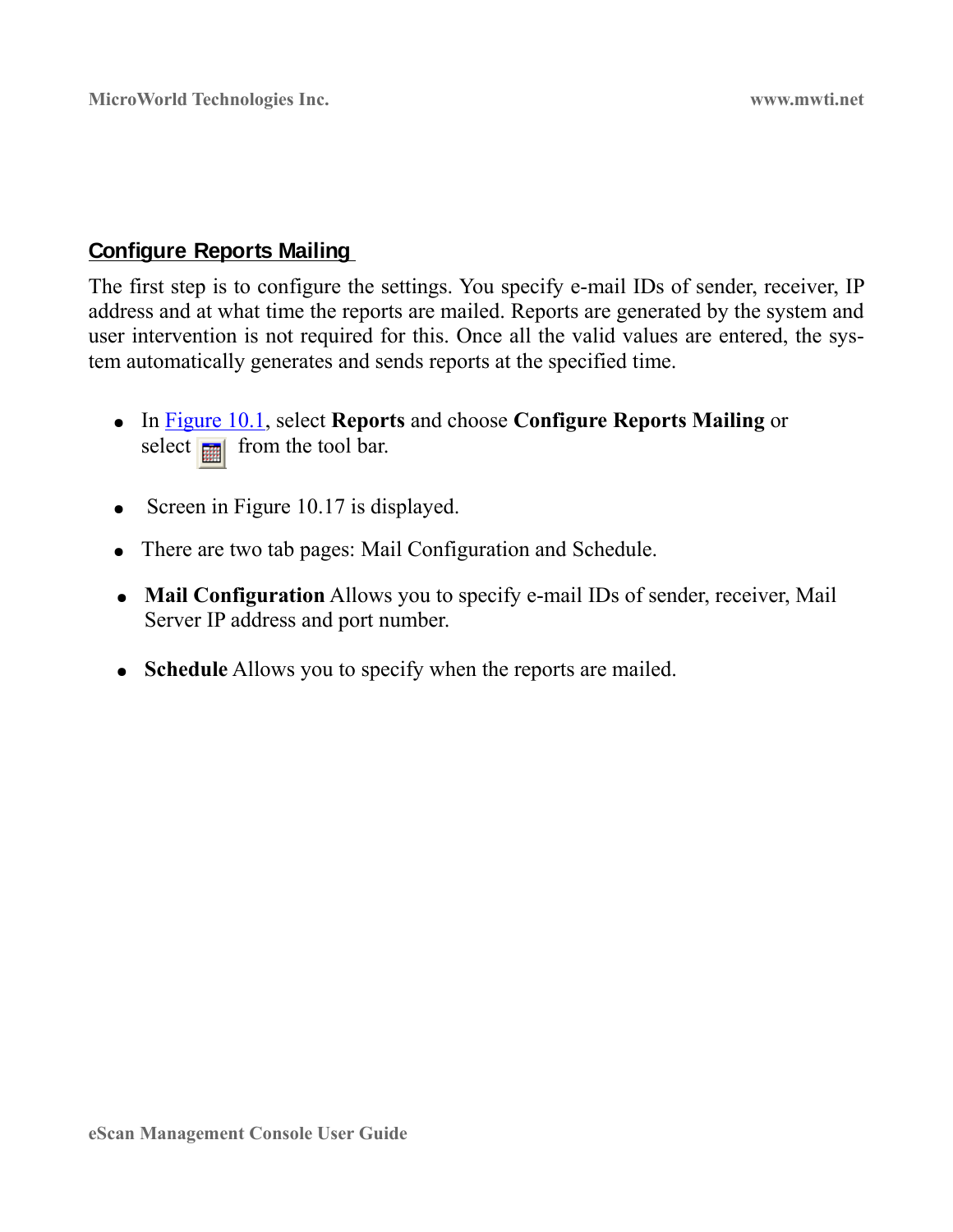| <b>Configure the mailing of the reports</b>        |                                                                                                                                                               |  |
|----------------------------------------------------|---------------------------------------------------------------------------------------------------------------------------------------------------------------|--|
| 'e Scan™<br>www.mwti.net<br>Copyright @ MicroWorld | Mailing Configuration<br>Scheduler<br><b>V</b> Enable mailing of reports<br>Report Sender:<br>Report Recipient:<br>Mail Server IP address to be used<br>Port: |  |
|                                                    | Cancel<br>Save                                                                                                                                                |  |

Figure 10.17: Reports Mail Configuration

| <b>Field Name</b>                 | <b>Description</b>                                                                                                             |
|-----------------------------------|--------------------------------------------------------------------------------------------------------------------------------|
| <b>Enable email Reports</b>       | Select the check box to enable reports to be e-mailed. Fields in<br>this screen are enabled only if the check box is selected. |
| <b>Report Sender</b>              | Enter email ID of person sending the report.                                                                                   |
| <b>Report Recipient</b>           | Enter email ID of person receiving the report.                                                                                 |
| Mail Server IP address to be used | Enter MailServer IP address from which e-mail reports are sent.                                                                |
| Port                              | Enter port number of above mail server.                                                                                        |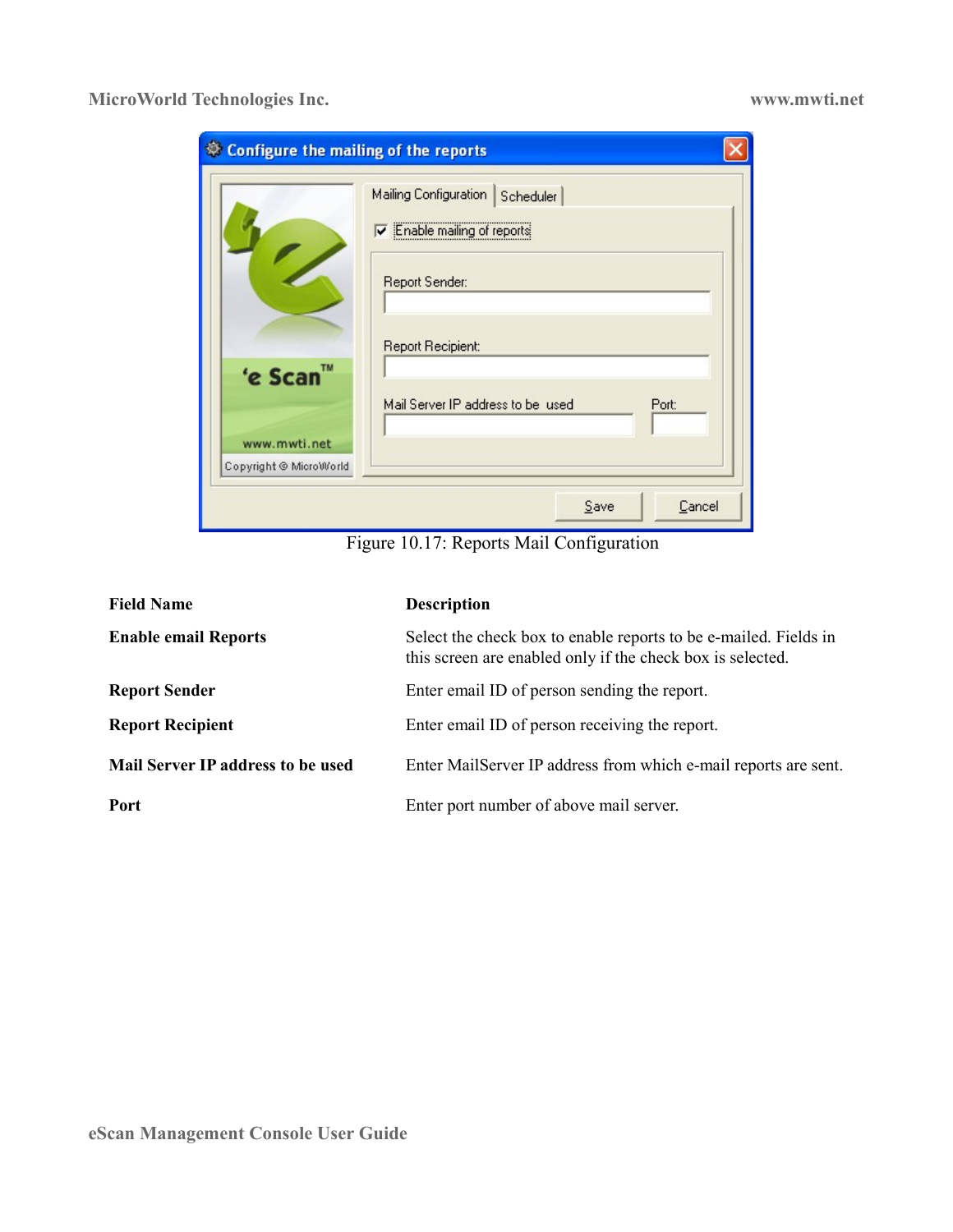|                        | Mailing Configuration     | Scheduler                        |
|------------------------|---------------------------|----------------------------------|
|                        | $\nabla$ Enable Scheduler |                                  |
|                        | C Daily                   |                                  |
|                        |                           | C Weekly   Mon   Tue   Wed   Thu |
|                        |                           | F Fri F Sat F Sun                |
| 'e Scan™               | Monthly                   |                                  |
| www.mwti.net           | G At                      | 4:00:00 PM $\div$                |
| Copyright @ MicroWorld |                           |                                  |

• Select the Schedule tab to view screen shown in Figure 10.18

Figure 10.18 : Set Report Scheduler

### <span id="page-45-1"></span>**View Log**

You can view detailed report of any log activity, displayed in the screen under 'Logged Event'. This feature is enabled only when Reports Mail Configure is set.

- Select the logged event whose report you want to view.
- Reports menu, select View Report or select **FR** from the toolbar.

### <span id="page-45-0"></span>**Mail Reports Now**

The feature allows you to e-mail a report to the receiver specified in the Configure Report Mailing.

**eScan Management Console User Guide**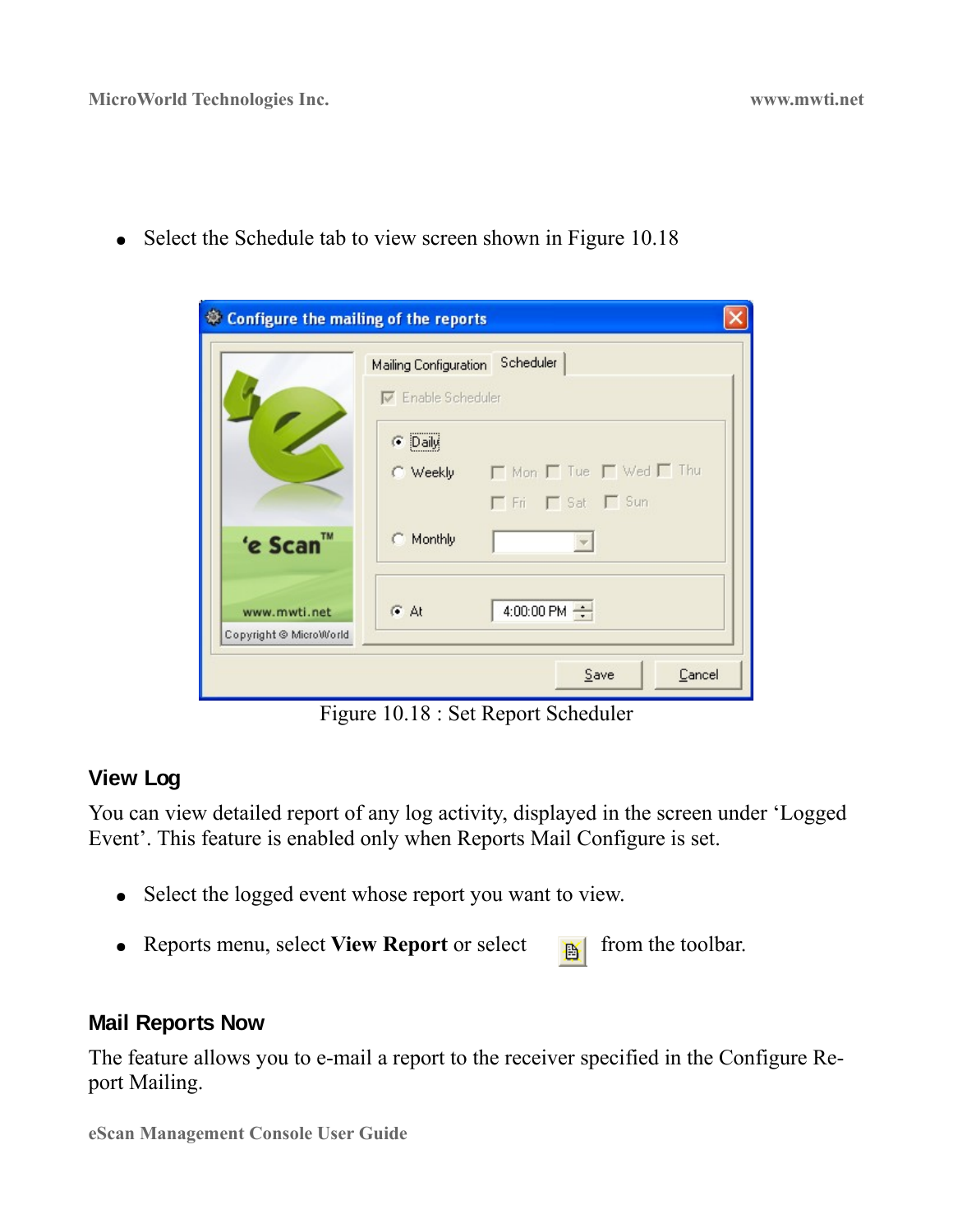- In Figure 10.1, select the activity from the screen under 'Logged Events'.
- **•** In **Reports** menu, select **Mail Reports Now** or select  $\boxed{\Box}$  from the tool bar. The report is e-mailed to the specified receiver.

### <span id="page-46-0"></span>**Other Reports Menus**

Other features available in Reports menu are explained below: Select the logged event or client and click on the menu to run it.

**Delete log**  $\frac{1}{\cdot}$  Allows you to delete a logged event of selected eScan client system

**Delete All user Logs**  $\left| \div \right|$ **:** Allows you to delete all logged events displayed in the screen.

**Refresh User Logs :** Displays updated logs for a client.

**Refresh All user Logs :** Displays updated values for all.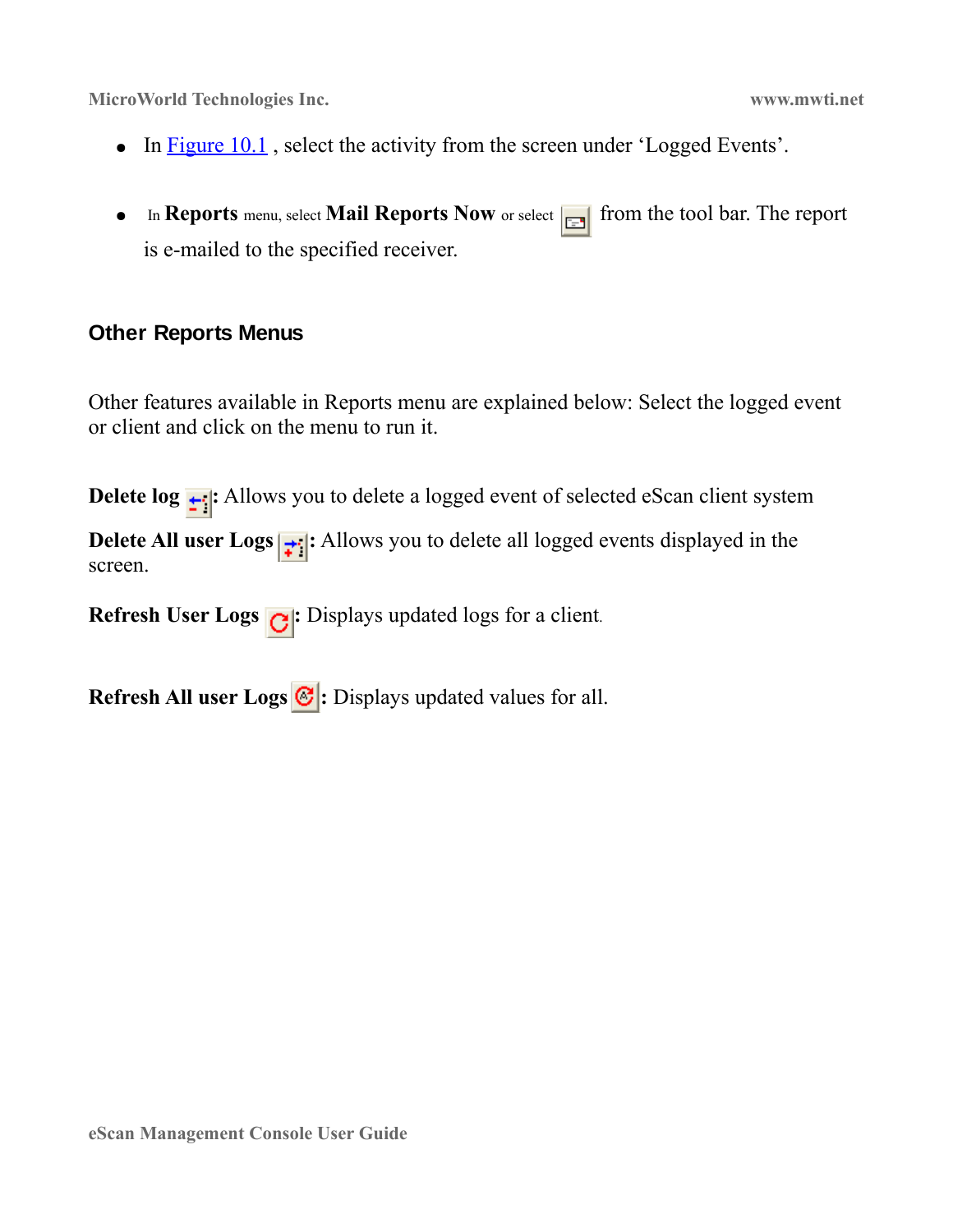# <span id="page-47-0"></span>Appendix

# What eServ does

**Remote Installation**: You can **simultaneously** install eScan on multiple clients or workstations in your network, from a single machine. Remote installation runs in the background and the normal activity on a workstation can continue without interruption. This saves time, labor and ensures that no machine is 'missed'. To install the software on one machine, takes about three to four minutes. If you had to install on 100 machines, it would take about 400 minutes. Add to this work stoppage for the workstations, need for CD ROM drive on individual workstations, etc. eServ avoids all these costs.

You must first install eScan as a Server on one machine. This is called as the central server. The central server does not require any special 'server hardware configurations' but can be any convenient machine. Further remote installations on clients are done using this machine. The reverse process, remote uninstall is also supported.

- Only machine designated as the central server needs to auto download updates. These are deployed to individual clients. This ensures reduced Internet access costs and uniformity in deployment of upgrades to all machines.
- The Server has an **announcement** mechanism that announces to clients when new deployables are received. Client has a **listening** mechanism and listens to announcements from the server.
- Upgrades need to be manually installed only on the central server. These are deployed to individual clients. This ensures reduced downtime costs for installation and ensures that all machines are covered.
- Security policy for eScan Protection administration, attachment blocking, restricting website and web page access, script/Spam/e-mail blocking, etc. can be first set up on the central server and tested. This can be then deployed on all machines. It ensures a uniform security policy across the network.
- As an added benefit, eServ also allows other software to be remotely installed and uninstalled.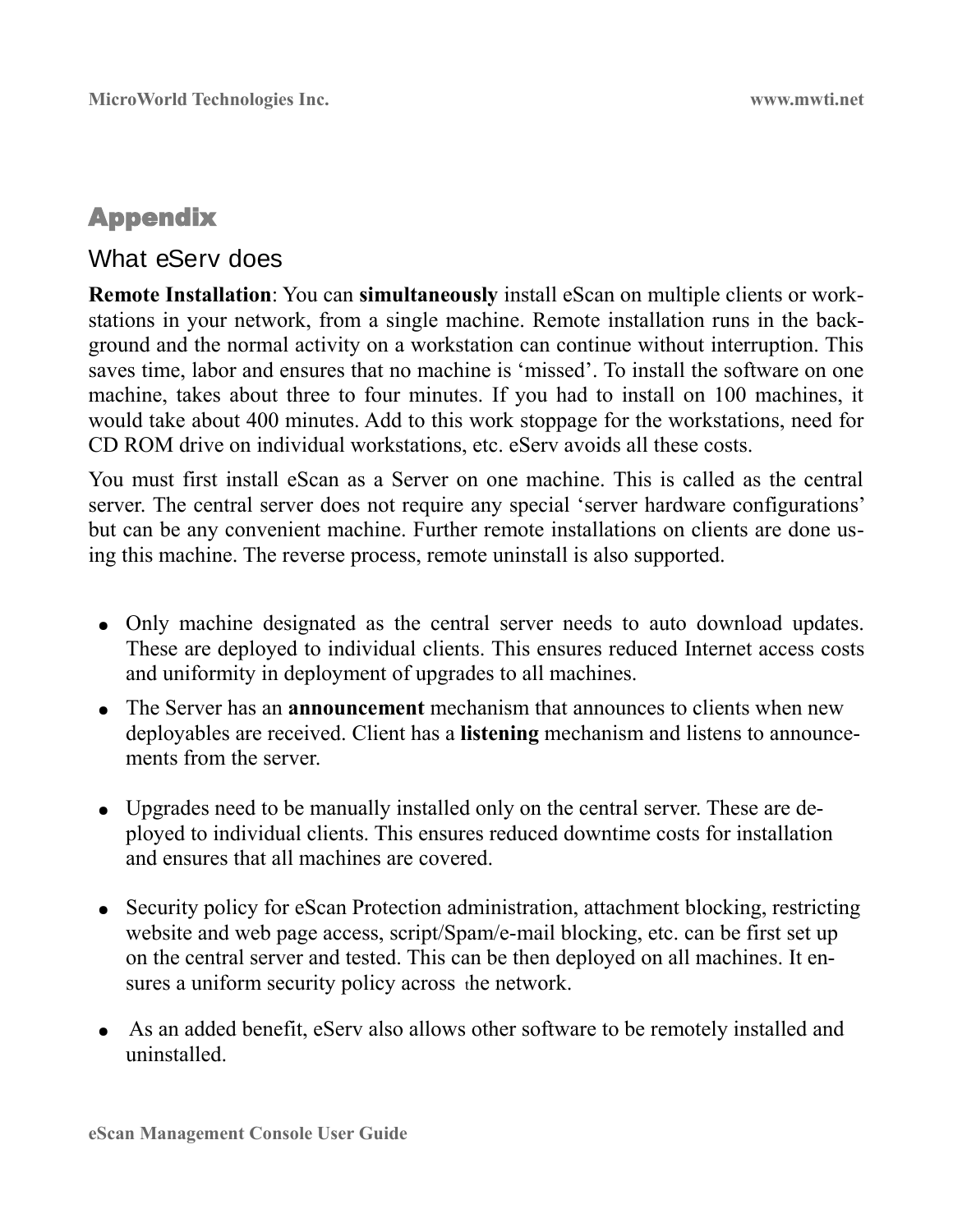**Remote Deployment**: Simultaneous deployment of updates, upgrades, license keys and security policies to all clients in the network, is one of the critical assignments that eServ handles easily. Updates are vaccines for new viruses stored in MicroWorld's, dedicated download sites. Deployment is normally a 'pull' operation meaning that clients have to pull updates on their own from the server. The following points illustrate tasks eServ does for you:

- Only machine designated as the central server needs to auto download updates. These are deployed to individual clients. This ensures reduced Internet access costs and uniformity in deployment of upgrades to all machines.
- The client has an **announcement** mechanism that announces to clients when new deployables are received. Client has a **listening** mechanism and listens to announcements from the server.
- Upgrades need to be manually installed only on the central server. These are deployed to individual clients. This ensures reduced downtime costs for installation and ensures that all machines are covered.
- Security policy for content administration, attachment blocking, restricting website and web page access, script/Spam/e-mail blocking, etc. can be first set up on the central server and tested. This can be then deployed on all machines. It ensures a uniform security policy across the network.
- License keys can be deployed simultaneously on all clients.

**Admin Control:** eServ allows you to administer the Internet access activity on all clients. You first define the security policy for your organization, on the central server. These are then deployed to all clients. The following tasks can be performed:

• Selective net access  $-$  You can specify any time interval, when net access is blocked.

Monitor activity – You can view in real-time, sites and web pages, accessed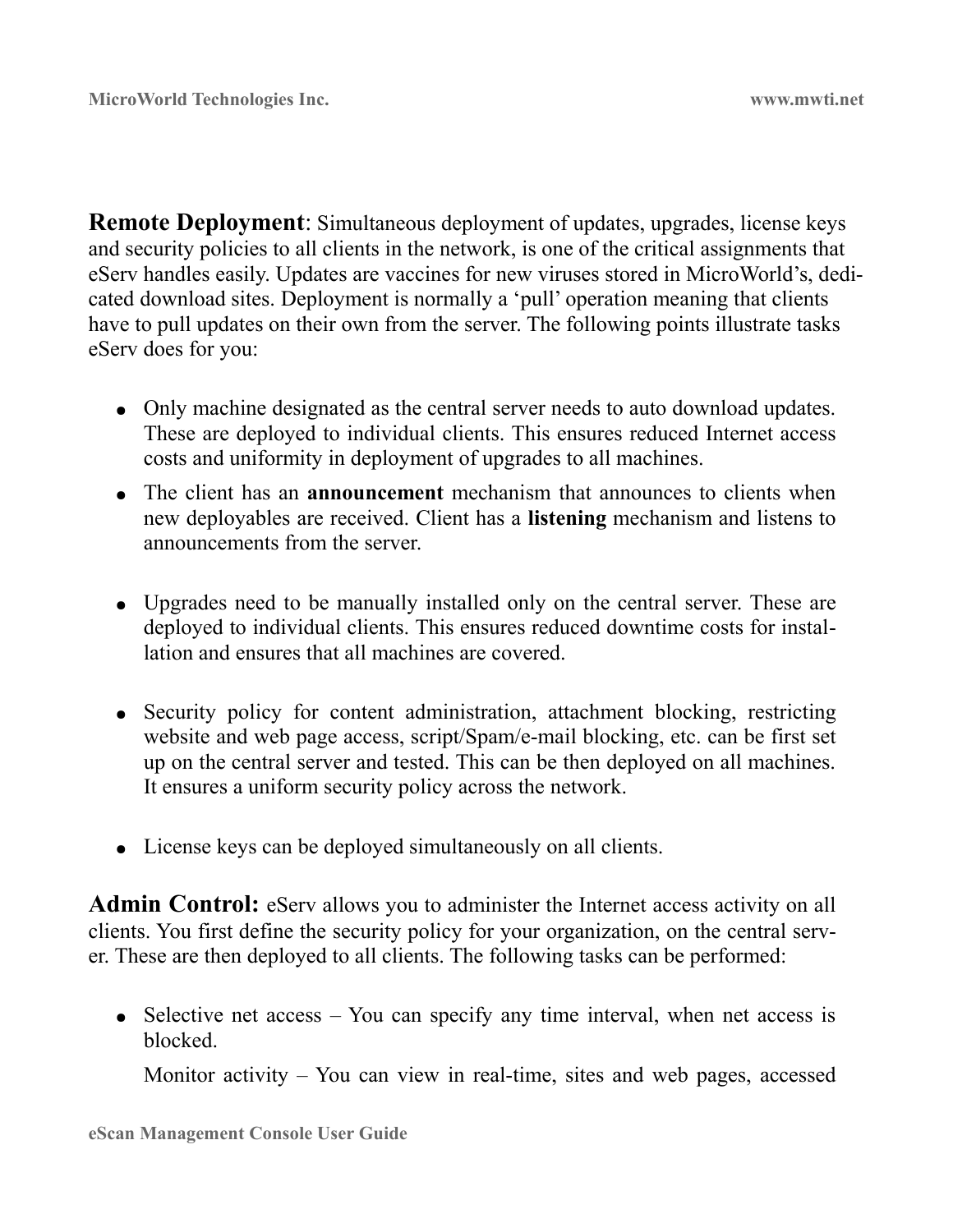from any or all client and create a log file.

• Archive e-mails – You can archive e-mails sent and received by any user, logging in through your network, create an archive of attachments, etc.

**Rogue machines** These are machines that for some reason fail to pull updates, etc. from the server. In such cases, the server can force the truculent machine to pull the deployable. It takes one out of sync machine with no updates, to spread infections.

**Client Status**: eServ allows the administrator to view status of all clients. Details displayed include logged events, last update pulled, if any client is infected, actions taken etc. The reports can be e-mailed to specified IDs. This allows immediate and focused actions for 'rogue'

### <span id="page-49-0"></span>**Enable Hidden Shared Folders on Win NT/2000/XP machines**

• For clients running on Win NT/2000/XP, the hidden shared folder " $\alpha$ dmin\$" should be enabled. When networking is installed on a Windows machine, it will automatically create hidden shares to the local disk drives. It is possible to disable the sharing at run-time, but this tweak will stop the automatic sharing altogether. If the default share is disabled then enable it through the windows Registry.

### ● **Registry Path**

[HKEY\_LOCAL\_MACHINE\System\CurrentControlSet\Services\LanmanServer\Parameters]

Name: AutoShareServer (For Windows NT/2000 Server), AutoShareWks (Windows NT/2000 Workstaions)

Type: REG\_DWORD (DWORD Value)

Value:  $(0 = \text{disable shares}, 1 = \text{enable})$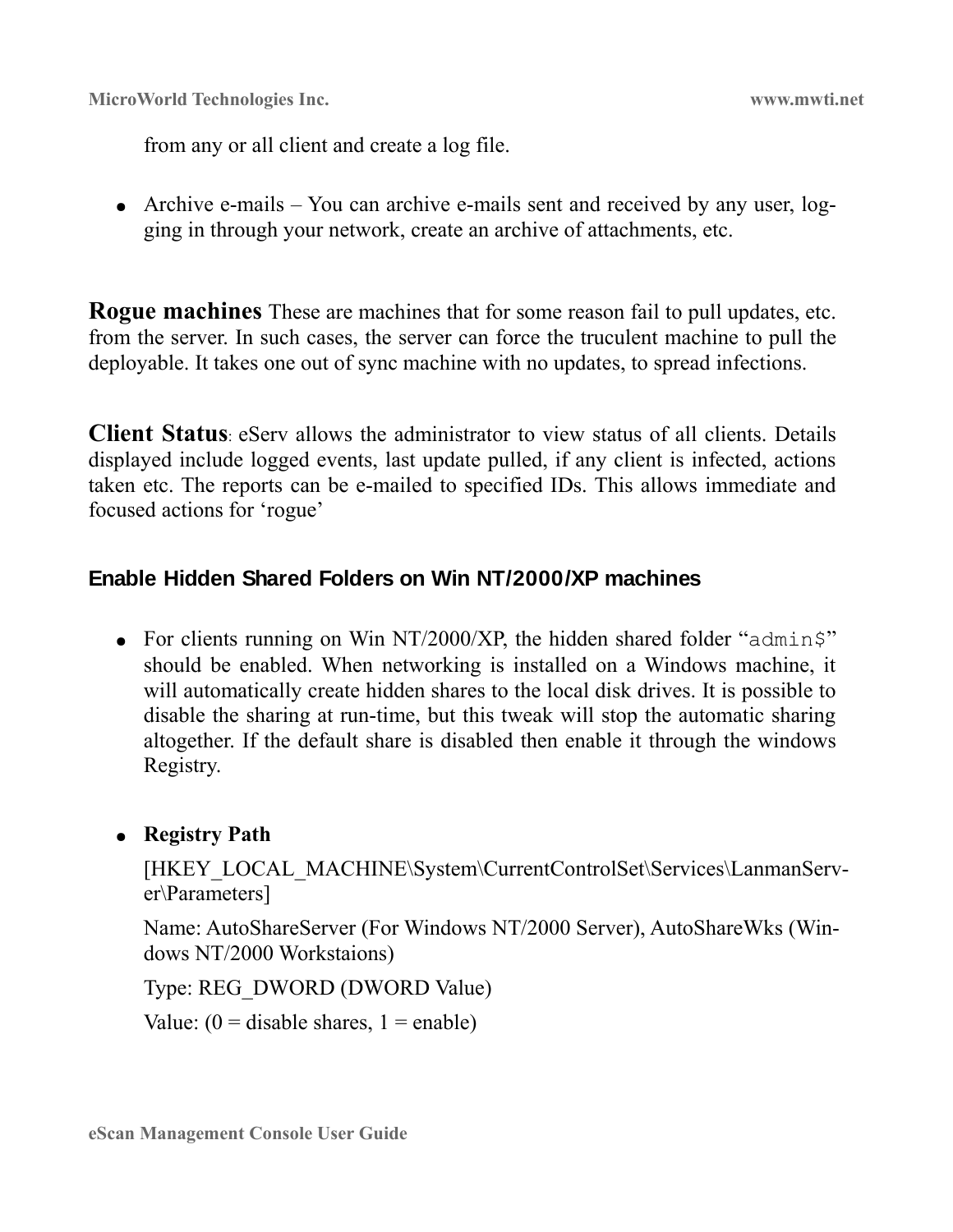### <span id="page-50-0"></span>**To enable Remote Install Settings on Win 95/98/ME Clients**



● Select "**Access Control**" tab page shown below.



• Check which radio button is enabled. Normally, by default, radio button for "**Share-level access control"** is selected. The other radio button is "**User-level access control**". Process for enabling Remote Install is explained for both selections.

When **"Share-level access control"** radio button is selected, follow the following procedure to enable Remote Administration.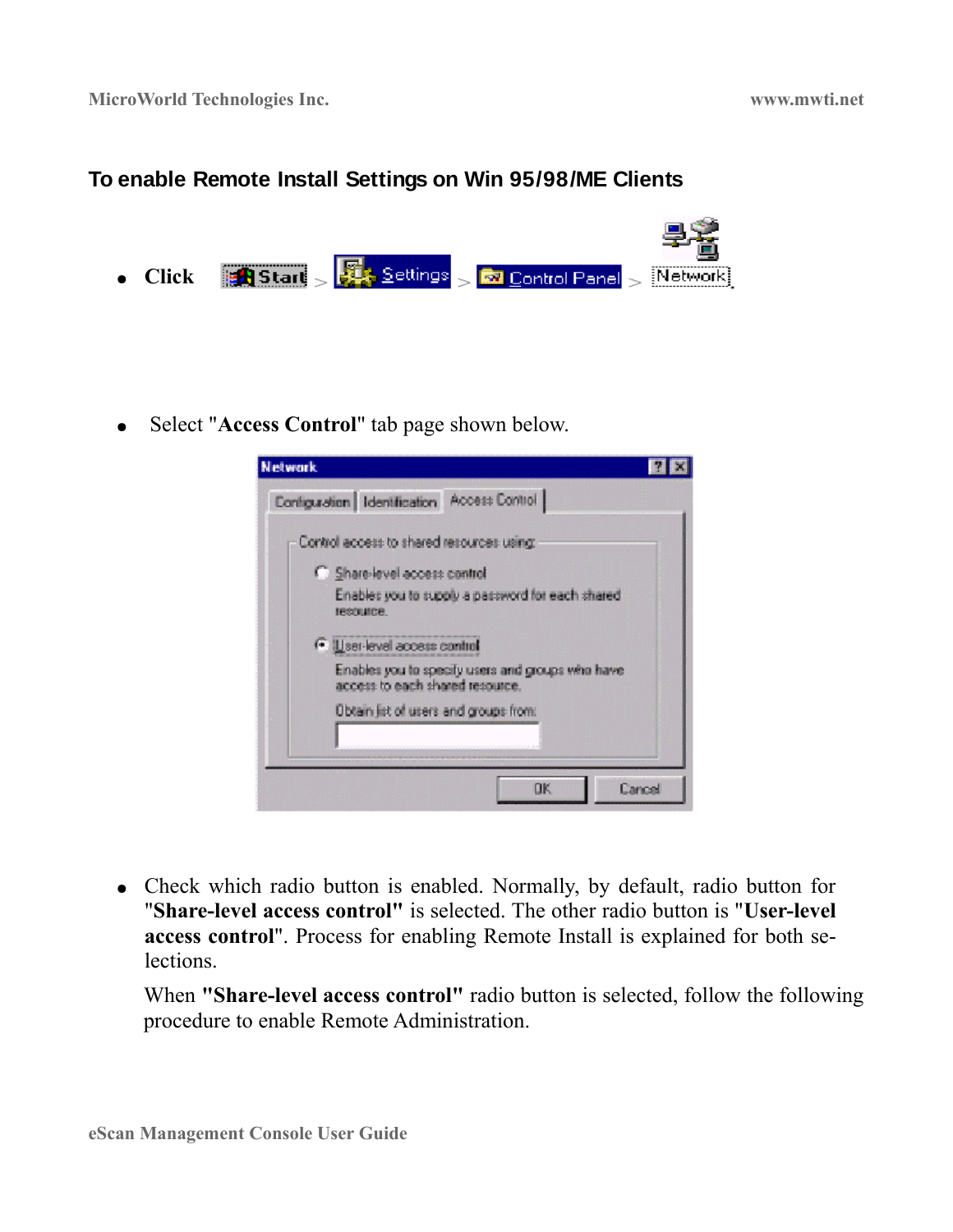● Click

**Allan** 

| <b>R Start</b> > $\frac{1}{2}$ Settings > <b>R</b> Control Panel > select Passwords |  |
|-------------------------------------------------------------------------------------|--|

There are three tab pages in the dialog box.

● Choose the **Remote Administration** tab page and select "**Enable remote administration of this server"** check box**.** Enter a password for Remote Administration and select **OK**.

| <b>Passwords Properties</b>                                                    |                                                        |
|--------------------------------------------------------------------------------|--------------------------------------------------------|
| Change Passwords                                                               | Remote Administration   User Profiles                  |
| $\nabla$ Enable remote administration of this server<br>from remote computers. | Allows other people to manage your files and printers. |
| Password                                                                       | 122211110                                              |
| Confirm password:                                                              | <b>NEWFERT</b>                                         |
|                                                                                | Cancel<br>ПK                                           |

● Click



**eScan Management Console User Guide**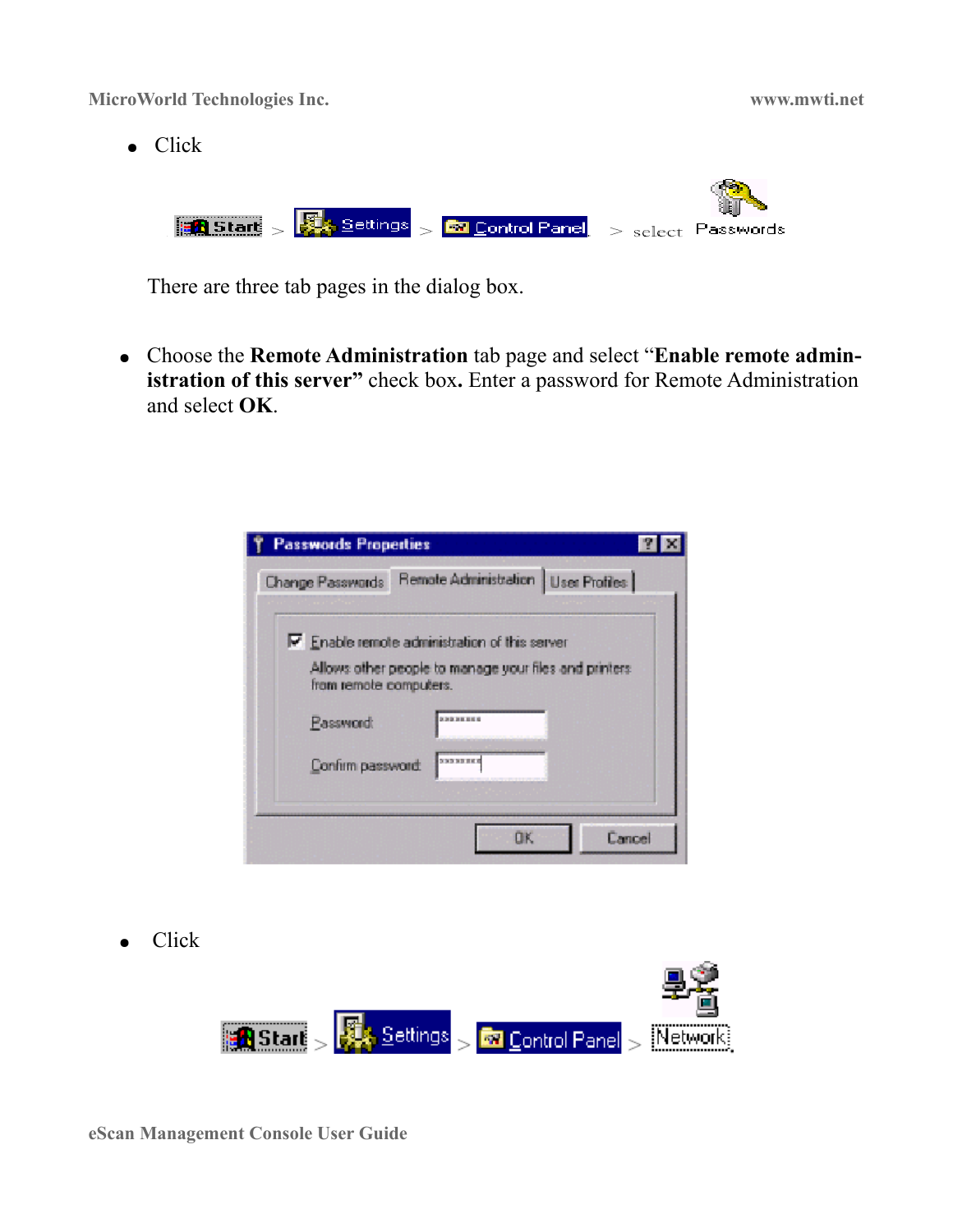- In **Configuration** tab page, select "**File and Print Sharing…**" button. The dialog box "**File and Print Sharing**" is displayed.
- Select the check boxes "**I want to be able to give others access to my files.**" and "**I want to be able to allow others to print to my printer(s).**" and select **OK**. Select **OK** in the main dialog box.

When **"User-level access control"** radio button is selected, follow the following procedure to enable Remote Administration.

● Click

|  | <b>Research Strait</b> Settings Settings Settings Secret Passwords |  |
|--|--------------------------------------------------------------------|--|

● Choose the **Remote Administration** tab page and select "**Enable remote administration of this server"** check box**.** 

| <b>Passwords Properties</b>               |                                                                                                               |        |
|-------------------------------------------|---------------------------------------------------------------------------------------------------------------|--------|
| <b>Change Passwords</b>                   | Remote Administration   User Profiles                                                                         |        |
| from remote computers.<br>Administrators: | $\nabla$ Enable remote administration of this server<br>Allows other people to manage your files and printers |        |
| Add                                       | Remove.                                                                                                       |        |
|                                           | ПK                                                                                                            | Cancel |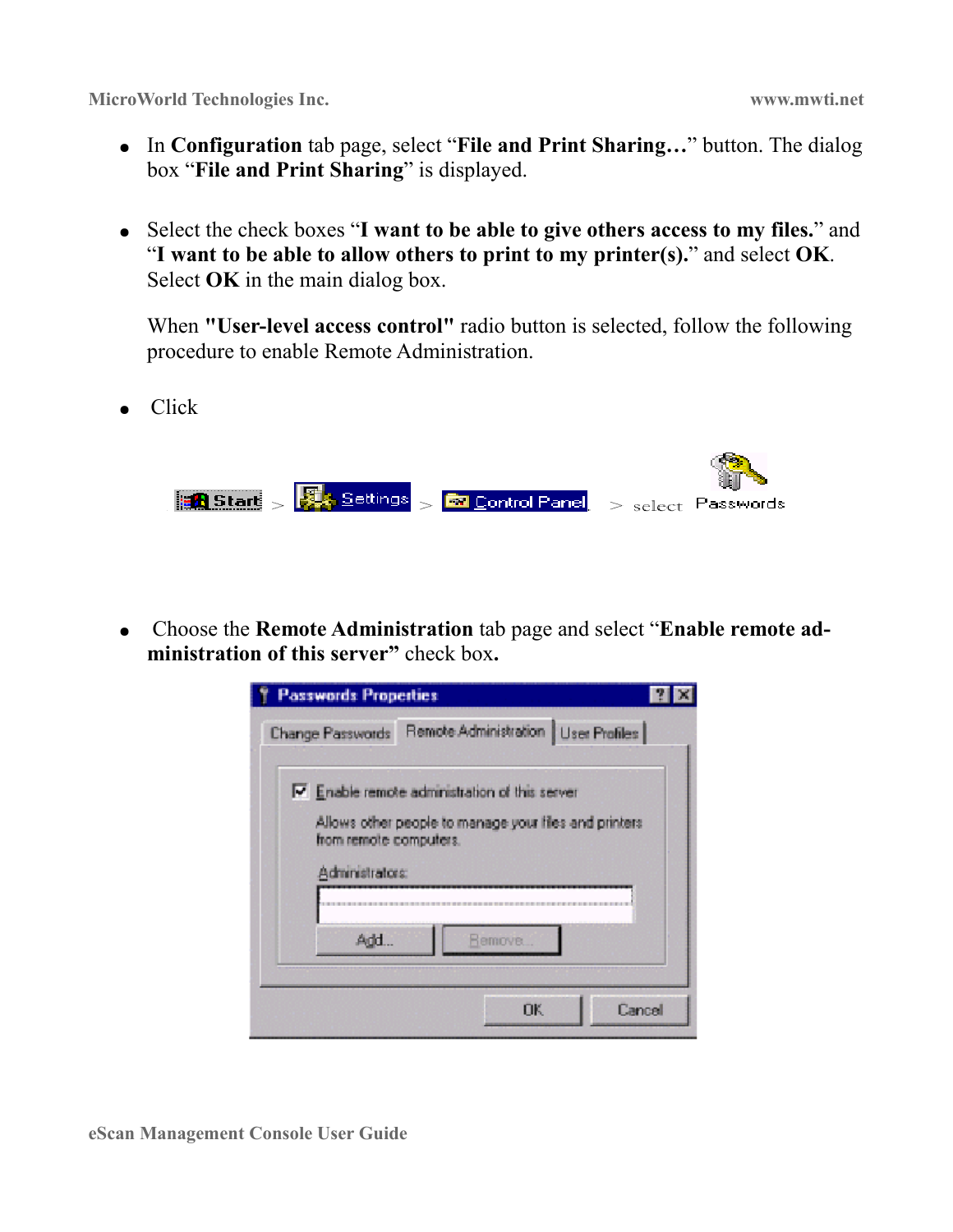● Select **Add**. Following dialog box is displayed.



Select "**The World**" from the left panel and choose **Add >>** and click **OK**. Previous screen is displayed and "**The World**" you have added is displayed in the list box.

● Click



- In **Configuration** tab page, select "**File and Print Sharing…**" button. The dialog box "**File and Print Sharing**" is displayed.
- Select the check boxes "**I want to be able to give others access to my files.**" and "**I want to be able to allow others to print to my printer(s).**" and select **OK**. Select **OK** in the main dialog box.